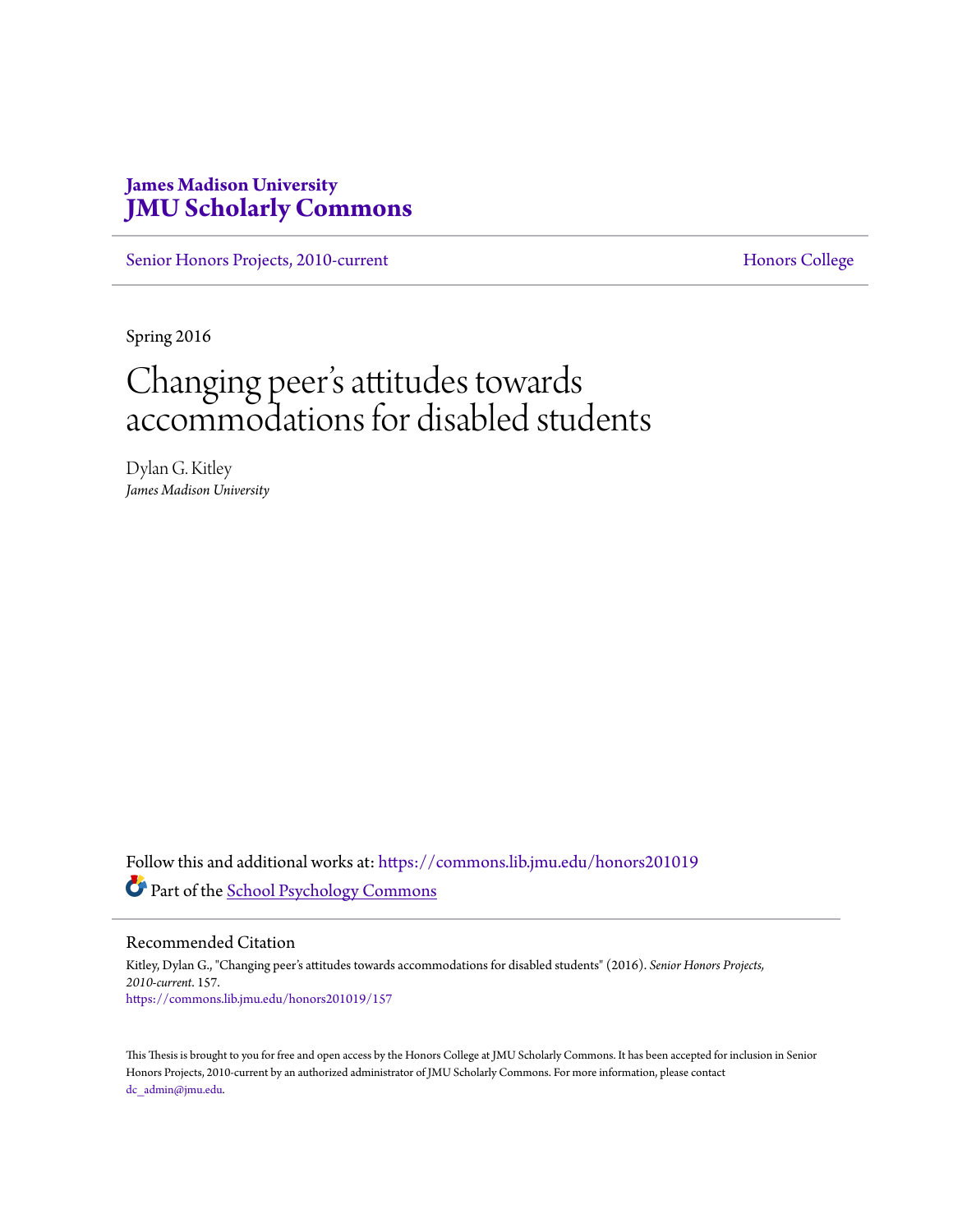Changing Peer's Attitudes Towards Accommodations for Disabled Students

\_\_\_\_\_\_\_\_\_\_\_\_\_\_\_\_\_\_\_\_\_\_\_

An Honors Program Project Presented to

the Faculty of the

College of Health and Behavioral Studies

James Madison University

 $\overline{\phantom{a}}$  , where  $\overline{\phantom{a}}$  , where  $\overline{\phantom{a}}$ 

By Dylan Gene Kitley

May 2016

Accepted by the faculty of the Department of Psychology, James Madison University, in partial fulfillment of the requirements for the Honors Program.

FACULTY COMMITTEE:

HONORS PROGRAM APPROVAL:

Project Advisor: Ashton D. Trice, Ed.D Professor, Graduate Psychology

Bradley R. Newcomer, Ph.D., Director, Honors Program

Reader: Kevin Apple, Ph.D Academic Unit Head, Psychology

Reader: Melanie Shoup-Knox, Ph.D Professor, Psychology

### PUBLIC PRESENTATION

This work is accepted for presentation, in part or in full, at Psychology Symposium on April 25<sup>th</sup> 2016.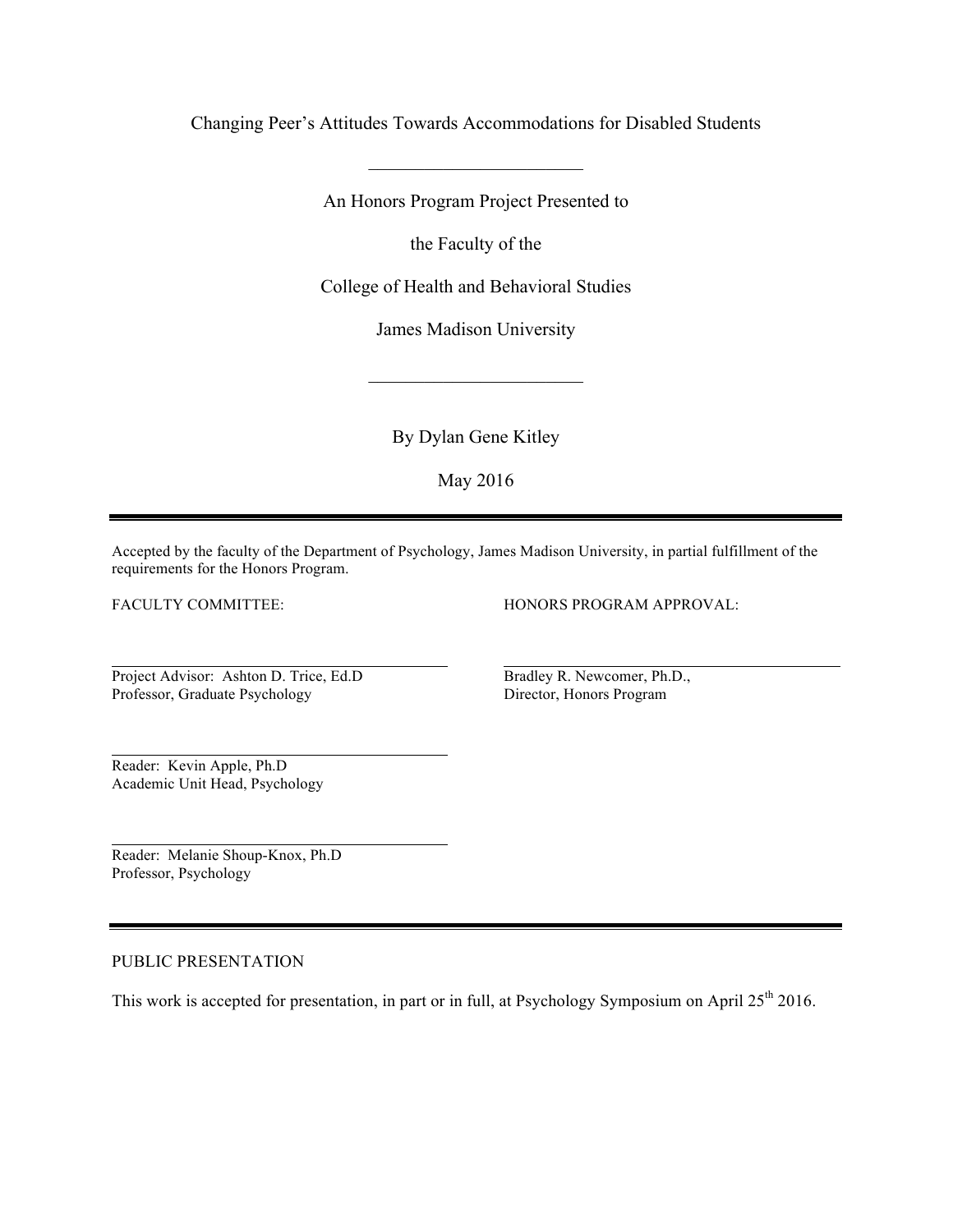# Table of Contents

| Table of Contents        | 2              |
|--------------------------|----------------|
| Acknowledgements         | 3              |
| Overview                 | $\overline{4}$ |
| <b>Literature Review</b> | 5              |
| Method                   | 17             |
| Results                  | 20             |
| Discussion               | 25             |
| Appendix A               | 30             |
| Appendix B               | 42             |
| References               | 47             |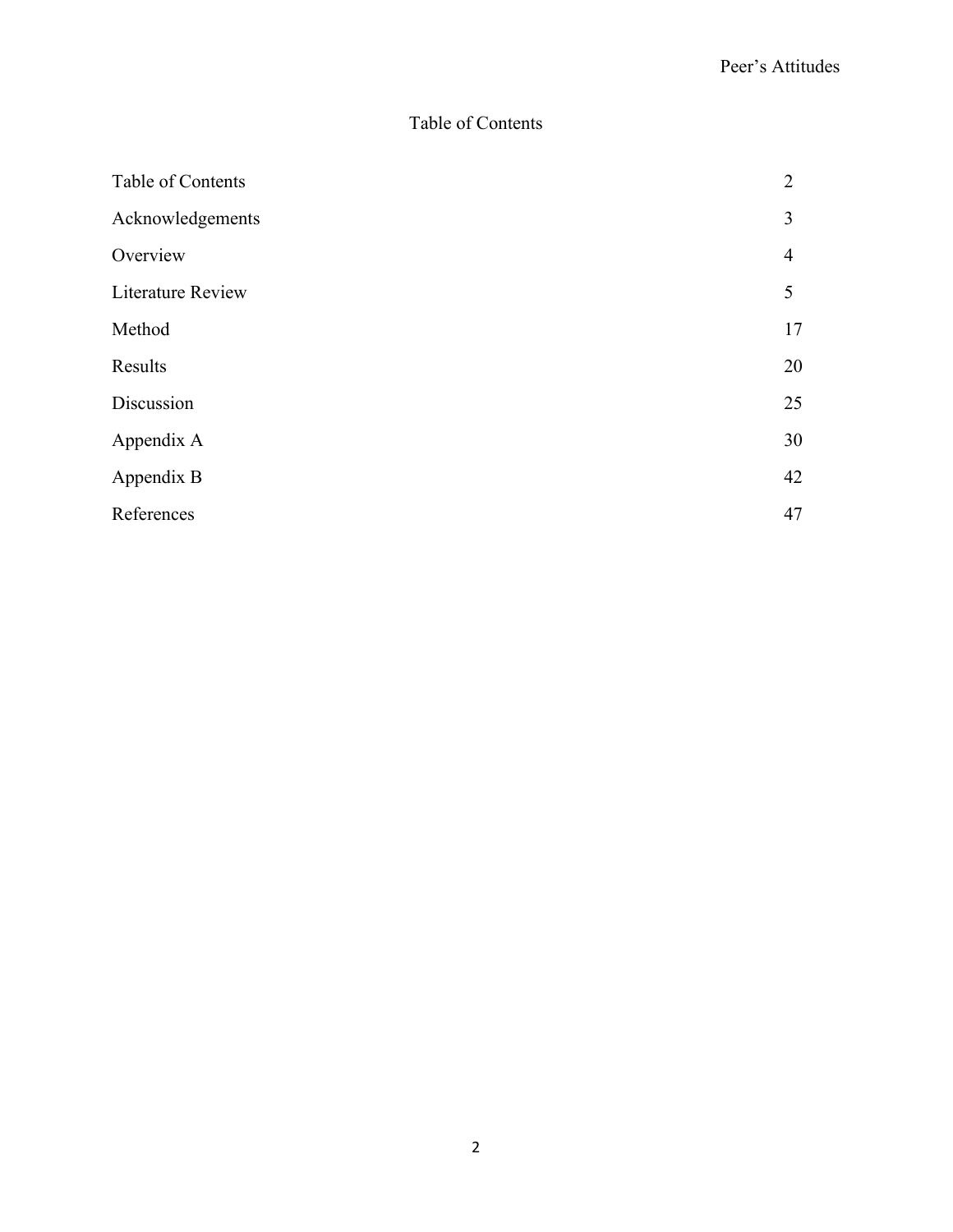## **Acknowledgements**

I would like to express my appreciation to Dr. Ashton Trice for his guidance throughout this project. Without his assistance, this work would not be where it is today and I am extremely grateful.

I would also like to thank both Dr. Kevin Apple and Dr. Melanie Shoup-Knox for their patience and assistance on the committee.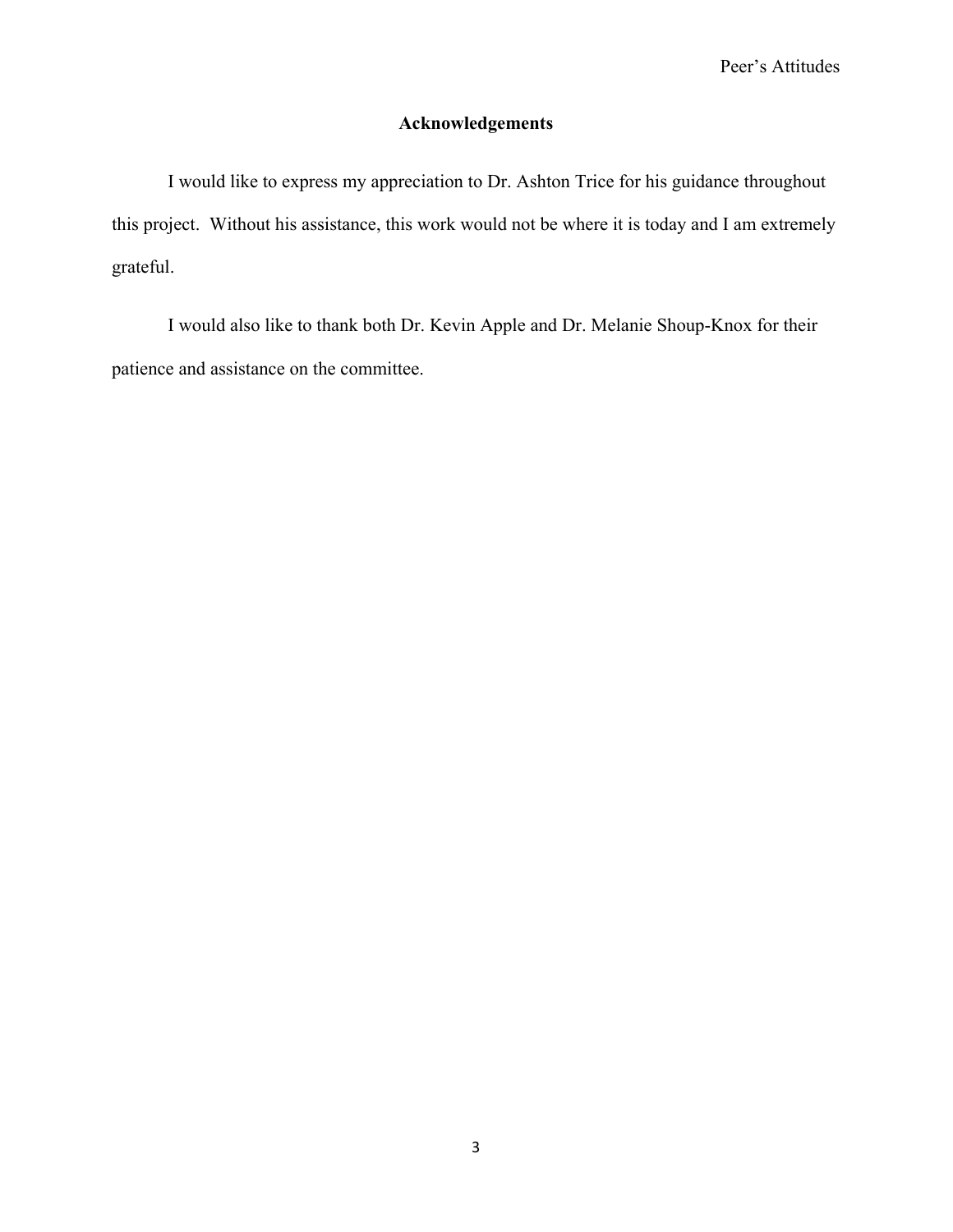#### **Overview**

Previous research on attitudes towards accommodations given to university students with disabilities has examined three groups: Faculty, disabled students, and their non-disabled peers. In general, faculty members have positive attitudes about implementing accommodations as long as they do not drastically change the curriculum. Both disabled and non-disabled students had similar positive attitudes for external disabilities such as visual impairment, cerebral palsy, and brain injury but less positive attitudes towards non-physical disabilities like depression. The purpose of this study was to see if an online educational intervention could change attitudes towards accommodations of disabilities. Participants  $(N = 122)$  were divided into four groups: one read a brief educational module on depression, one read a module on Traumatic Brain Injury, one read both the depression and TBI modules, and one read a control. They were then asked to rate the helpfulness of 10 accommodations for students with disabilities on a scale of 1 to 7, 1 being extremely unhelpful and 7 being extremely helpful. They were then asked to rate the fairness of those accommodations on the same scale. There were three disabilities rated: TBI, Attention Deficit Hyperactivity Disorder, and depression. Results showed that there was a significant, positive main effect for fairness among those who read about depression.  $(F[1,121] =$ 4.10,  $p = 0.045$ , eta-squared = .03). This result shows that even with a modest intervention, attitudes towards accommodations can be changed. All other hypotheses failed to reach significance; however, some possible reasons for this could be the small sample size, the short length of the intervention, and high endorsements of accommodations for students with TBI.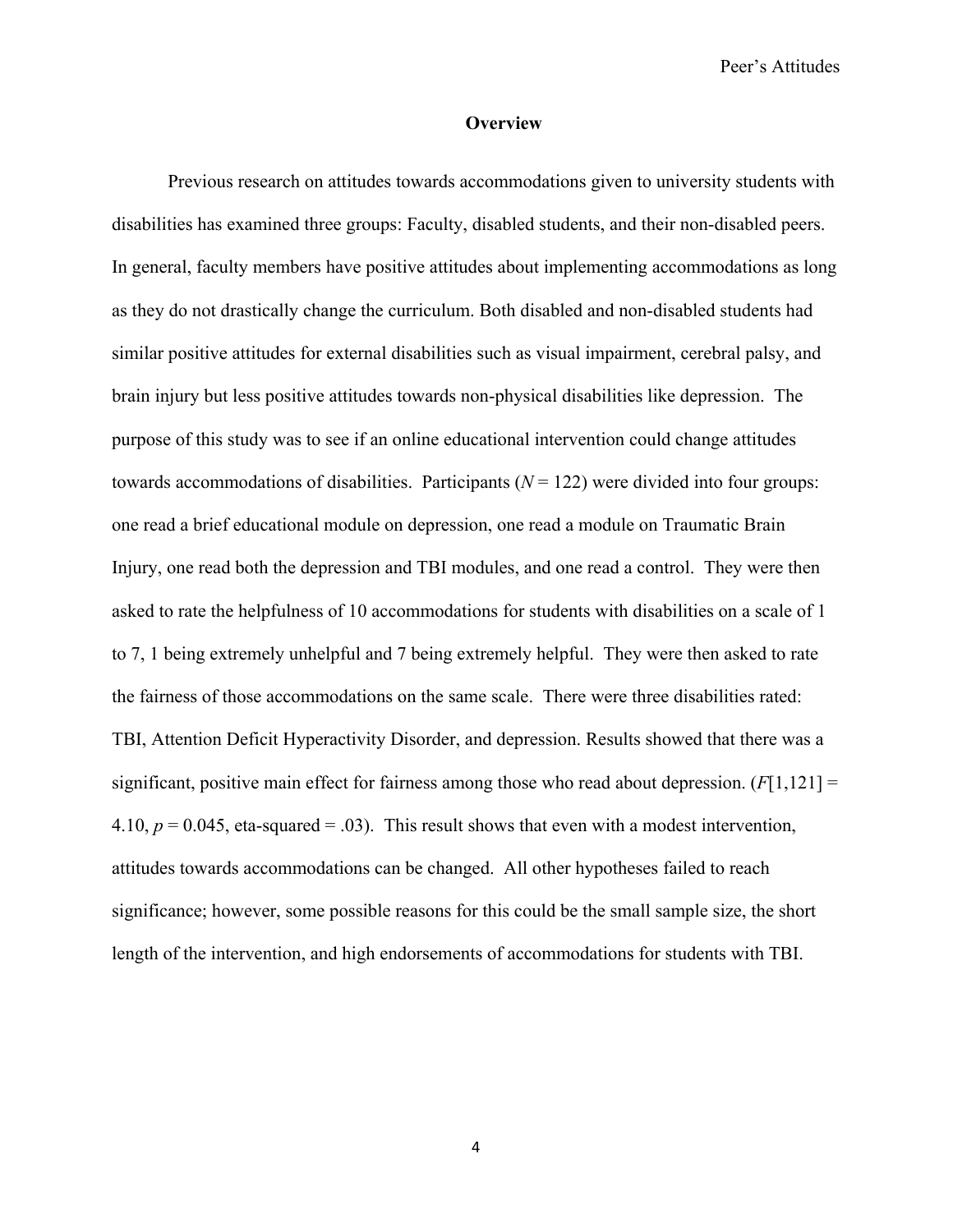## **Changing Peer's Attitudes Towards Accommodations for Disabled Students**

The Americans with Disabilities Act (ADA) was created in 1990 in order to protect individuals with disabilities from discrimination in housing, the work place, and in educational and training opportunities (Merrell, Ervin, & Peacock, 2012). One of the provisions of this act was to provide educational accommodations to college and university students with disabilities. The Individuals with Disabilities Education Act (IDEA) is often confused in this regard with the ADA but it provides different services and only provides them through high school. IDEA provides educational and physical accommodations as a right for all students with a disability, while ADA provides accommodations to individuals with disabilities to gain access to programs they can otherwise successfully complete. For example, a middle school student with an intellectual disability has the right to be exposed to American history at his level of understanding: the curriculum must be modified. No such modifications are mandated by ADA: only access must be provided. So, for example, a student with a traumatic brain injury who needs more time to complete a test or wheelchair accessible dormitory facilities must be provided those accommodations in a program for which he/she is qualified for.

From the beginning of the implementation of regulations regarding accommodations, concern was voiced about the successful implementation of ADA due to negative campus attitudes toward providing accommodations (e.g., Aksamit, Leuenberger, & Morris, 1987; Burgstahler, 1994). Attitudes towards accommodations given to university students with disabilities have been studied since that time in three groups; faculty, students with disabilities, and peers without disabilities (Merrell, Ervin, & Peacock, 2012). Below is a summary of those studies.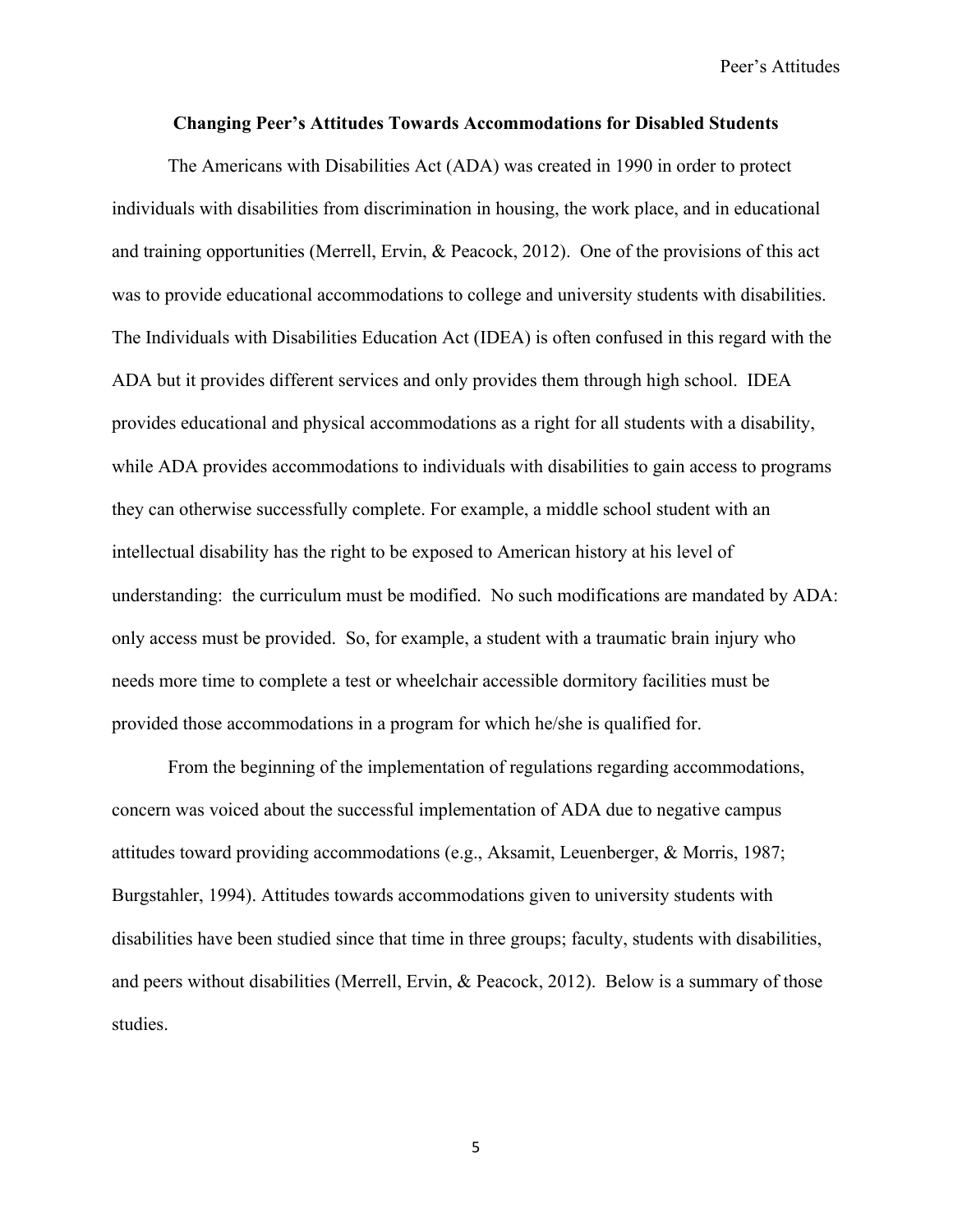## *Faculty Attitudes and Implementation*

Faculty member's approval of accommodations has been mixed according to most research. Research has found that faculty have had positive attitudes towards accepting minor accommodations such as extending test-taking time (Lombardi, Murray, & Gerdes, 2011), spending more time helping students with a disability, and having positive perceptions of those students (Murray, Wren, & Keys, 2008). Faculty members are less likely however to approve accommodations that would change the curriculum (Williams & Ceci, 1999). In a study by Cook, Rumrill, and Tankersley (2009) faculty were found to have generally positive attitudes towards giving accommodations; however, they would not allow accommodations that lowered the standards of their course or entailed too much effort on their part. Accommodations such as allowing extra credit only to a specific group, overlooking grammar errors, permitting course substitutions, or allowing students to turn in tape recorded assignments were met with negative views.

There is also research that says factors such as age, experience, and academic discipline can affect attitudes in faculty members (Vogel et al, 1999). Nelson et al. (1999) also found differences among three academic divisions: Education, Business, and Arts and Science. Faculty from the College of Education responded more positively for accommodations towards students with a learning disability than Business and Arts and Science. Non-tenure faculty reported higher levels of positive attitudes towards providing accommodations than their tenured coworkers (Bourke, Strehorn, & Silver 2000). There is also research that indicates that female faculty had a more positive attitude than the male faculty towards people with disabilities (Rao, 2004). Buchanan, Chalres, Rigler, Hart (2010) found that age had a significant effect on if faculty would allow accommodations for ADHD. They found that older faculty thought that people who had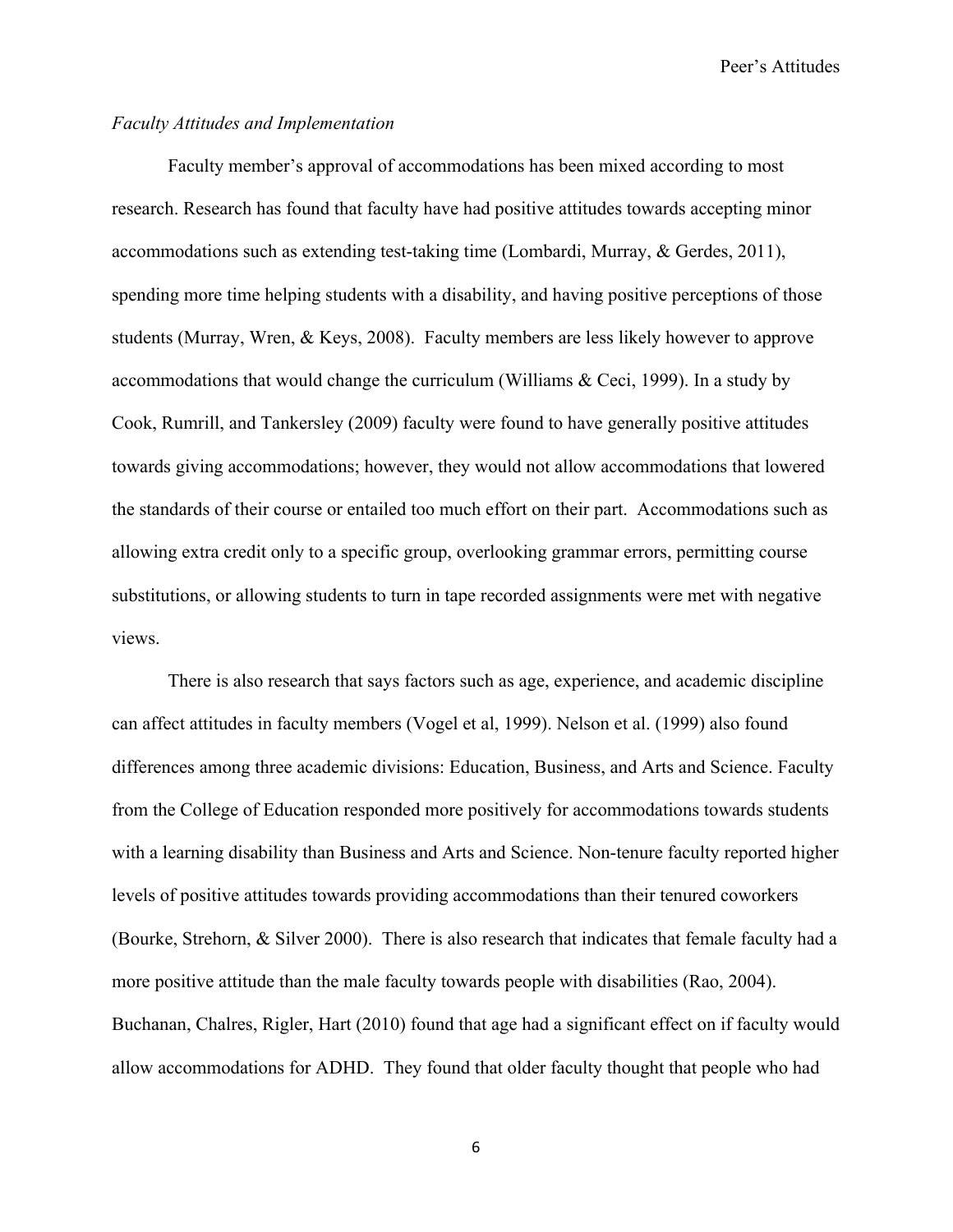ADHD needed special accommodations. These older faculty also were more likely not to attribute ADHD symptoms to lack of discipline, lack of motivation, or "bad" character.

In a study conducted by Hindes and Mather (2007) 83 professors at a Canadian university completed a 16-item online survey of their attitudes toward inclusion and accommodations. Attitudes were expressed on a high-positive 7-point Likert type scale. Five general classifications of disability (sensory, speech and language, motor, attention, and psychiatric) were included. For each disability one question asked for a rating of whether individuals with the disability "should be included in general classes;" one asked about the university providing assistance, such as providing note-takers, writing aides, extra time on tests; while the third question asked about professors providing assistance, such as allowing oral tests or providing lecture notes. The examples of specific accommodations were different for each of the disability classifications. On average, professors rated inclusion in classes more positively  $(M = 5.8)$  than the university providing services ( $M = 5.5$ ) and much more positively than professors providing accommodations  $(M = 4.4)$ . Similarly, there were differences in the ratings for disability type, with motor disabilities receiving the most favorable ratings  $(M = 5.8)$ , followed by language  $(M<sup>2</sup>)$  $= 5.4$ ), sensory ( $M = 5.4$ ), attention ( $M = 4.8$ ) and psychiatric ( $M = 4.7$ ). A factor analysis found a three factor solution: Factor 1 consisted of inclusion and university assistance questions for sensory, language, and motor disabilities; Factor II consisted of the inclusion and university assistance items for attention and psychiatric disabilities; while Factor III consisted of the professor assistance items. Further analysis found that female professors were significantly higher in their endorsements of Factor II, while Education faculty held the most positive attitudes toward professor accommodation ( $M = 5.5$ ,  $SD = 1.5$ ), followed by Health Sciences ( $M = 4.2$ , *SD*  $= 1.7$ ), and Fine Arts ( $M = 3.5$ ,  $SD = 1.8$ ). The sixteenth item asked about who should pay for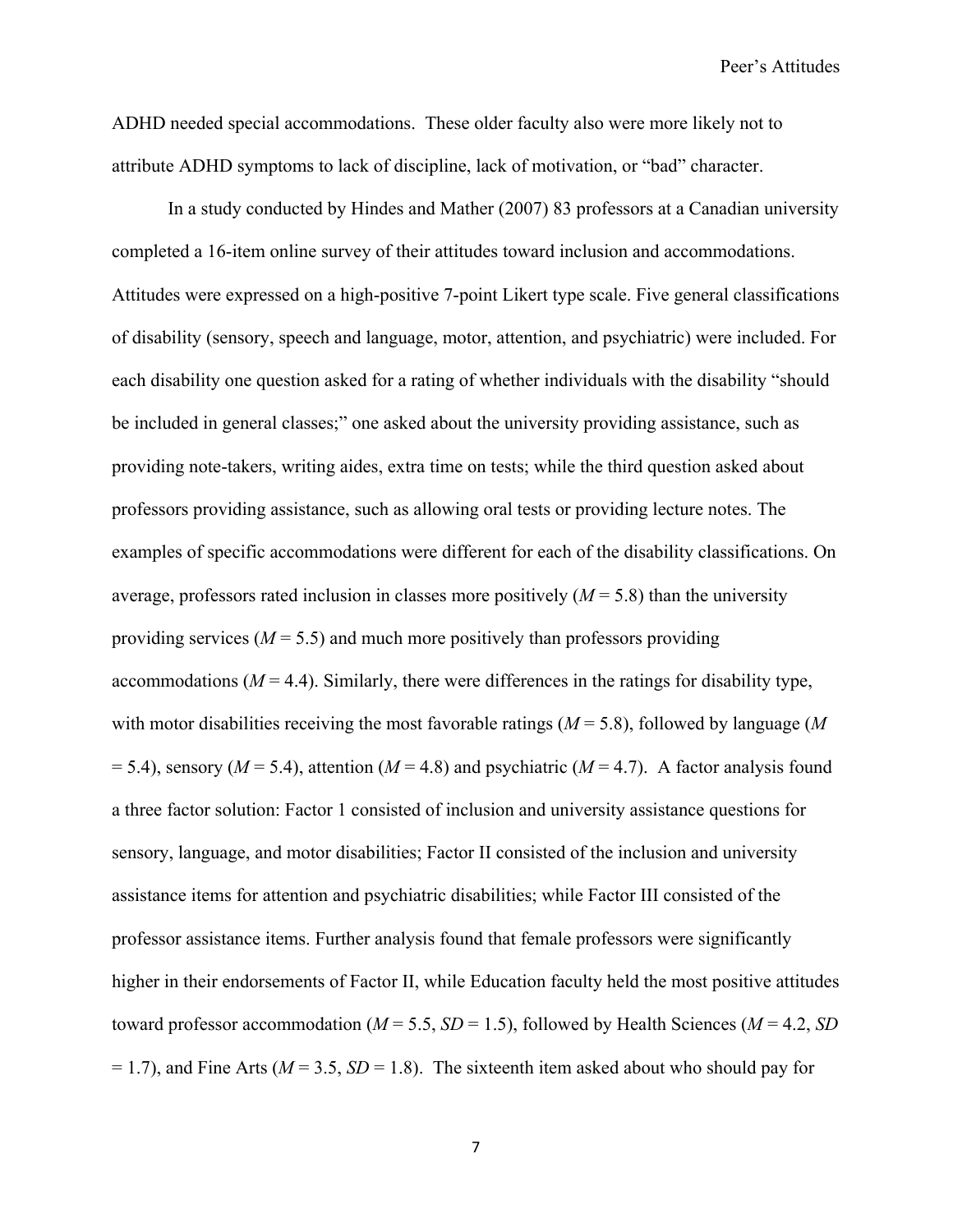these extra services, and faculty reported that it should be split between the student and the government.

An interesting idea arose when examining how graduate students felt about students with disabilities. While graduate teaching assistants have qualities of both faculty and fellow students, they have more authority than regular students. These assistants however may be more approachable in some cases than a full time professor. McCallister, Wilson, and Baker (2014) looked at how graduate students seeking either their masters or doctorate felt about their students with disabilities. Participants were asked about their attitudes on the Attitudes towards Disabled Persons Scale (ATDP). Researchers found that female graduate students had higher ATDP scores then male counterparts. A higher score on the ATDP scales reflect that the participant is more likely to show positive attitudes and perceive disabled and non-disabled students equally. They also found that those participants who had reported having personal experiences with disabled individuals, such as a friend or student had much higher ATDP scores. The participants in their responses also requested a need for more knowledge on how to work with different disabilities. This raises the interesting possibility that maybe just the experience of being around a disabled member of society can drastically impact how someone feels about disabilities and accommodations for those who need them.

#### *Students with Disabilities*

Students that are diagnosed with some type of disability often times find the school setting to be different for them. Accommodations are supposed to provide help for these students so they can grow and learn like their non-disabled peers. A very common finding when researching students with disabilities is that most of the time they do not even know accommodations for them exist. Chew, Jensen, and Rosen (2009) found that only half of the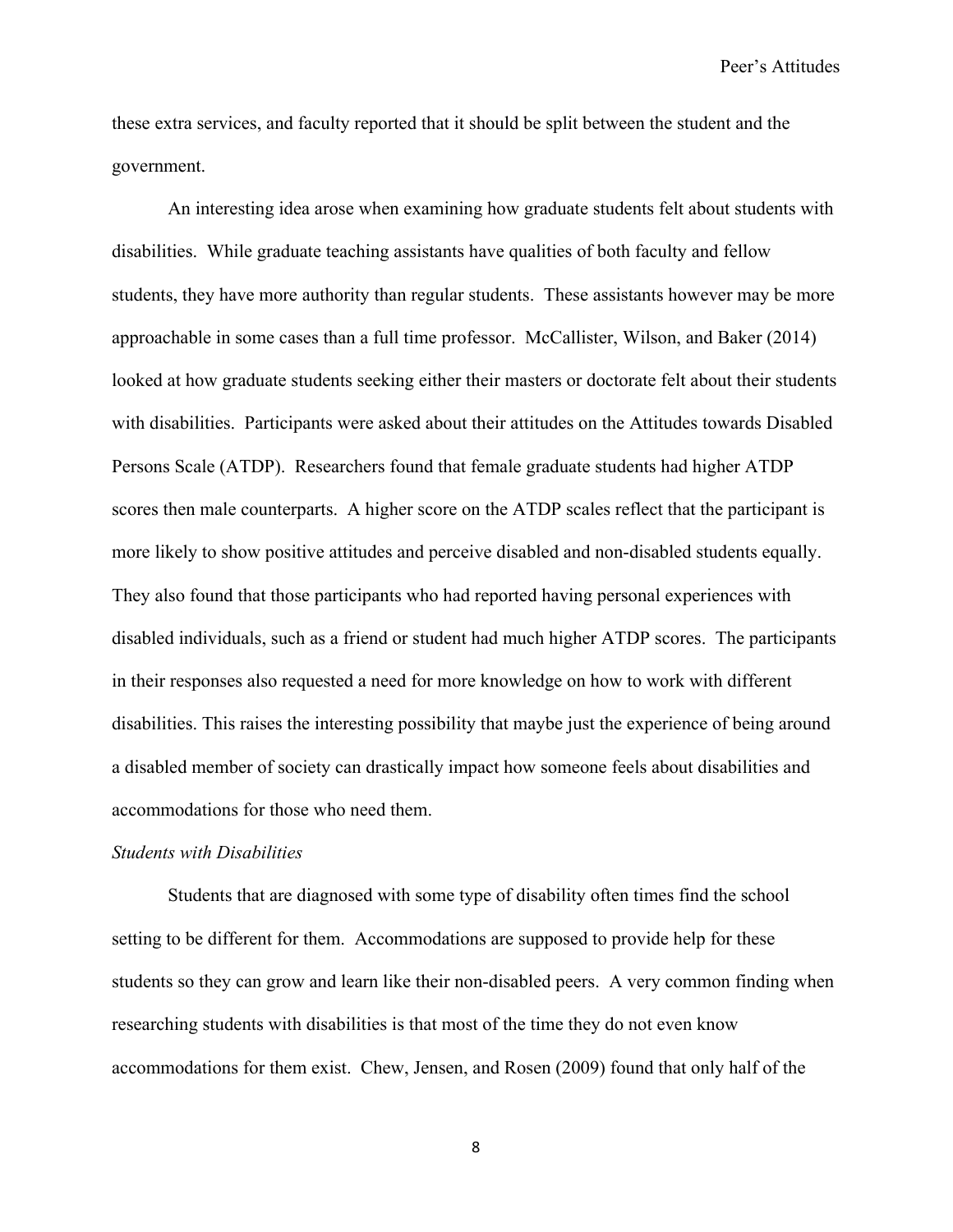students they surveyed reported receiving adequate accommodations and only half of that group reported using these accommodations. The most common reason these students reported not using the accommodations was that they were not aware they existed or that they wanted to do things like their peers. Some other reasons students do not use there proper accommodations is that they might not understand their legal rights or how these accommodations will help them (Hartman- Hall & Haaga, 2002).

Some students seek services just only at a time of academic need. Lightner, Kipps-Vaughan, Schulte, and Trice (2012) interviewed students with a learning disability about when they went to obtain their accommodations from disability services. Thirty-four out of the 42 interviewed students reported that they first sought out services provided by their university as a response to an academic crisis. The crises included: failing a test, being on academic probation, having a midterm GPA that was failing, failing a critical test for their major, not being able to pledge a sorority because of a low GPA, or having a low GPA for their major. Students who did not seek out accommodations reported that they waited because they either had a limited knowledge of the services they could be provided, they felt that their freshmen year was going well, or that they wanted to create an identity for themselves that was free of disabilities. These students were also more likely to not seek out services when they were in high school transiting into college.

Students with disabilities and students without disabilities do seem to agree on certain things when it comes to accommodations. Upton, Harper, and Wadsworth (2005) surveyed students with and without disabilities to assess what disabilities were most deserving of accommodations. They found that both students who identified as having a disability and as not having a disability rated visual impairment, cerebral palsy, brain injury and hearing impairment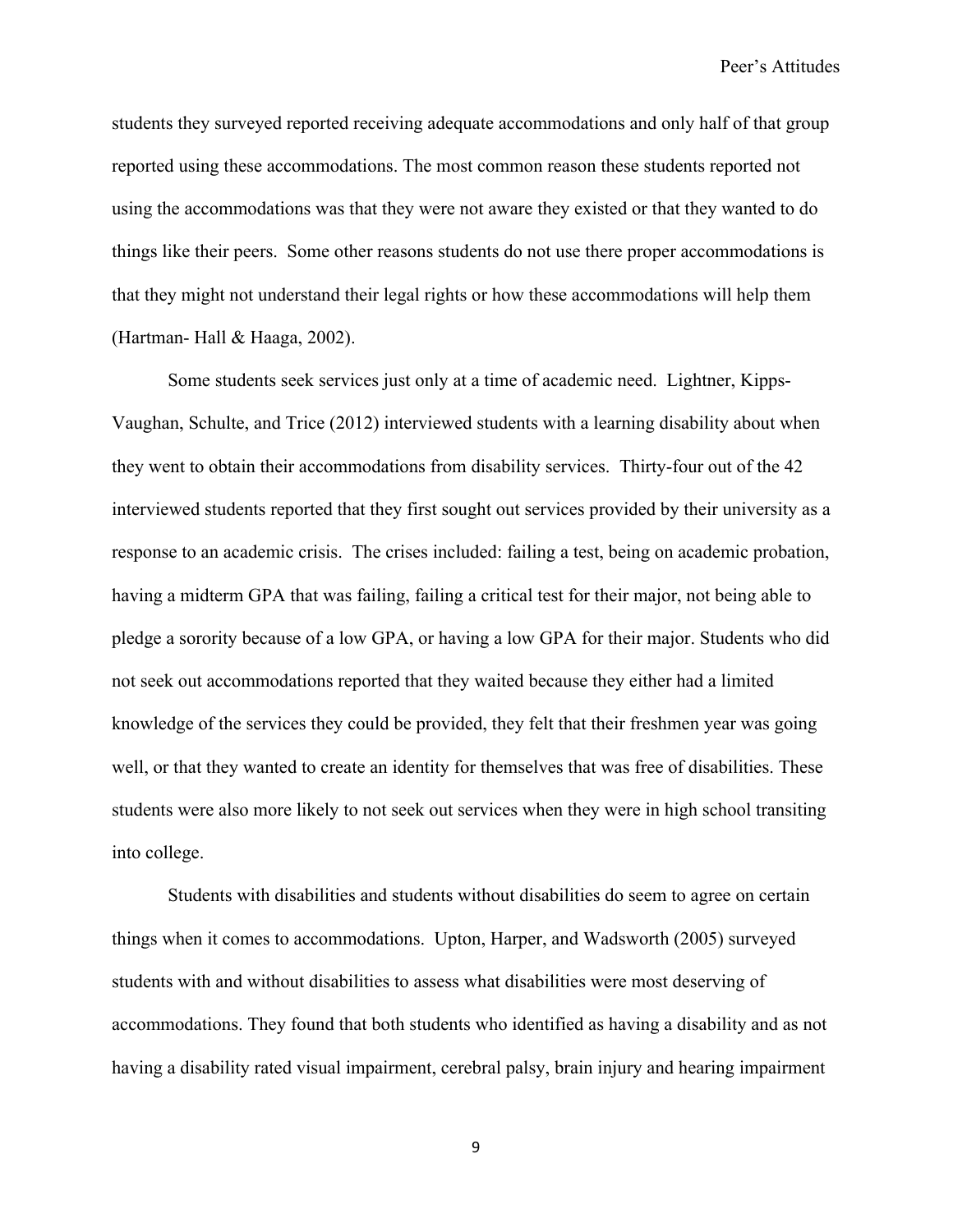as the top four disabilities most deserving of an accommodation. Disabled and non-disabled peers also agreed on the idea that students who suffer from more serious limitations deserve accommodations more frequently than those with less obvious limitations.

Because the number of students with disabilities pursuing higher education is rising, being able to self-identify with a disability is becoming more common and acceptable. Baker, Boland, and Nowik (2012) surveyed faculty, non-disabled students, and students with disabilities about how they felt the college classroom climate was and how their attitudes towards accommodations. They found that teachers find the classroom to be more welcoming and supportive than the students do. Students often have a different perspective because they hear the side chatter and attitudes that a teacher might miss. Fifty-three students responded as having a disability and of these participants almost three-quarters (74.5%) said they do not self-identify with having a disability to their peers. Over half of these participants said that they do not selfidentify as being disabled with their professors as well. As expected some of the reasons for this self-disclosure was feeling that they do not want to be labeled, did not think the accommodations would help, or thought asking for accommodations would create a hostile environment. What is interesting is that when asked about how they feel they were treated, participants responded that their peers treat them equally. Over half of the students also responded saying they meet their needs in the classroom once their accommodations were met and that their campus experience was positive. If the treatment from their peers and classroom setting is so beneficial, it should be easy for disabled students to get the accommodations they deserve but it still troubles many students to ask for these accommodations.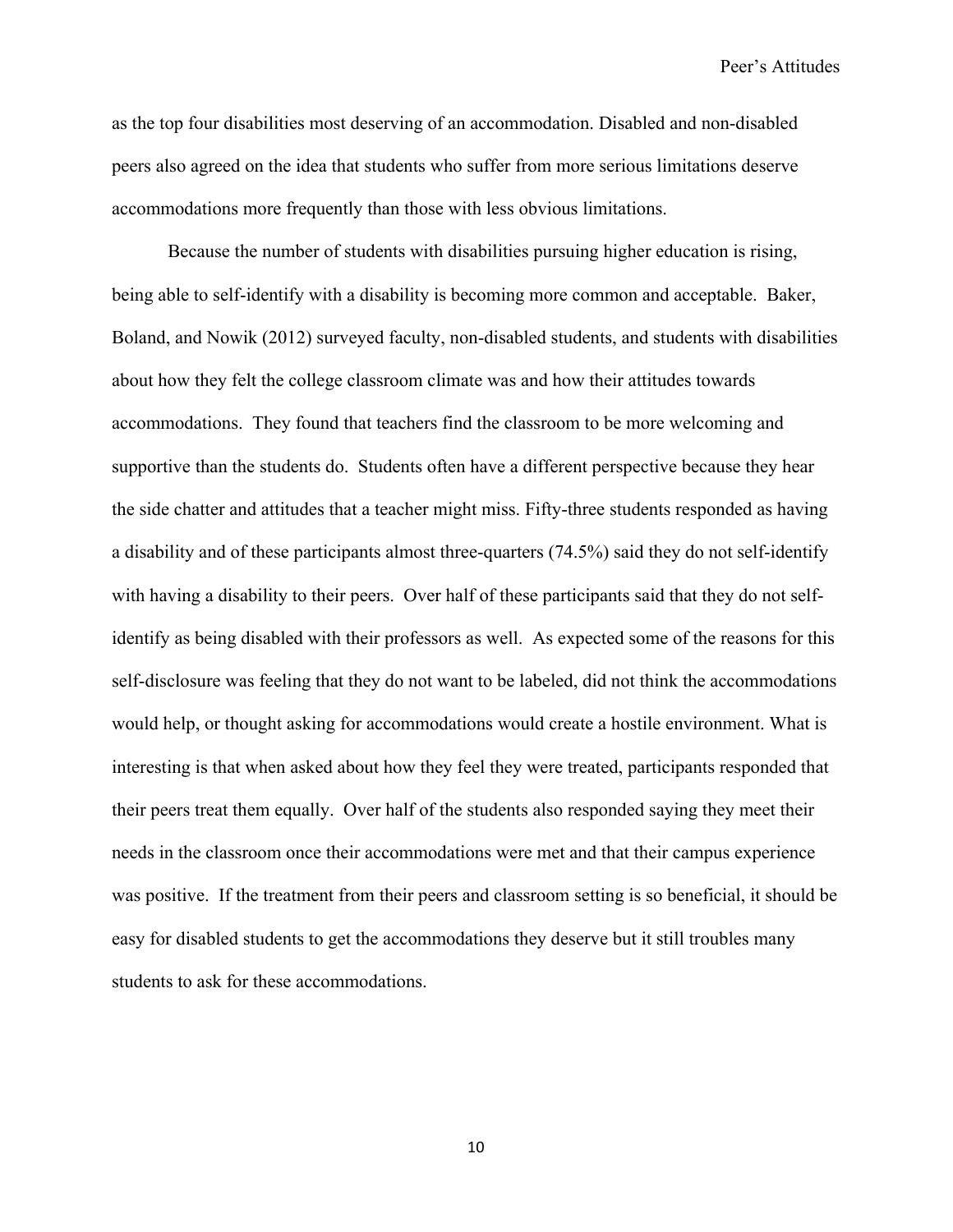## *Non-Disabled Peers*

Students without disabilities have not been research extensively, which is unusual because it is their disapproval that both the teacher and disabled student fear. We have been able to find only four published studies that examine the attitudes of students on their disabled peers.

Hindes and Mather (2007) also gave their survey described above to 687 undergraduates at the same Canadian university. As with faculty, giving assistance to students with sensory, motor, and language disabilities was viewed more positively than for those with attention and psychiatric disabilities. Unlike faculty, the factor analysis produced a two-factor solution: Factor I included items that dealt with providing university or professorial accommodations, while Factor II dealt with whether the disability should be included in general education. For both factors, women had higher ratings than men. Those who knew someone with a disability (29%) rated university provided or professorial accommodations (Factor 1) lower than those who did not know someone with a disability, while those who knew someone with a disability endorsed inclusion at a higher rate. Those with more years of university study were more favorable toward inclusion than those with fewer years, but years of high education did not affect endorsement of accommodations.

Chew, Jensen, and Rosen (2009) also found that when surveying non-disabled peers, that more negative than positive adjectives were endorsed when describing individuals with Attention Deficit Hyperactivity Disorder. The article did not explicitly mention what words corresponded with a negative adjective or a positive one. Zambo, Zambo, and Sidlik (2013) studied attitudes towards peers with ADHD however looked at how preservice teachers, education majors still completing their undergraduate degree, felt. They found that the majority of them knew someone who had the disorder, which helped their understanding of some of the possible symptoms.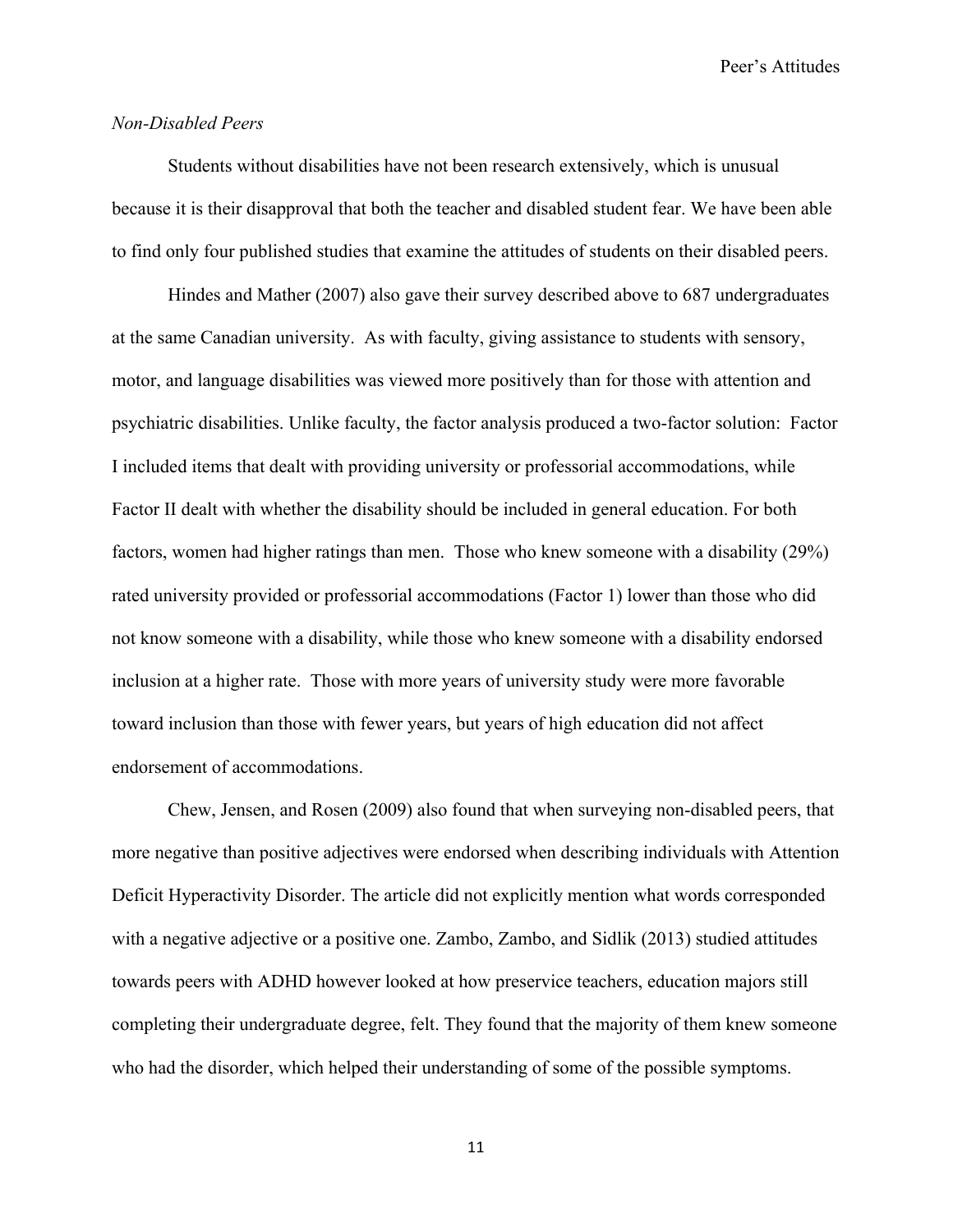What these preservice teachers lacked was an understanding for the disability. They responded to open ended questions about changing the environment rather than the individuals students' learning that the researcher hypothesized would lead to possible negative beliefs about students dealing with ADHD. These beliefs might even then turn into incorrect outlooks on the students' ability to learn.

Garcia, Paetzoldd, and Colella (2005) found that personality might be linked to judgment of appropriateness of accommodations. They found that agreeableness and openness to experience were personality dimensions that might lead to greater acceptance of accommodations.

Unpublished research by Trice and Greer (2015) at James Madison University indicates that students at the university have mixed attitudes towards accommodations for people with disabilities. These authors followed the general perspective of Hindes and Mather (2007), except that they examined five specific disabilities (depression, learning disabilities, ADHD, autism spectrum disorder, and traumatic brain injury) rather than clusters of disabilities. They also examined only disabilities that would be considered psychological in nature, and did not include motor or sensory disabilities. They asked for ratings of specific accommodations rather than clusters of accommodations based on whether they are provided administratively by the university or the individual faculty member; and asked for ratings of each accommodation for each disability, not just providing exemplars that varied by disability classification.

For each disability, students were asked to rate on a 7-point, high-positive scale 10 different accommodations that included 25% extra time on tests, unlimited time on tests, waiver of the foreign language requirement, ability to substitute a speech or performance for a term paper; exemption from university dormitory requirements; provision of a note-taker; no penalties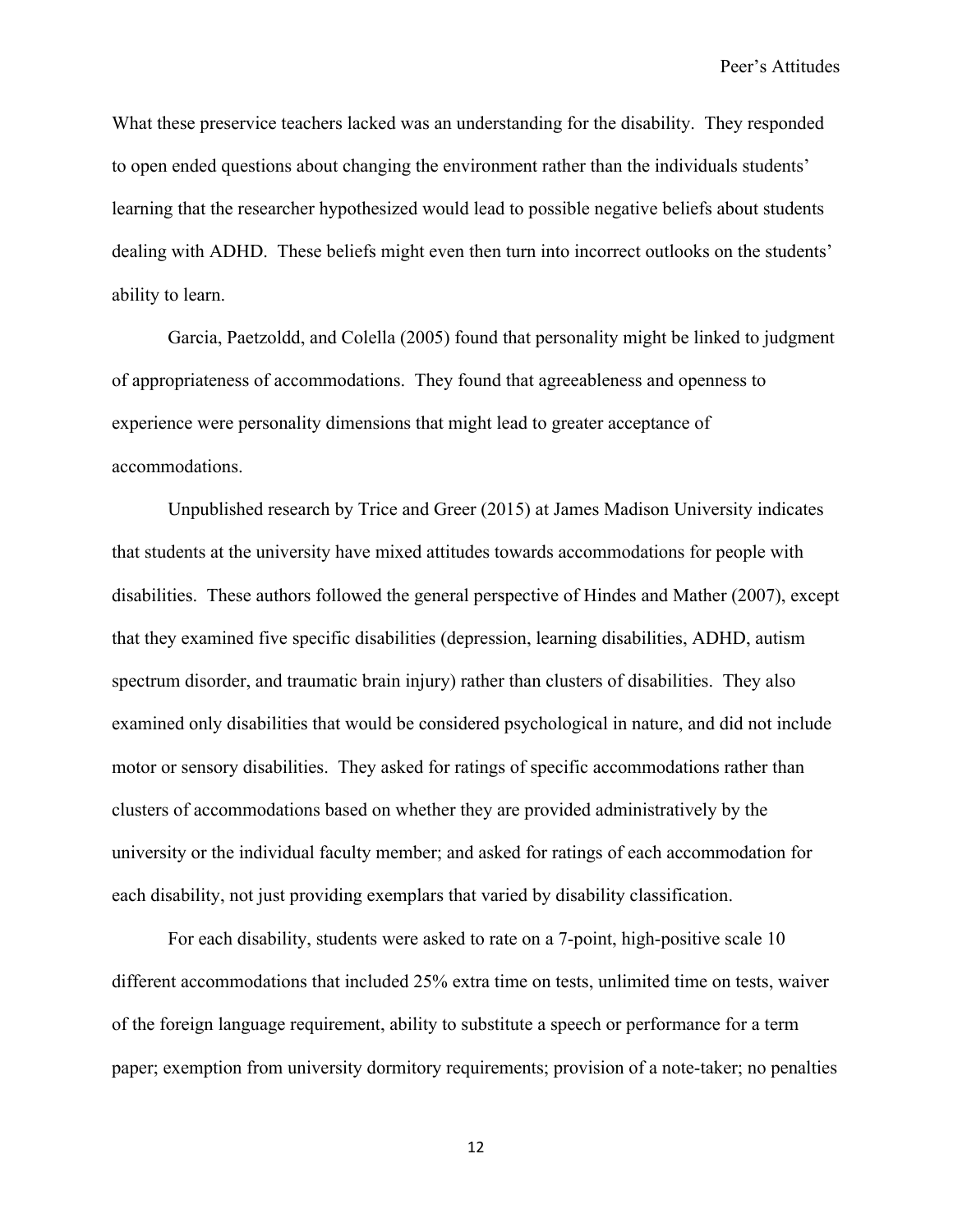for late papers, taking tests in quiet rooms, early registration and oral tests. When a total of the 10 accommodation ratings were used TBI and autism spectrum disorder were found have high positive attitudes, learning disabilities and ADHD were neutral, and depression was found to have the lowest endorsement towards accommodations. There also was a significant difference across accommodations. Twenty-five percent extra time on tests and taking tests in a quiet room were rated highest across all disabilities with waiving graduation requirements, late papers without penalty, and early registration being the lowest rating.

#### *Educational Training*

Although it is a long road until accommodations for disabilities are accepted everywhere, some progress has been made. The number of students with disabilities is growing each year so education about these students is a must. It is known that faculty and employers who have very little knowledge about students with disabilities are less likely to find accommodations appropriate and implement them. Without this informed knowledge there is also evidence that some members may develop a negative attitude or create barriers for these individuals (Gitlow, 2001). Kornblau and Dudley (1996) found that when creating an atmosphere of understanding and respect for individual differences, people are more likely to disclose that they have a disability and seek the proper treatment they need. With one of the main issues with students who experience disabilities being not seeking accommodations maybe the environment needs to be altered.

Some type of education about accommodations seems to be a possible solution. College faculty reported that they were willing to implement strategies that were close to their existing teaching styles in order to accommodate students with a learning disability (Bigaj, Shaw, & McGuire 1999). Milligan (2010) found that when faculty was exposed to an educational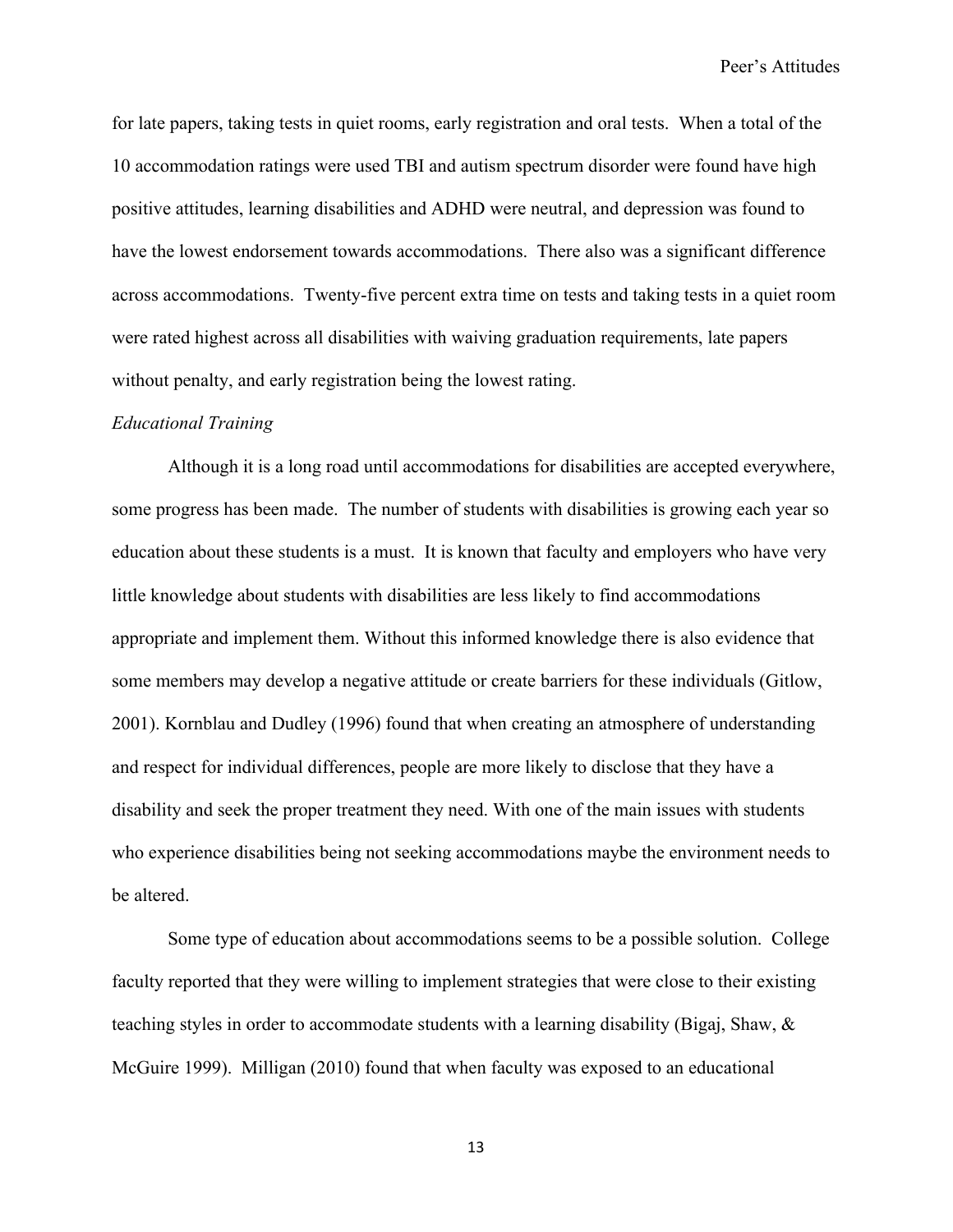intervention that they were more willing to make academic accommodations as well as willing to change their teaching practices to accommodate for students with disabilities. While the intervention they used was hours long with speakers and in-group discussion, it still should hold true that some education on why accommodations are necessary might change the negative perception.

## *Online Education*

Education in general can be very informative however sometimes the platform to which it is displayed in makes a real difference. While scanning the Internet for humorous videos or taking informal Facebook surveys is indeed some of the more popular online functions, online education is very different. Online education might have the negative stigma as being distracting or not as informative as traditional learning, this is often not the case. Allen and Seamon (2010) surveyed more than 2,500 colleges and universities and found that a majority of them reported that online learning was critical to their long-term strategy of education. This idea of a blended style of education is nothing new; in fact, in 2002, the president of Pennsylvania State University said that the convergence between online and residential instruction was the single greatest trend in higher education today (Young, 2002). The benefits of online education can be extremely valuable. A blended online learning approach can give students easier access to knowledge, better social interaction, easier revisions, and have cost effectiveness (Osguthrope & Graham, 2003). The real concern lies with how faculty presents the information during online education and if there is a balance between innovation and production (Graham, 2006). Graham's recommended to overcome this barrier is to make online education easily accessible to people of all socio-economic spectrums, culturally adaptable, and have easy instructions. With that being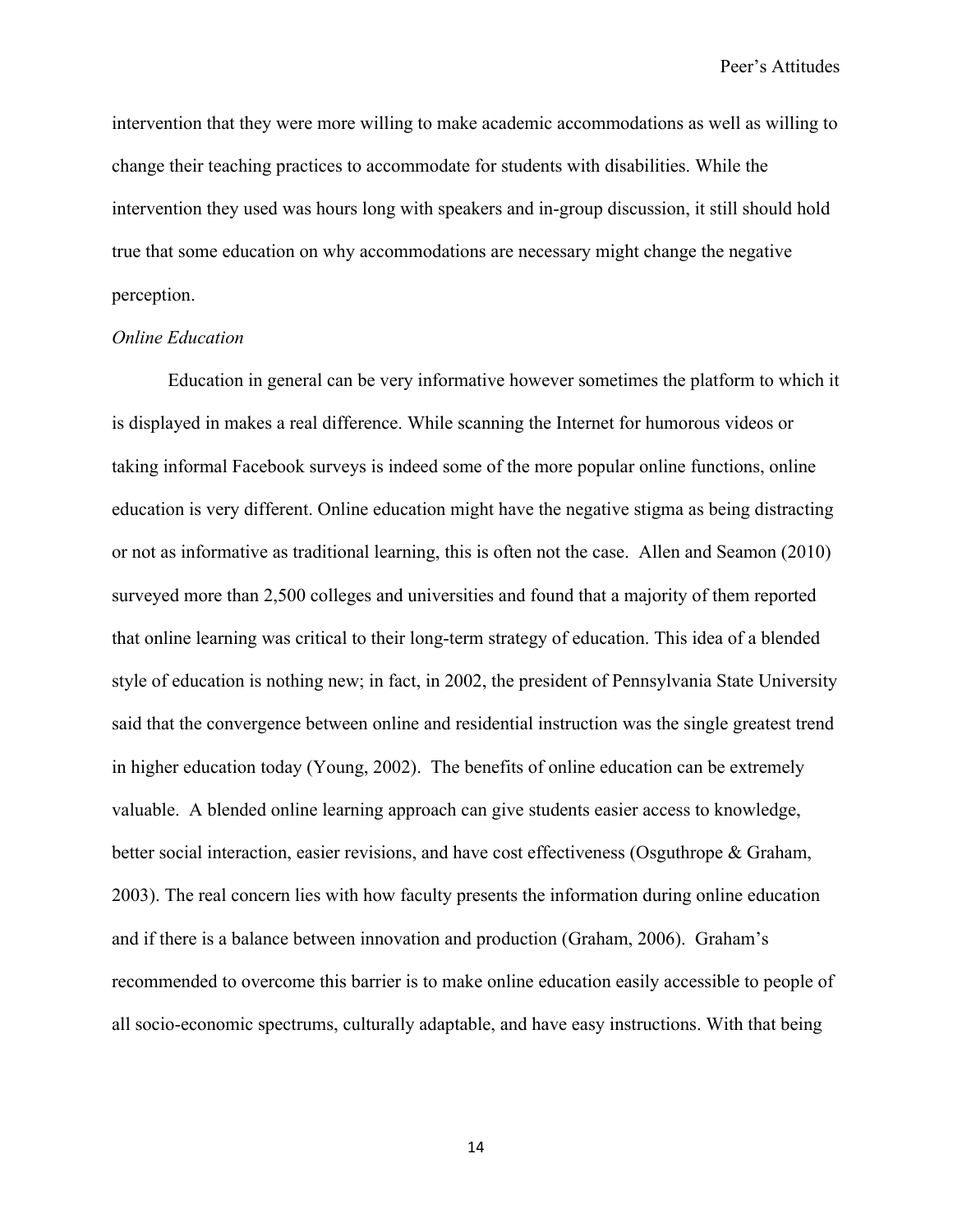said, online education is being used and is an effective approach to new ways or working, studying, and problem solving (Harasim, 1996).

Pollock (2009) looked specifically at changing attitudes about disabled students through online education. A group of faculty was given online training and education on adaptive teaching strategies, general information about disabilities, and accommodations that might be helpful. He found that this online training led to a slight improvement in scores on a disability knowledge questionnaire and the Attitudes Toward Disabled Persons (ATDP).

#### *The Present Study*

According to Trice and Greer (2015), accommodations for TBI had a very positive rating, ADHD was neutral, and depression was not very positive. I chose these three variables to study in the present study to see if attitudes could be affected by a brief educational intervention. One of the main reasons I am choosing online education, besides effectiveness and easy accessibility is because it has been found to be promote greater partnerships; that is other universities and employers can easily replicate the information (Appana, 2008).

Trice and Greer (2015) had asked for feelings of "appropriateness", here I split appropriateness into two categories of helpfulness and fairness. This was done to resolve the ambiguity expressed by the focus groups on what "appropriateness" of an accommodation really means.

#### *Hypothesis*

## *Primary Hypotheses*

1. Reading about depression and TBI will significantly raise ratings of helpfulness/appropriateness and fairness for those disabilities, respectively.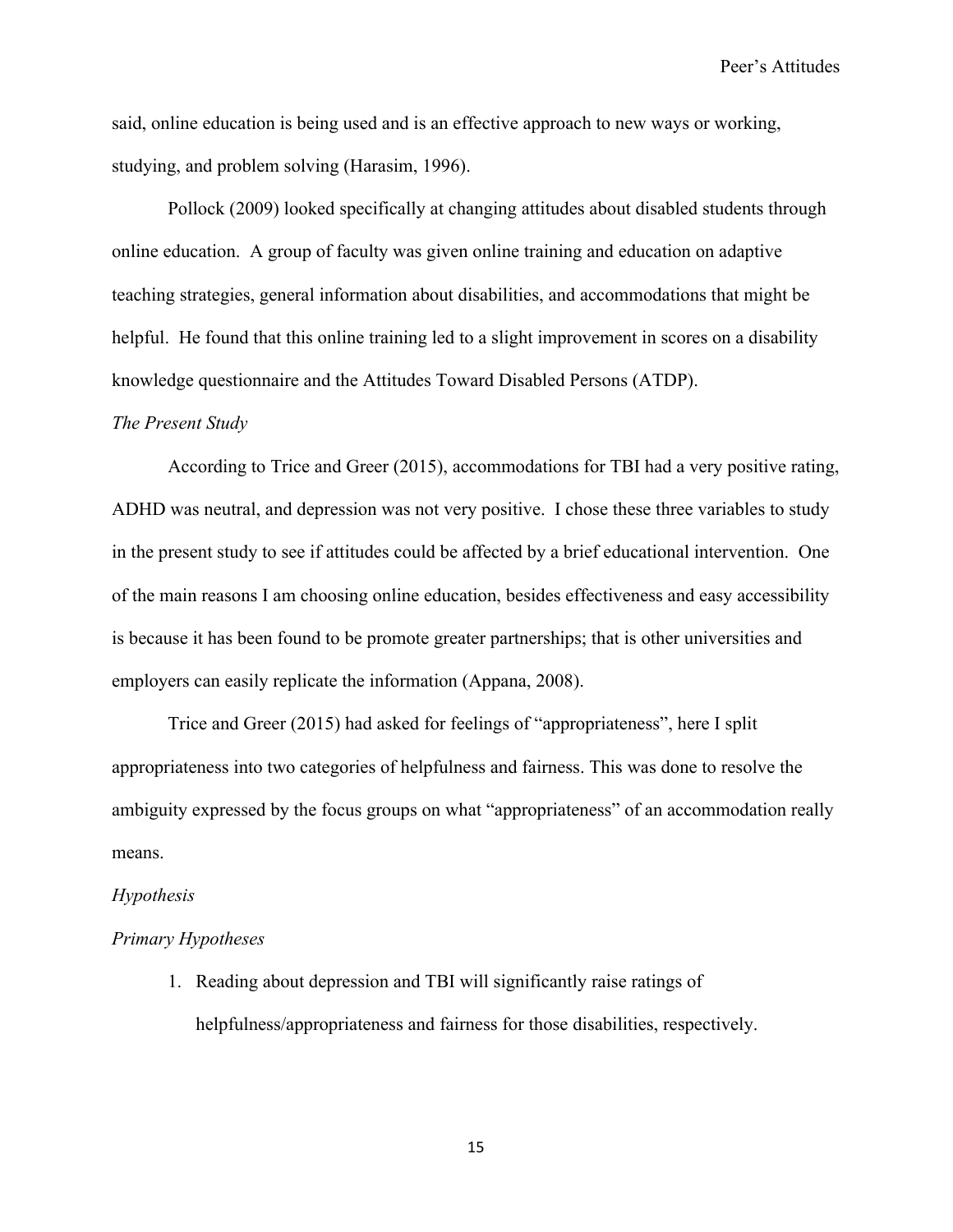# *Secondary Hypotheses*

2. Reading about two disabilities will have a greater effect than just reading about one.

# *Generalization Hypotheses*

3. A generalization effect will spread to disabilities not read about.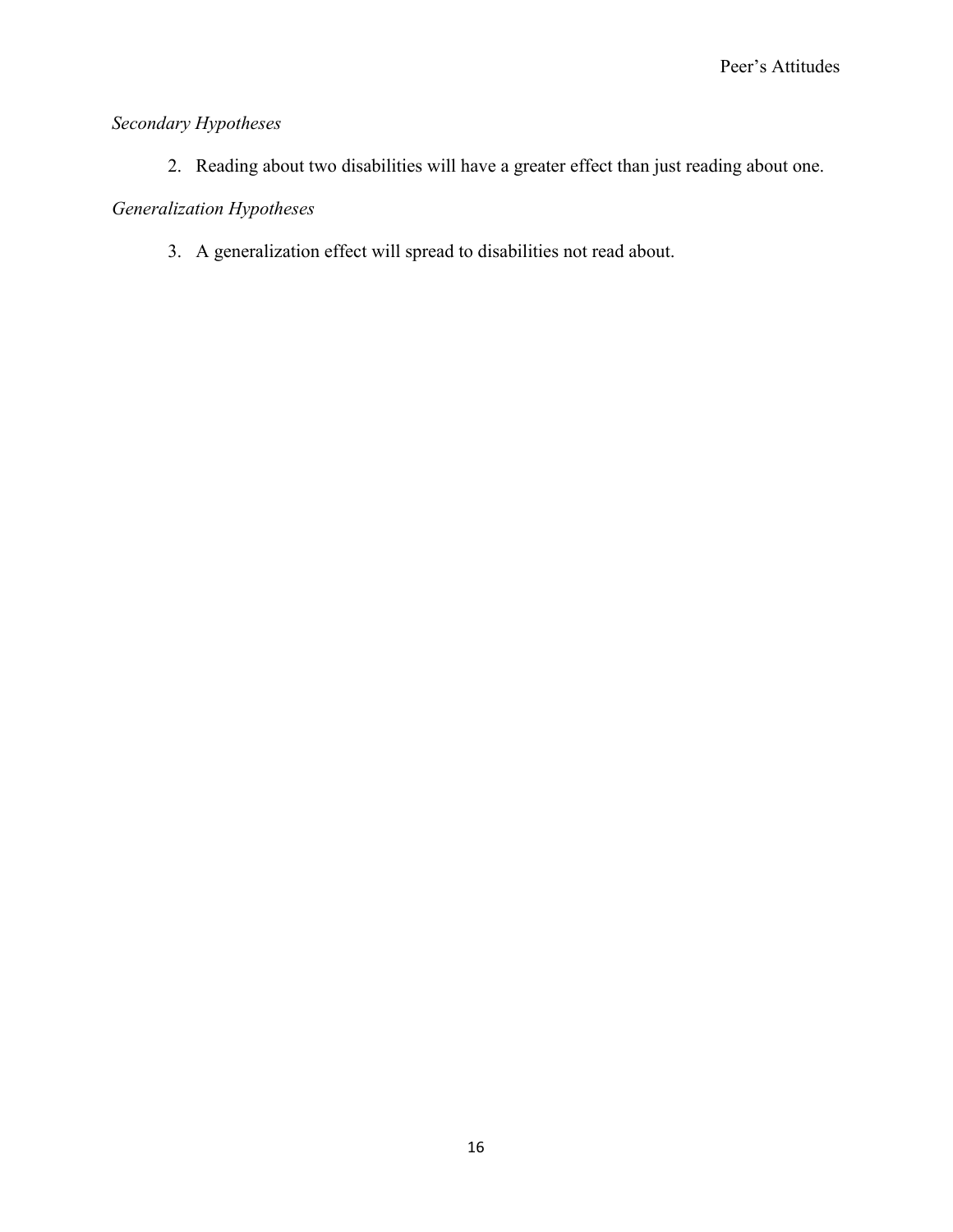#### **Method**

## *Participants*

Participants  $(N = 122)$  were undergraduate students from James Madison University. Participants were split into four groups; one who read the control module  $(N = 32)$ , one who read the depression module ( $N = 24$ ), one who read the TBI module ( $N = 33$ ), and who read both the depression and TBI module  $(N = 33)$ . The participants were selected from the psychology department participant pool.

#### *Materials*

Educational modules were created in order to promote awareness of students with disabilities. One module was created about Traumatic Brain Injury (TBI) and another was about Major Depression. The modules consist of an overview of the disability, how it is diagnosed, and how specifically it could affect the life of a college student. Research was done from multiple sources to ensure accuracy in the work. A third passage was created as a distractor for the control group. This passage was taken from the 18<sup>th</sup> century novel *Candide* by Voltaire. Following either module(s) or passage, a quiz was prepared for participants to take. The questions were designed to be challenging if the participant did not read thoroughly but fairly easy if he or she did. There were a total of five questions on each quiz. There was no set time limit for the study; however it was budgeted to take 15 to 30 minutes. The disabilities modules, control reading, and quizzes can be found in Appendix A.

#### *Questionnaire*

Participants rated the helpfulness of accommodations for students with disabilities on a scale of 1 to 7, 1 being extremely unhelpful and 7 being extremely helpful. There were three disabilities chosen to ask questions about and they were as followed: Major Depression,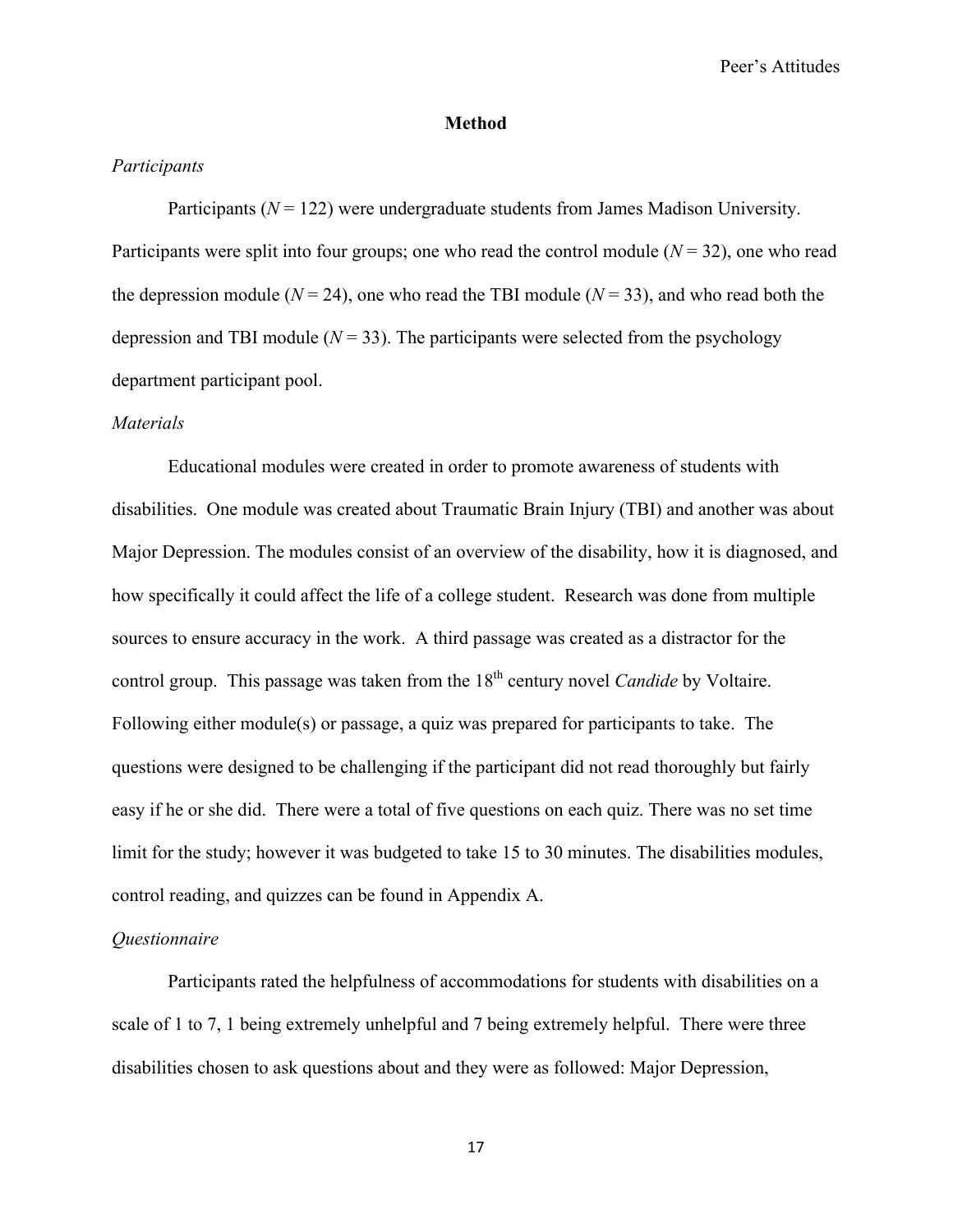Attention Deficit Disorder and Traumatic Brain Injury. For all disabilities a short definition was provided to give participants some idea of what the disability was like. Following these set of questions, participants rated how fair they thought each accommodation was. The scale for these questions was the same and the same three disabilities were used.

Participants were then asked demographic questions pertaining to prior education, gender, current major if any, GPA, year of study, and if he/she had every been diagnosed with a disability. The full survey can be found in Appendix B.

## *ADHD*

Attention Deficit Hyperactivity Disorder was asked about in the questionnaire but was not given an educational module. The reason for including this disability was to use it as a control condition looking for possible generalization.

#### *Design*

We used a 2 (read depression module or did not read depression module) x 2 (read TBI module or did not read TBI module) between subjects factorial design to analyze the data. There will be six dependent variables: helpfulness of depression, helpfulness of ADHD, helpfulness of TBI, fairness of depression, fairness of ADHD, fairness of TBI. The individual ratings for each dependent variable were added together to get a group mean. The reason for this type of analysis is because we wanted to see if there was a stronger effect on attitude change if participants read about two different disabilities. That is we wanted to see if the group who read both modules on depression and TBI were more influenced by both readings that the control group, or the groups reading just one module. A table has been provided to more clearly show the design of the study (Table 1).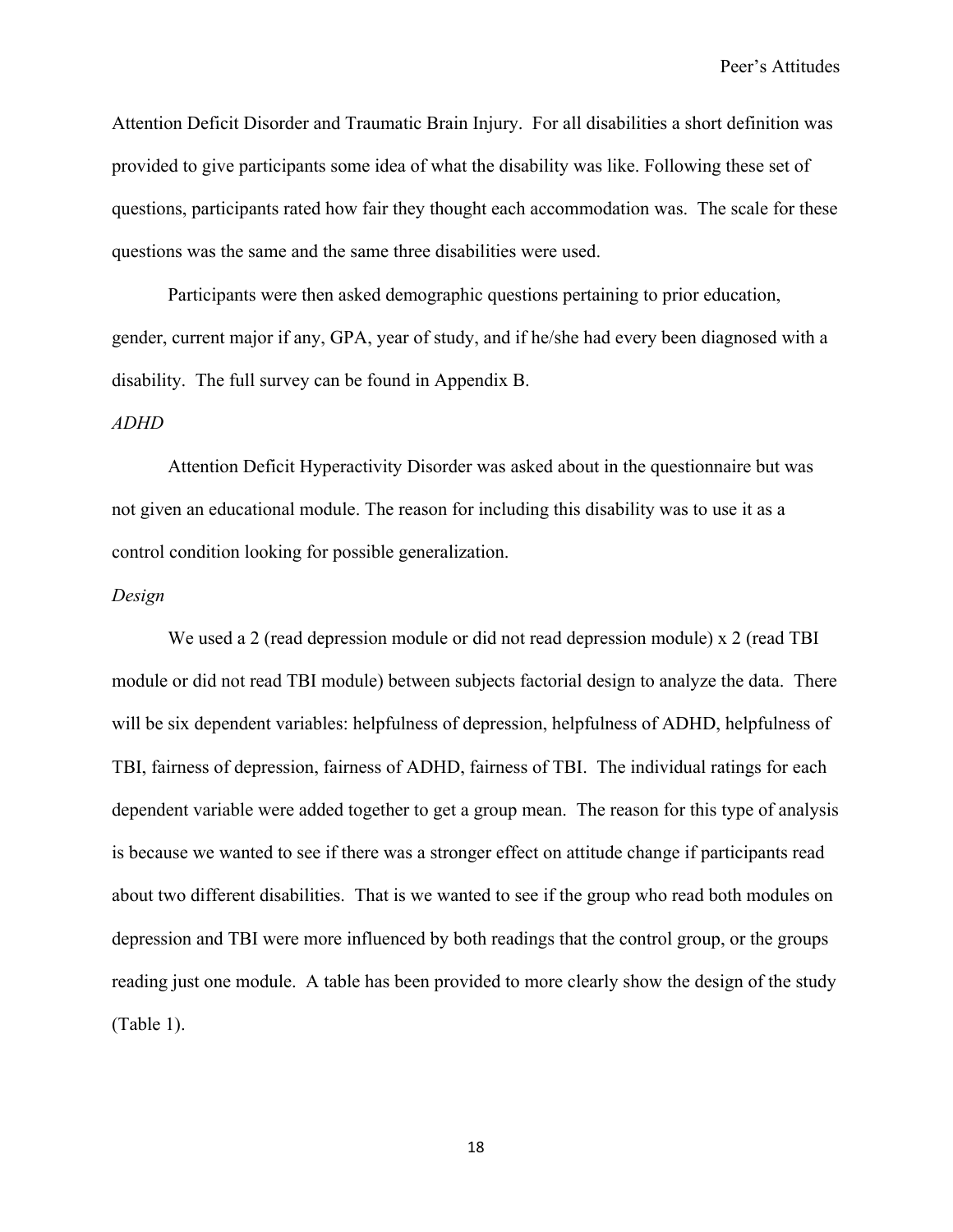| Disability | <b>TBI</b>                             |                                                 |                                                                    |  |
|------------|----------------------------------------|-------------------------------------------------|--------------------------------------------------------------------|--|
|            | Did they read about<br>this disability | YES                                             | NO                                                                 |  |
| Depression | <b>YES</b>                             | Group 1- YES, YES<br>so they read about<br>both | Group 2- YES, NO so<br>they just read<br>depression alone          |  |
|            | NO <sub>1</sub>                        | Group 3- NO, YES so<br>they read TBI alone.     | Group 4- NO, NO so<br>they read neither (they<br>read the control) |  |

# Table 1. Design scheme of the 2x2 ANOVA ran.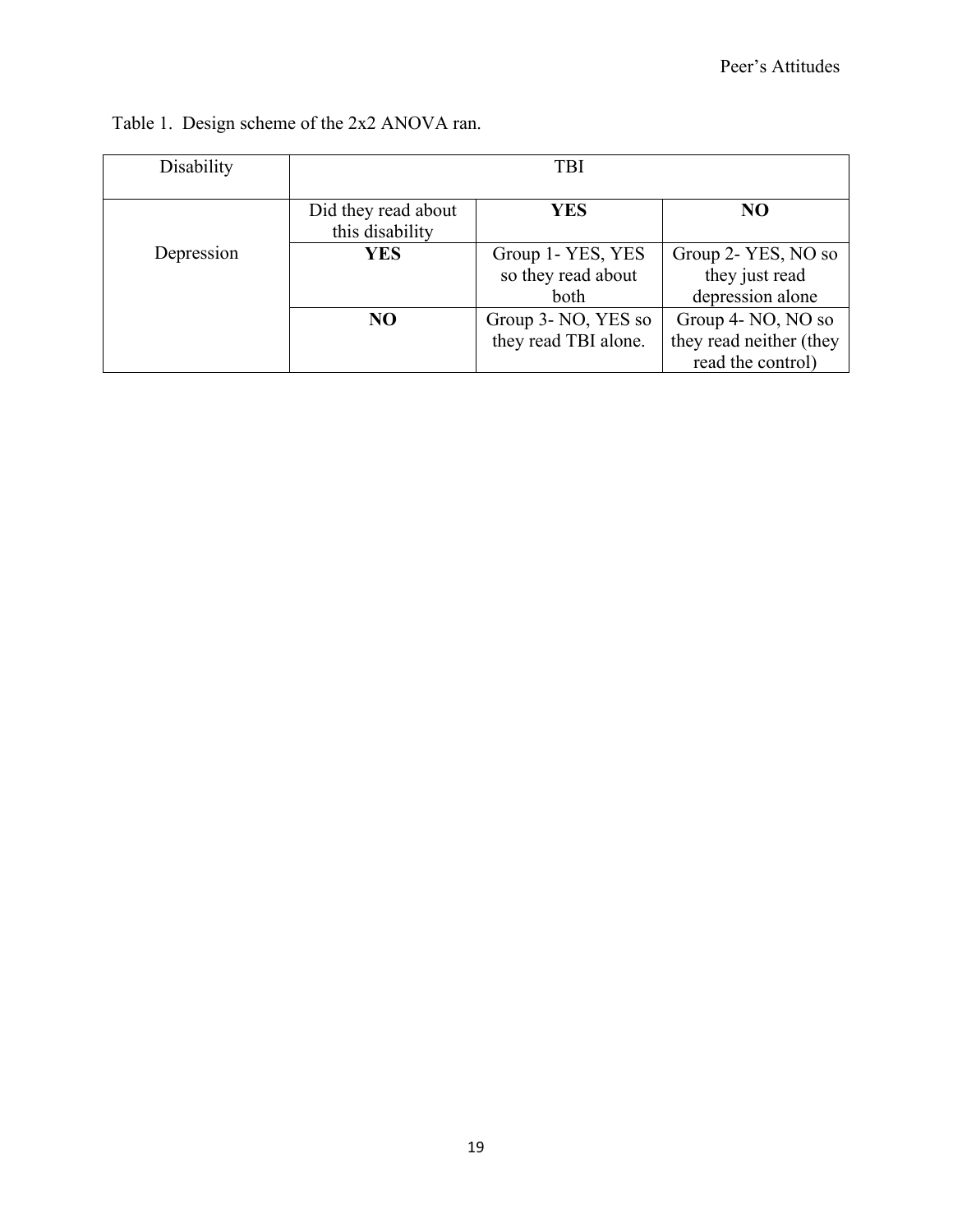#### **Results**

Quizzes were given to participants after the module was read to ensure effective and thorough reading. The depression group had a mean quiz score of 78%, the TBI group with a score of 91%, the *Candide* group scored an 87%, and the group who read both depression and TBI scored an 88%. These scores suggested us that participants read the module and their data could be used.

## *Primary Hypotheses*

In order to test the effects of the readings on the perceived helpfulness of accommodations for people with depression, we submitted an average of the 10 accommodations ratings to a 2 x 2 analysis of variance. Neither the main effect for Depression  $(F[1,121] = 0.05, p$  $=$  .83) nor the main effect for TBI readings ( $F[1,121] = 0.29$ ,  $p = .59$ ) proved significant, nor was there a significant interaction,  $F(1,121) = 1.04$ ,  $p = .31$ .

In testing the fairness of accommodations for students with depression, using the average of the 10 ratings of accommodation fairness, there was a significant main effect for depression  $(F[1,121] = 4.10, p = 0.045, \text{ eta-squared} = .03)$ . However, the main effect for TBI  $(F[1,121] =$ 0.19,  $p = .67$ ) and the interaction between the two  $(F[1,121] = 0.06, p = .81)$  was not found to be significant. A Cronbach's alpha was found to be significant at 0.9.

No significant main effect on ratings of helpfulness of accommodations for TBI was found for reading about depression  $(F[1,121] = 0.77, p = .38)$  nor was there a main effect on ratings TBI  $(F[1,121] = 0.48, p = .49)$  for accommodations. The interaction was also not found to be significant  $(F[1,121] = 1.11, p = .29)$ .

The 10 items that dealt with the fairness of accommodations for students with TBI failed to produce a significant main effect for Depression  $(F[1,121] = 3.38, p = .07)$  or for TBI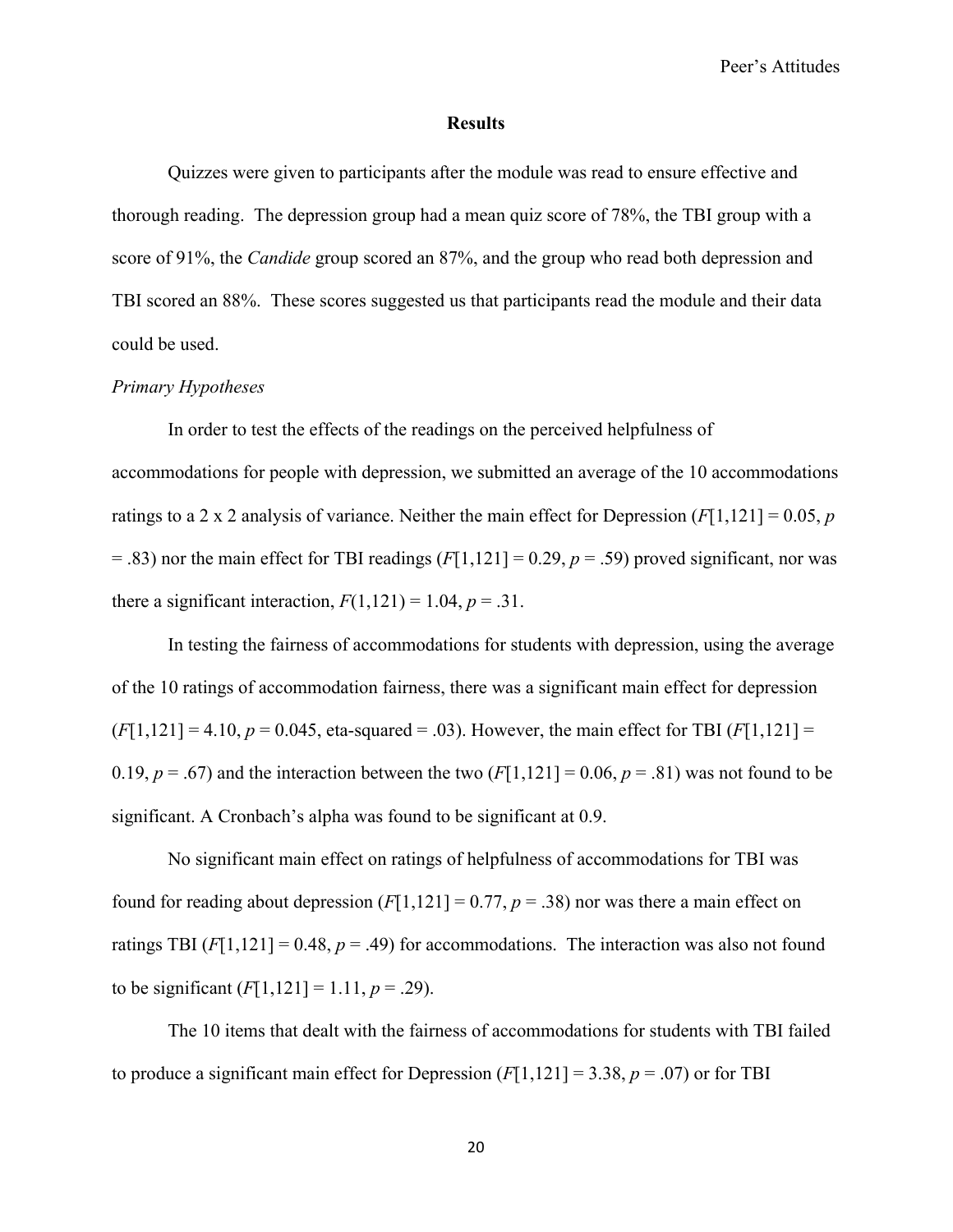$(F[1,121] = 1.98, p = .16)$ . There was also no significant interaction between the two  $(F[1,121]$  $= 0.54$ ,  $p = .46$ ). Values for the group means and standard deviations for all comparisons are included in Table 2.

|                 | Read Control | Read        | Read TBI   | Read both      |
|-----------------|--------------|-------------|------------|----------------|
|                 |              | Depression  |            | Depression and |
|                 |              |             |            | <b>TBI</b>     |
|                 |              |             |            |                |
| Helpfulness of  | 3.98(1.74)   | 4.16(1.80)  | 4.33(1.74) | 4.03(1.61)     |
| Depression      |              |             |            |                |
| Helpfulness of  | 4.62(1.68)   | 4.53(1.04)  | 4.42(1.70) | 4.29(1.72)     |
| <b>ADHD</b>     |              |             |            |                |
| Helpfulness of  | 5.06(1.51)   | 5.45(1.54)  | 5.13(1.74) | 5.05(1.50)     |
| <b>TBI</b>      |              |             |            |                |
| Fairness of     | 3.71(1.89)   | 4.23(1.91)  | 3.67(1.78) | 4.10(1.73)     |
| Depression      |              |             |            |                |
| Fairness of     | 4.14(1.71)   | 4.41 (1.97) | 3.81(1.79) | 4.26(1.82)     |
| <b>ADHD</b>     |              |             |            |                |
| Fairness of TBI | 4.80(1.59)   | 5.33(1.59)  | 4.67(1.68) | 4.89(1.62)     |
|                 |              |             |            |                |

Table 2. Group means and standard deviations of scale questionnaire items.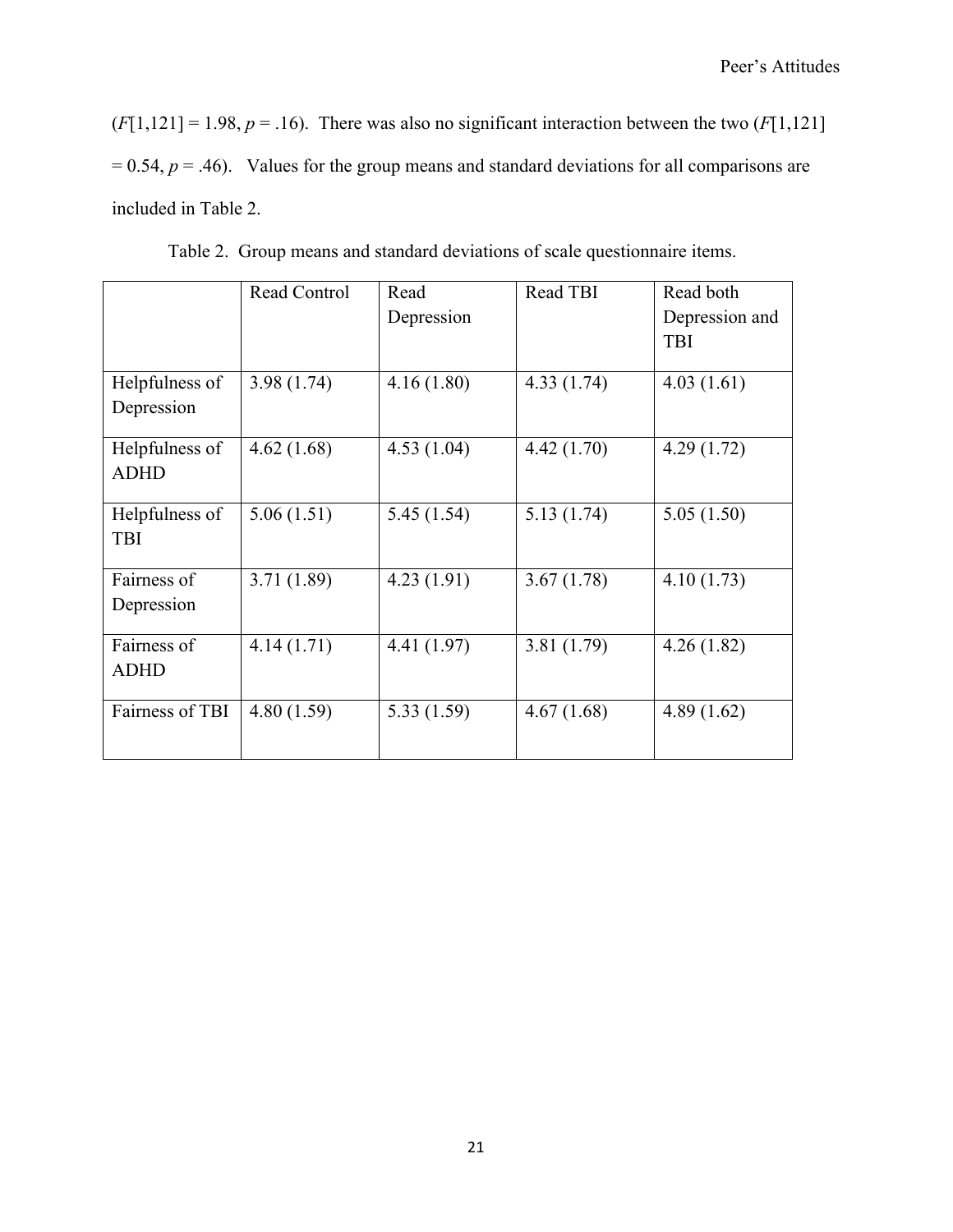This information is also presented in column form in order have a better visual

representation of the data (Figure 1, Figure 2).



Figure 1. Group mean ratings of helpfulness of accommodations on a 7 point scale.



Figure 2. Group mean ratings of fairness of accommodations on the same 7 point scale.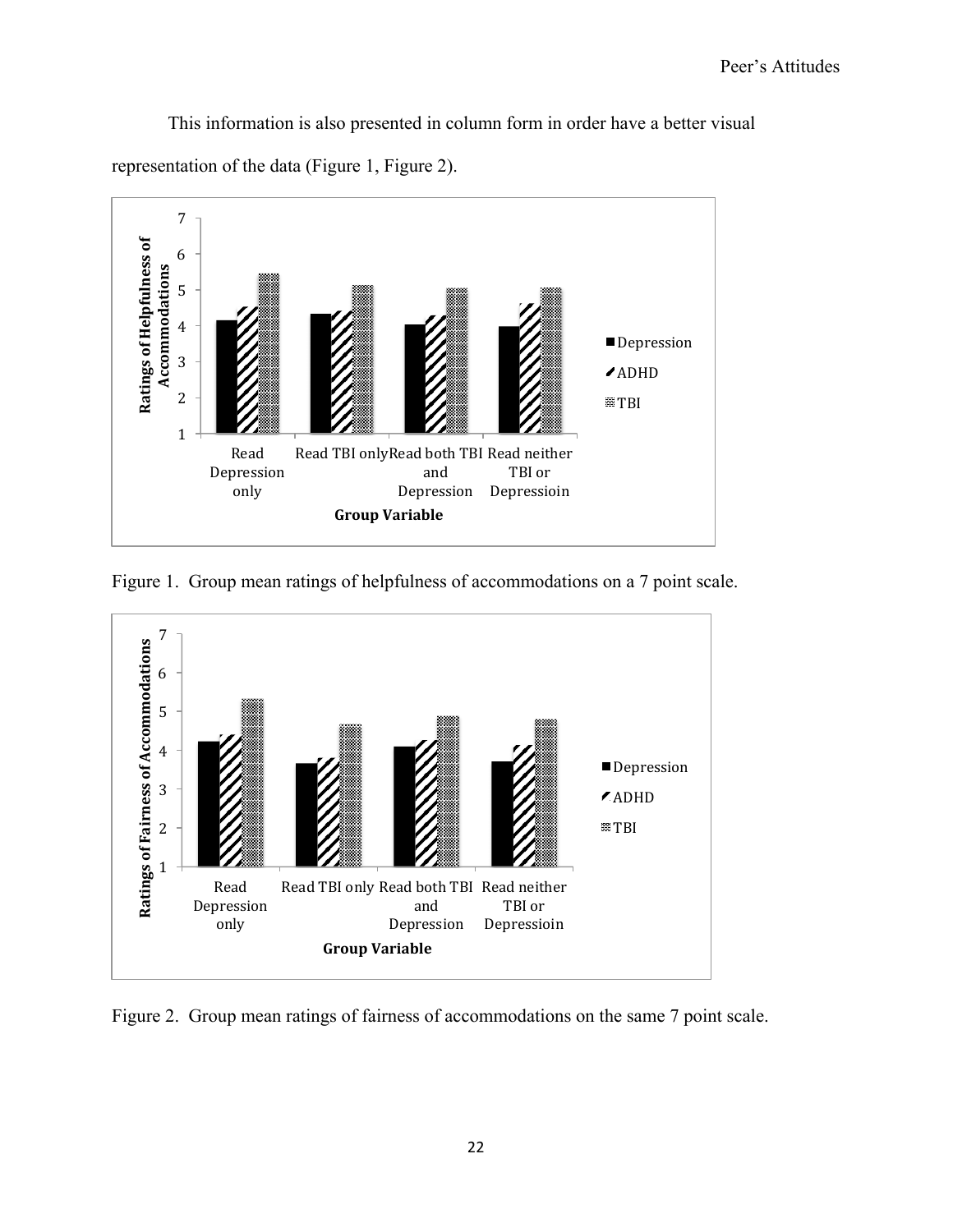## *Secondary Hypotheses*

If reading about two disabilities were to produce a larger effect than reading about one disability, then there should be significant interactions. None of the interactions was significant. *Generalization Hypotheses*

There was no significant main effect for reading about depression  $(F[1,121] = 0.25, p =$ .62) or TBI  $(F[1,121] = 0.98, p = .32)$  on the 10 items dealing with how appropriate accommodations were for students with ADHD. The interaction was also not significant  $(F[1,121] = 0.01, p = .93)$ .

When comparing the items dealing with fairness of accommodations for students with ADHD, neither the main effect for Depression (*F*[1,121] = 2.40, *p* = .12) nor the main effect for TBI readings  $(F[1,121] = 1.07, p = .30)$  proved significant. The interaction also proved not to be significant,  $F(1,121) = 0.16$ ,  $p = .69$ . Table 3 provides a summary of the inferential statistical tests.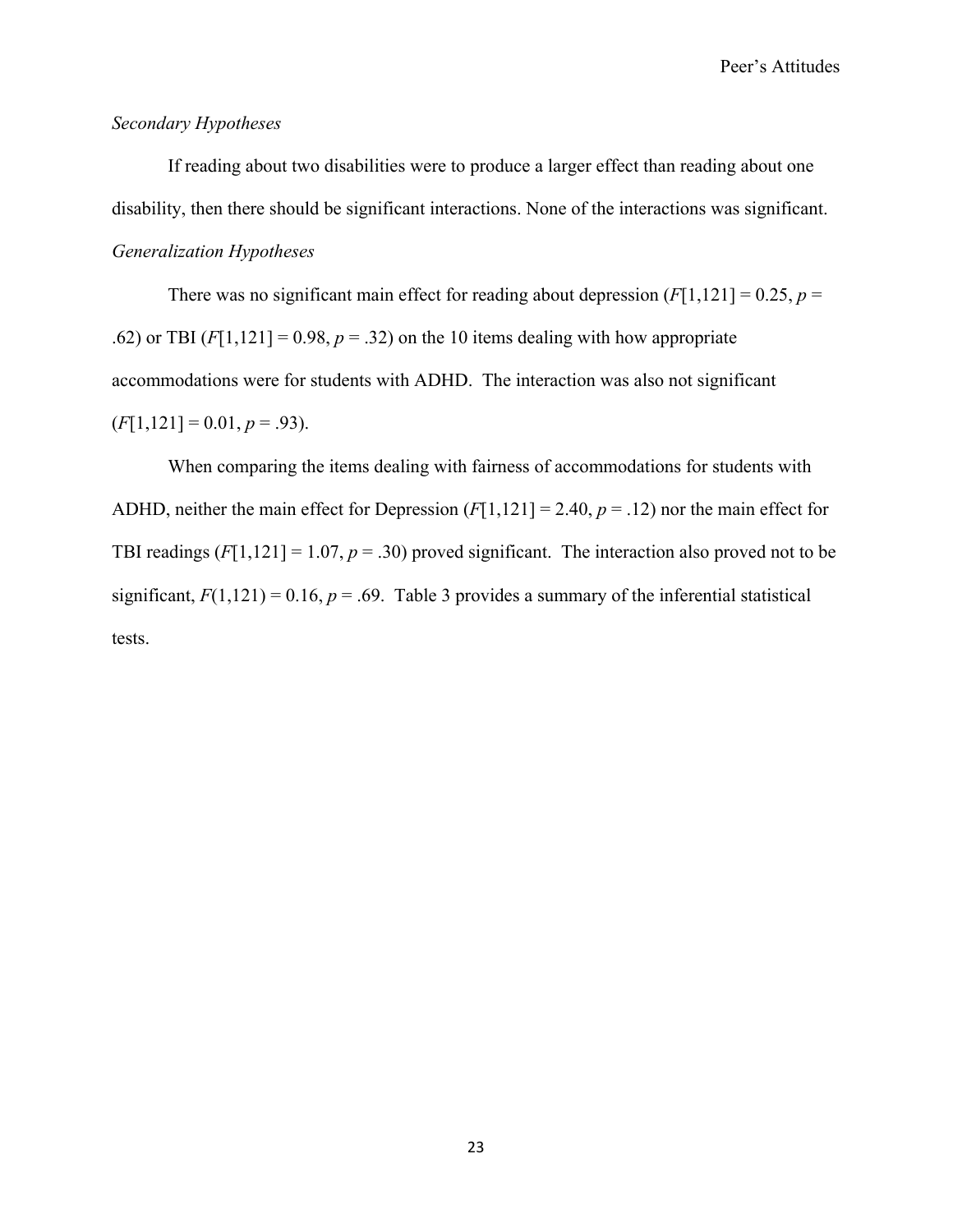Table 3. P-values for main effect size of depression and TBI along with interaction values. Statically significant values to the p-value of 0.05 are indicated with a \*. Results answering primary hypotheses are noted with a **P**, results answering secondary hypotheses are noted with a **S**, and results answering the generalization hypotheses are noted with a **G**.

|                                   | Depression main<br>effect | TBI main effect     | Interaction |
|-----------------------------------|---------------------------|---------------------|-------------|
| Appropriateness of<br>Depression  | $p = .83$ <b>P</b>        | $p = .59$ G         | $p = .31$ S |
| Appropriateness of<br><b>ADHD</b> | $p = .62$ G               | $p = .32 \text{ G}$ | $p = .93$ S |
| Appropriateness of TBI            | $p = .38$ G               | $p = .49$ <b>P</b>  | $p = .29$ S |
| Fairness of Depression            | $p = .045*$ <b>P</b>      | $p = .67$ G         | $p = .81$ S |
| <b>Fairness of ADHD</b>           | $p = .12$ G               | $p = .30$ G         | $p = .69$ S |
| Fairness of TBI                   | $p = .07$ G               | $p = .16$ <b>P</b>  | $p = .46$ S |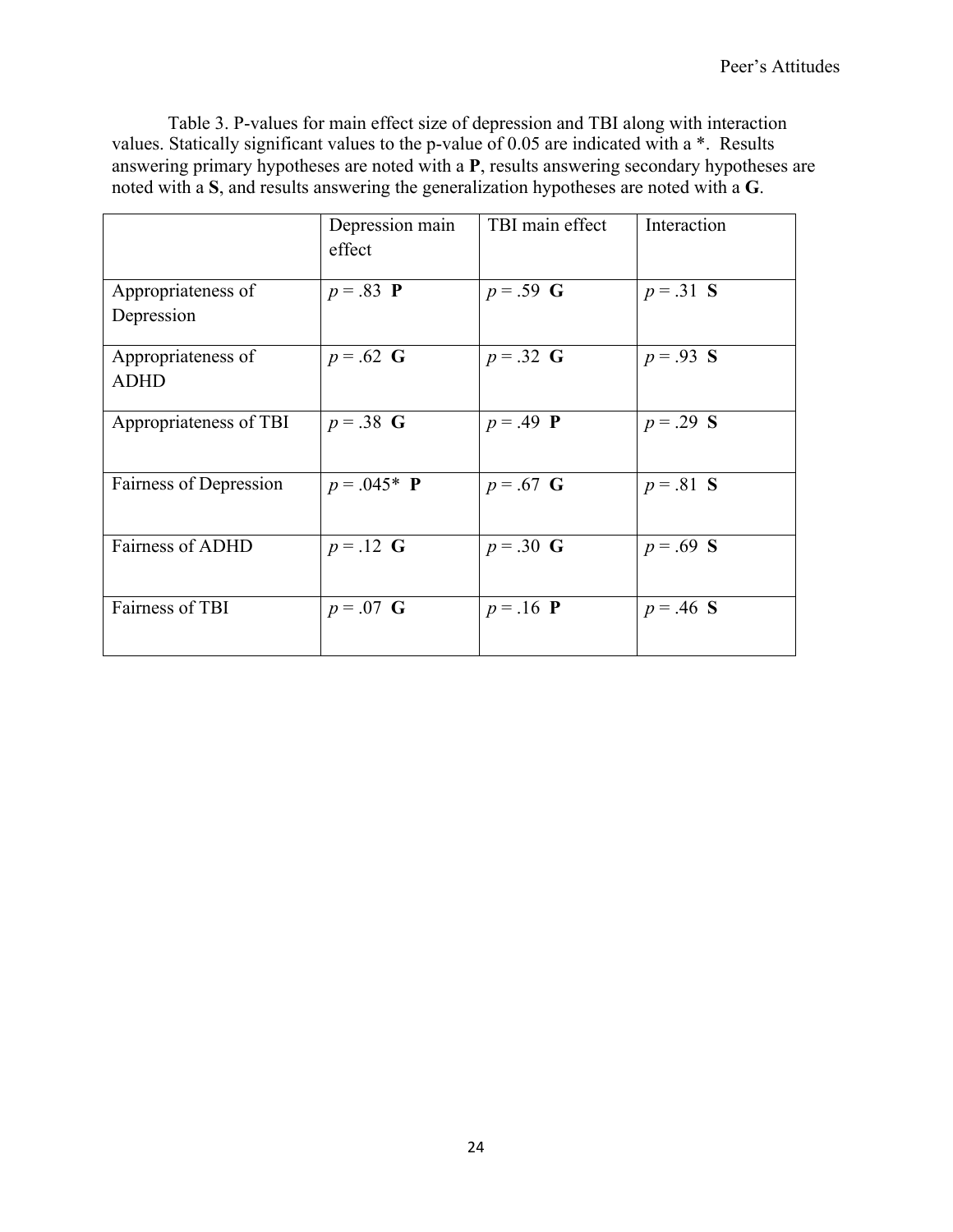#### **Discussion**

The one significant main effect was found in the group who read the depression module in terms of how they felt about the fairness of accommodations towards students with depression. This result tells us that a brief module can produce positive changes in attitudes. This is a critical finding because depression had very low ratings for accommodations both in Trice and Greer (2015) and among the students here who did not read about depression: the two groups who did not receive any information about depression both had mean ratings under 4.00.

Since depression is an internal issue, there can be misconceptions about how serious it actually is. People may think that those who are depressed can just "snap-out" of it or that everyone gets depressed and for that reason should be treated just like everyone else. While depression may be a common feeling in people, there is a difference between that and having a major depression disorder. Recent findings show that students are more likely to accept accommodations if the disability is more obvious (Upton, Harper, & Wadsworth, 2005). Therefor, a less obvious disability like depression might not be favorably viewed. What the results show, however, is that with a little bit of knowledge on how depression really affects people, attitudes can change. The module focused on how depression can drastically change a college student's life and seeing how all of our participants were of the college age maybe hit home.

The two groups who did read the module on depression had ratings over 4.00 meaning they were positive. This shows that normally students might have negative views on depression but could possibly change with some form of education. Even though a jump from a high 3 rating to a low 4 rating is indicative of a small effect, if you think about it from going from a negative point of view to a positive it is definitely worth noting.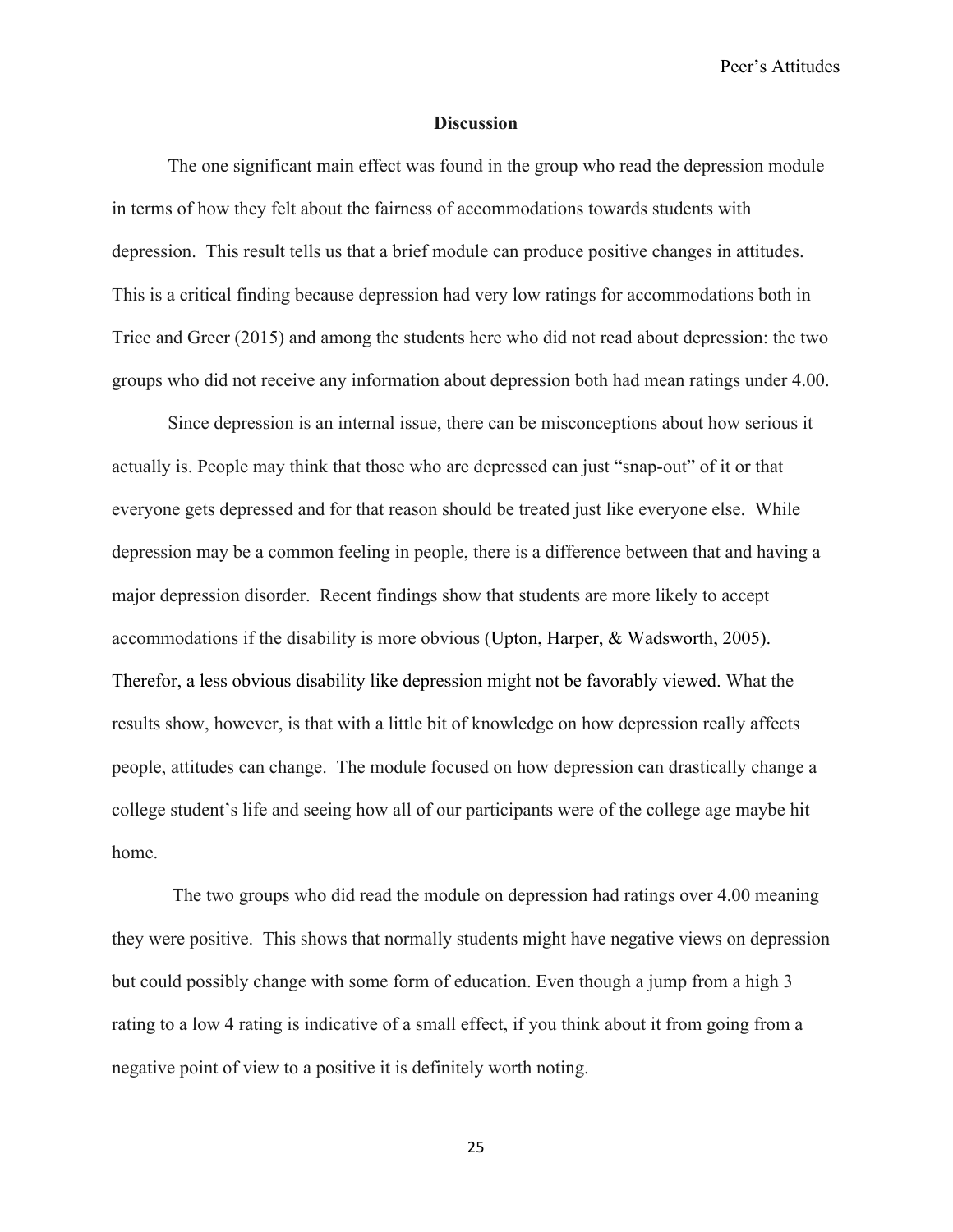Although there was only one main effect found to be significant, the group means did sometimes increase as the intervention was added. The group mean in the appropriateness of depression category, while not significant, did increase once some form of education was present. Those who received the intervention were more favorable in their attitudes towards appropriateness of accommodations for depression than those who read the control reading. That is an important finding because it means that with only a little bit of background knowledge, attitudes towards the appropriateness of an accommodation can change somewhat even if it is by a small factor.

When looking at the results from the attitudes towards TBI, something that stands out is how high the scores in all conditions were. While there was no statistically significant main effect for reading about TBI, most of the mean scores were in the high 4 to 5 range. This potentially could mean that although reading about TBI did not influence the participant's attitudes, their attitudes might have already been too positive to change. There very well could have been a near ceiling effect for TBI since it is usually thought of as an extreme external disability. Prior research also indicated that when students were surveyed about which disability they would be most likely to accommodate for, brain injury was at the top (Upton, Harper, & Wadsworth, 2005). Since the attitude was already fairly high, maybe it was unlikely that intervention changed anyone's mind because they already catered to the idea of its severity. This parallels the research of Trice and Greer (2015) in which TBI had the highest endorsements. *Post Hoc Analysis*

GPA was found to have a small, positive correlation with total attitude score( $r = 21$ ), *p* =.02). Total attitude score can be defined as the sum of all the ratings for items dealing with attitudes towards disabilities. While there are many possible reasons for why this could have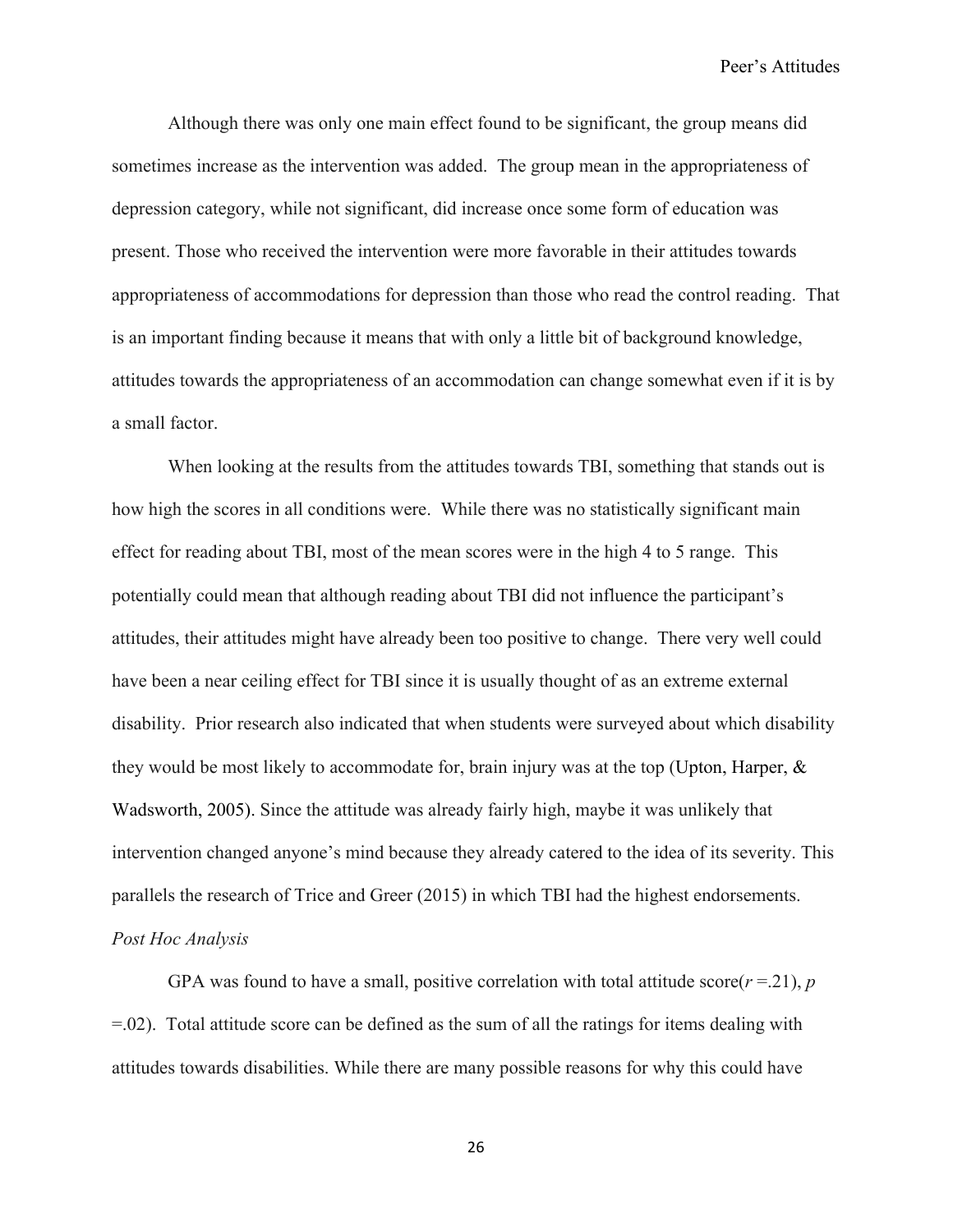occurred, one could deal with class attendance. GPA has a strong correlation with class attendance in college students (Crede, Roch, & Kieszczynka 2010). Perhaps the students who reported having a higher GPA attended more classes than those with a lower GPA. This could tell us that those students are more likely to have had class with students who have disabilities and could see why accommodations would be both more helpful and fair. They are exposed to more classroom techniques that work for them but might be hard for a disabled peer to fully utilize. Prior research by McCallister, Wilson, and Baker (2014) indicated that graduate students who personally knew or worked with students with disabilities had much more positive attitude on accommodations than those who have no personal connection. This idea behind students with higher GPAs being positively correlated with total attitude score could potentially support that result.

Another possibility for the positive correlation could be that people with high GPAs are not as threatened by giving someone else a bit of an advantage. Those students could be already into their academic routine and feel as if an advantage for someone else would not be detrimental to their success. Looking at the other spectrum of students, maybe lower GPA students are not as concerned with their grades or the grades of their peers meaning they too would be tolerant towards accommodating disabled students.

No analysis was run for major because the majority of the participants were freshmen and sophomores (89.9%). Since it is common for freshmen and sophomores to change their major we felt that major did not tell us enough information at this state to run a correlational analysis. Neither year of study nor identity of having a disability or not was significantly correlated with total attitude score  $(r = .04, p = .64$  and  $r = .03, p = .73$  respectively).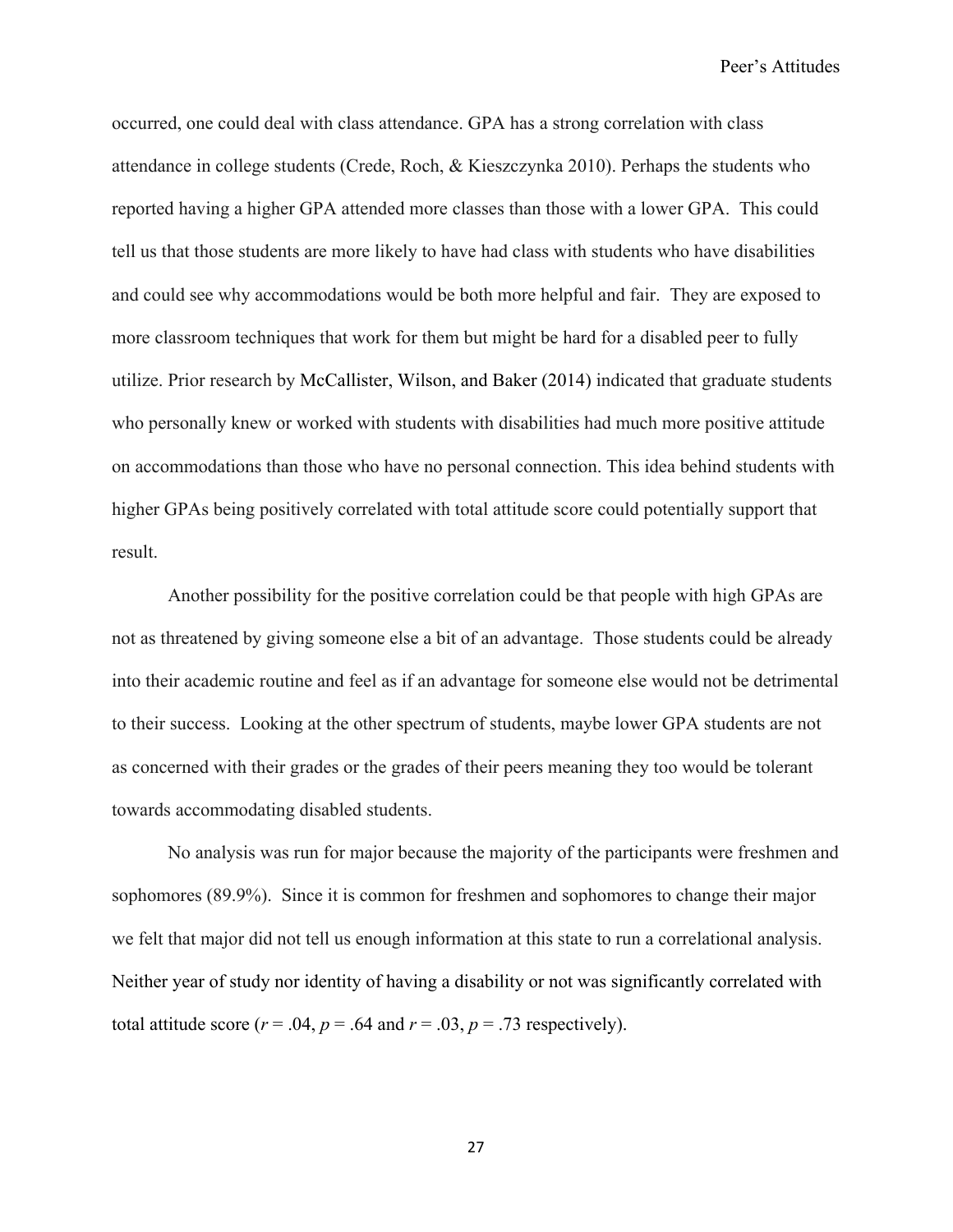## *Limitations of the study*

There was no main effect for helpfulness of depression, helpfulness of TBI and helpfulness of TBI, which says that 3 out of our 4 primary hypotheses could not be proven true. There a few reasons that this might have happened and one could have been our sample size. Since there was only 122 participants and around 30 per each group there might not have been enough participation to really get an effect. Probably the most important limitation to the study was that there was only a modest intervention. The participants were only sampled from one university and were mainly just freshmen and sophomores. This gave us a very specific set of participant that maybe is not the most accurate representation of a sample. The intervention was a short 4 to 5 page module that broadly spoke about a topic. This module was not enough to make participants experts on these disabilities by any means. This information could have not been enough to change participant's attitudes in all cases. It should also be noted that TBI is usually thought of as a very extreme disability but it should be stressed that something like a concussion can be considered a brain injury. Participants might have be mislead to believe after reading the module, that all brain injuries are similar to the one pictured in the module (Phineas Gage).

There was no evidence to support my secondary hypothesis. The results showed that reading about two modules did not have a greater effect than reading about one. The interaction values we found ranged from .31 all the way to .93 (table 3). There also was no evidence that a generalization effect occurred. Again, the reason I am predicting that this happened was because the intervention was modest and the sample size was relatively small.

My intervention took place through the James Madison University psychology participant pool so participants could take it online at their leisure. Something that should be noted as a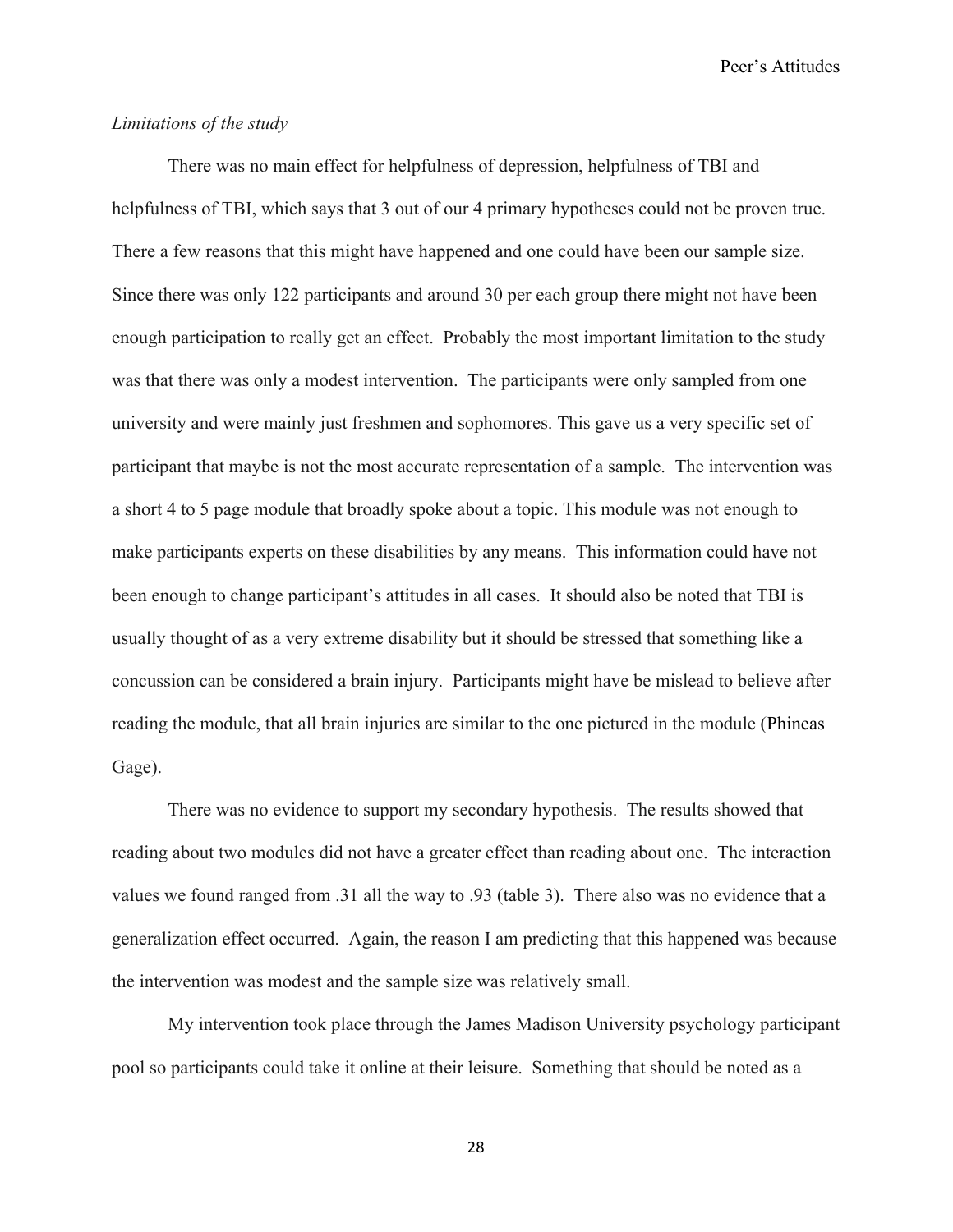possible limitation is that the students did not get perfect scores. While the averages were fairly high, there were still students who maybe did not read the module as carefully as I intended. Participants read the module and took the quiz in their own environment not in a lab where I was watching over them as. Results may have differed if I could see them taking the quiz and reading the module carefully.

#### *Future directions*

Since the study had some successful results I think it would benefit readers to replicate the study. There are a few areas that should be changed if the study was to be replicated. . First, the sample size should be increased because results could potentially change drastically if more than 30 participants were in each group since the effect size was small. Another way I think the study could improve would be to increase the length of the intervention. We designed this intervention to be short so that way participants would not get bored with the reading and just skip to the end, which would contaminate our results. Participants seemed to read the module fairly carefully as shown by their quiz scores (78% depression, 91% TBI, 87% control, and 88% both depression and TBI) so maybe a lengthier intervention would produce more attitude changes. Another change could come from the disabilities included in the intervention. We chose one who had an initial negative rating (depression), one with an initial positive rating (TBI), and one in between (ADHD). Since in our TBI category there might have been a near ceiling effect, it might be beneficial to include disabilities that all have low to medium ratings. This way results would show that it was the educational intervention that really changed the attitudes towards implementing the disabilities rather than some preconceived thoughts that the participants might have.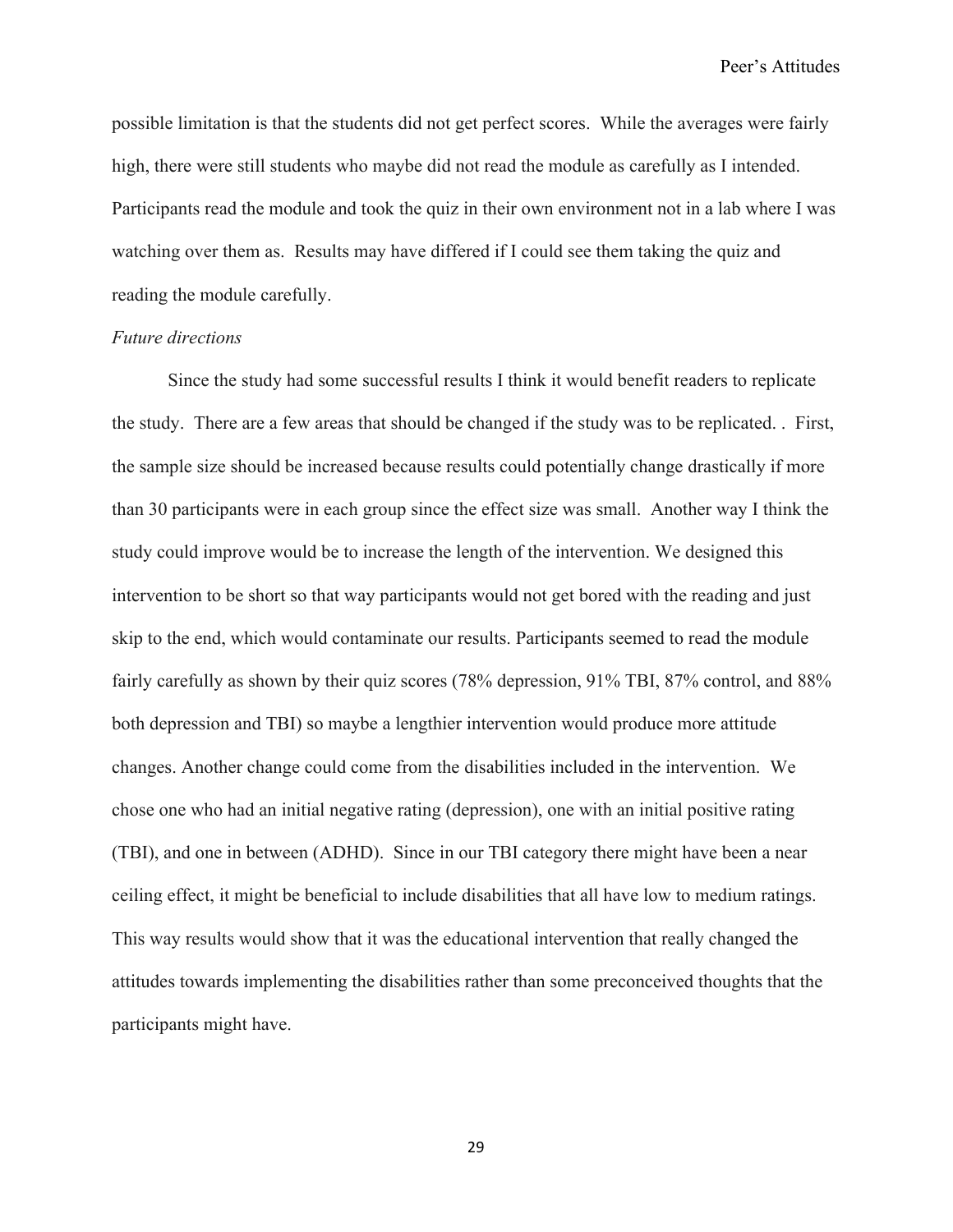Appendix A:

## **Major Depression**

If I were to ask you what disease affects nearly 20 million Americans in any given oneyear period, what would be your answer? Would you guess it to be heart disease, diabetes, or even cancer? How do you react if I told you that it was clinical depression? The fact of the matter is that clinical depression is something that probably will directly or indirectly affect your life one day. So what is clinical depression exactly then? The short answer to this question as defined by webmd, is that clinical depression or major depression is when a person has a depressed mood most of the day and loses interests in normal activities or relationships. That might seem like a very vague definition, however what to take away from this is how major depression differs from just being sad or emotional. Although depression is one of the most common mental illnesses, it is one of the most complicated. People suffering from clinical depression are more than just sad or moody people. These people are suffering from a chemical imbalance that can lead to extreme thoughts such as suicide. The cause of clinical depression is still up in the air because there is not just one determining factor. Most people who study depression will agree that there is a genetic aspect to it, but also a factor of the person's environment.



While this cartoon is comedic, it accurately describes how some people view depression. Depression is a serious condition that someone cannot just "snap out of".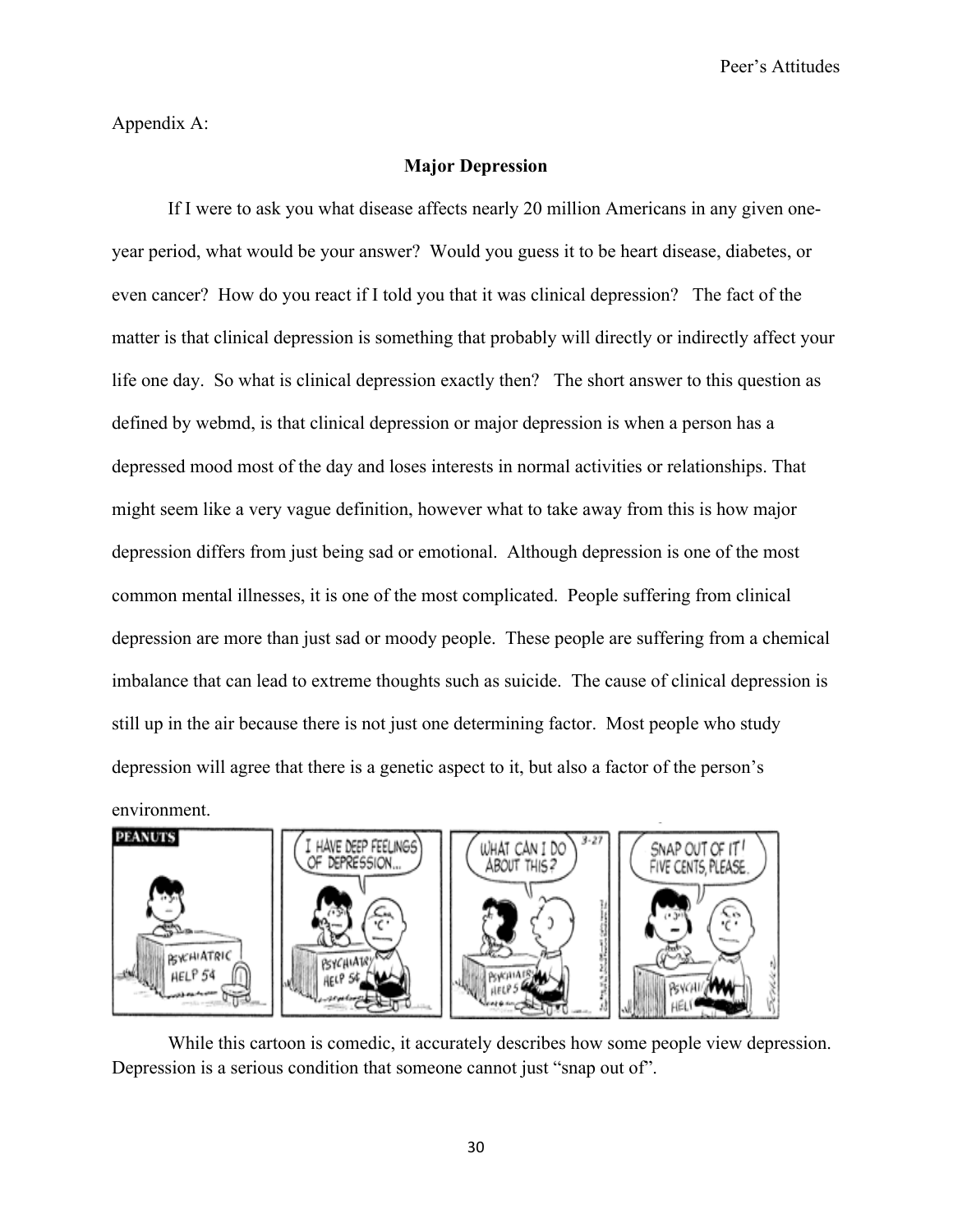## **Diagnoses**

Depression is tough to diagnose since, unlike a physical illness, it cannot be seen. The Diagnostic and Statistical Manual of Mental Disorders, or DSM, is a tool that can be used to aid in the diagnosis of someone. The DSM lists certain symptoms that a person must have in order to be diagnosed as a major depressant. For a person to have a major depressive disorder (MDD) you must have a depressed mood for more than two weeks and that mood has to affect your social, occupational, or educational function. The patient also has to have five out of nine specific symptoms present during the same two-week period. These symptoms are listed in the appendix . An important thing to remember when diagnosing a person with an MDD is to look at are their mood changes stemming from a direct physiological effect of a substance such as recreational drugs or medication. If that is the case, then the patient does not have a MDD and should be treated accordingly. With that being said, clearly having major depression is more than just sad thoughts. Everyone has days where they do not feel themselves and are depressed, however that does not mean you are a major depressant. One of the biggest stigmas with depression is that it is just gloomy feelings that can be turned off. It is a serious mental disorder that can be controlled in some patients with full time treatment. Unfortunately, one of the more common issues with depression is that people suffering from the illness will not seek out treatment. Some people believe it is not a real illness so there is no need to see a doctor or that depression is a mental weakness that they can fix themselves. While neither of these are extremely accurate, they still contribute to the reason why depression is so prevalent in today's society.

Medicating depression can be very tough because often times these drugs might make you feel worse before you feel better. The reason for this might be that the drugs take a few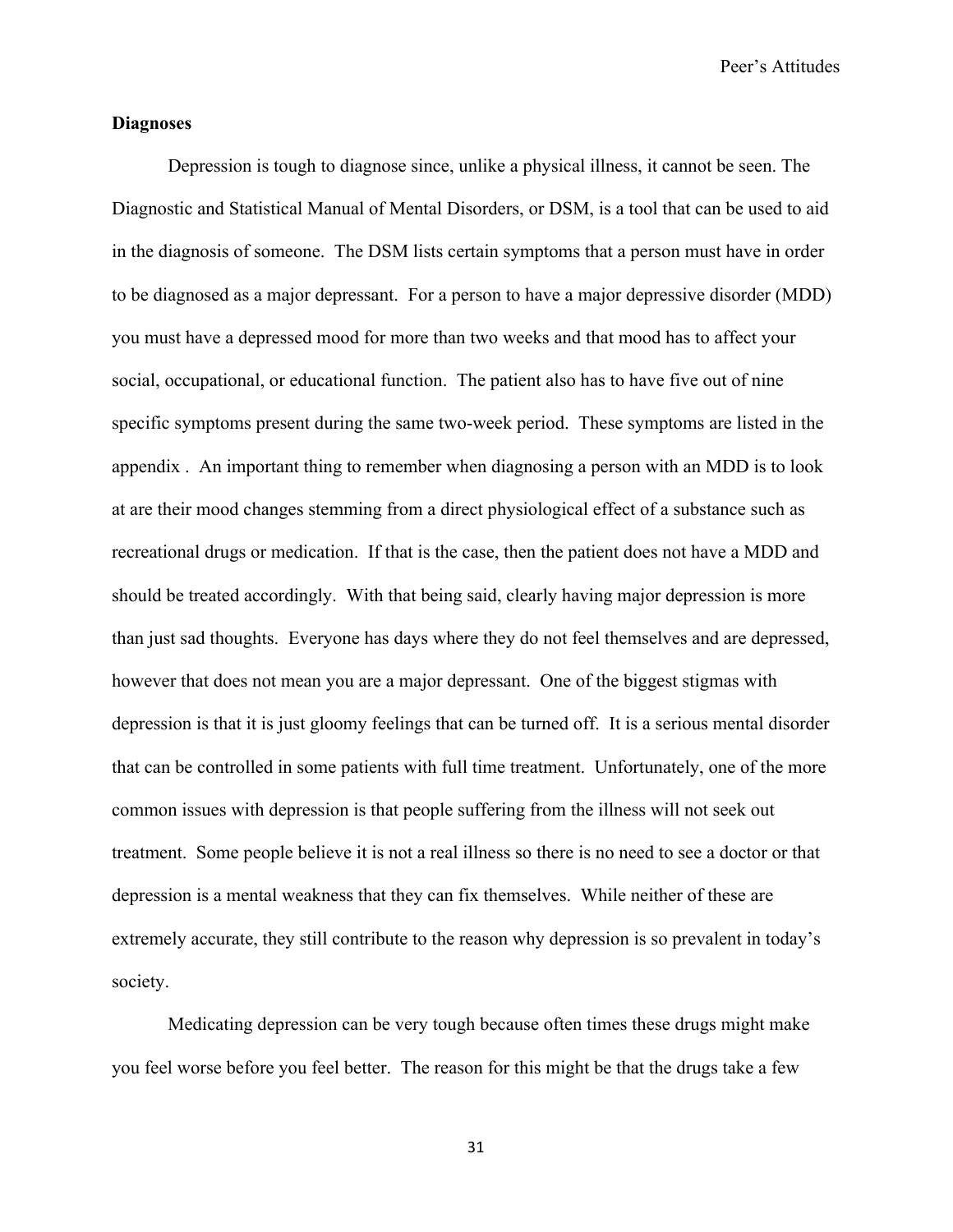weeks before they come into their full effect and simply not all drugs work for everyone. Sometimes a mixture of drugs and therapy are the right fit but every case is unique. There are three major categories of antidepressant drugs and those are monoamine oxidase inhibitors (MAOIs), tricyclic antidepressants, and the selective serotonin reuptake inhibitors (SSRIs). While SSRIs are becoming the most commonly prescribed medications, all three types have similar clinical effectiveness.

#### **Depression in college students**

Clinical depression is a disorder that can affect both men and women at any age making it very tricky to prepare for. While women are much more likely to develop depression, men can become depressed just as easy. There are signs of depression in children as well as the elderly population. A main area of focus for depression is in college students. College is an extremely rewarding time but can be a difficult process to adapt to. I am sure at one time or another we have all felt the pressure of school and felt helpless. Major depression is different from this because these feelings might not go away. Untreated depression can continue for a long time, which could seriously impact academic performance. Some students reported feeling so depressed that they could not get out of bed, which hindered their normal study habits. In 2011, the American College Health Association (ACHA) sent out a nationwide survey of college students in both 2 and 4 year institutions and found that about 30 percent of students reported feeling "so depressed that it was difficult to function" at least once in the past year. College life is often stressful enough but when you add to that being functionally depressed, it is easy to see the struggles it could cause. There has been studies found that say depression may lead to an increase in smoking, drinking, or other harmful behaviors. Depression can also be a major factor that leads to suicide. In that same survey by the ACHA, more than 6 percent of college students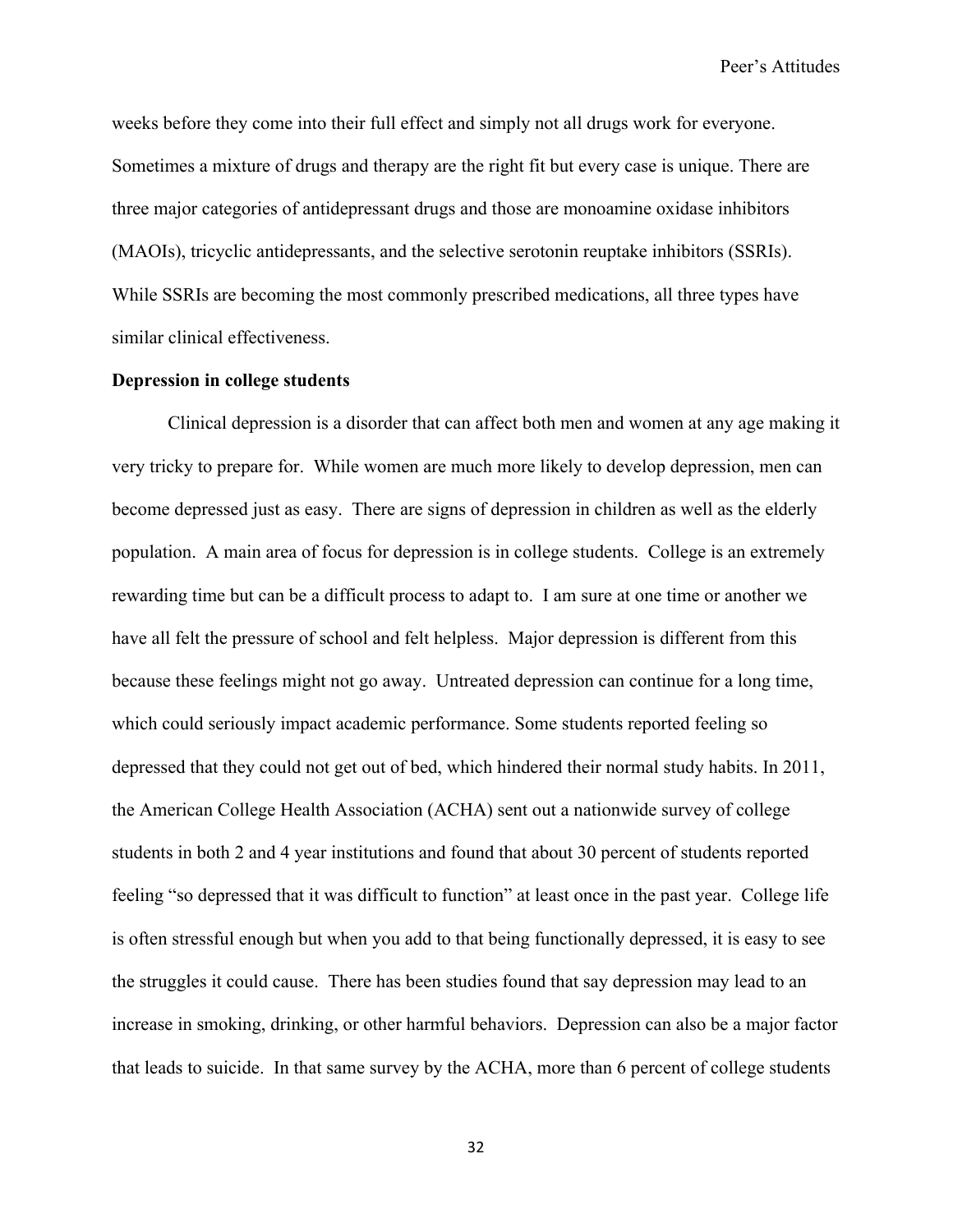have reported having serious thoughts about committing suicide and 1 percent has even

attempted it. While those numbers may seem low, they are human lives so no number is really

too low to consider.

Questions:

- 1. What are the most commonly prescribed medications for depression?
	- a. MAOIs
	- b. SSRIs
	- c. Nitric Oxide
	- d. Tricyclic antidepressants
- 2. Approximately how many Americans are affected by depression in a one-year period? a. 200,000
	- b. 2 million
	- c. 20 million
	- d. 200 million
- 3. Which of these behaviors that depression triggers was not talked about in the module?
	- a. Smoking
	- b. Binge drinking
	- c. Suicide
	- d. Unprotected sex
- 4. What was the Association mentioned that sent out the survey to college students about depression?
	- a. American College Health Association (ACHA)
	- b. Modern Depression Department (MDD)
	- c. United States Mental Health Association (USMHA)
	- d. Department of Studies in Mental Health (DSMH).
- 5. How many of the specific symptoms listed in Appendix A does a person have to have over a 2 week period?
	- a. 1
	- $h<sub>3</sub>$
	- c. 5
	- d. 11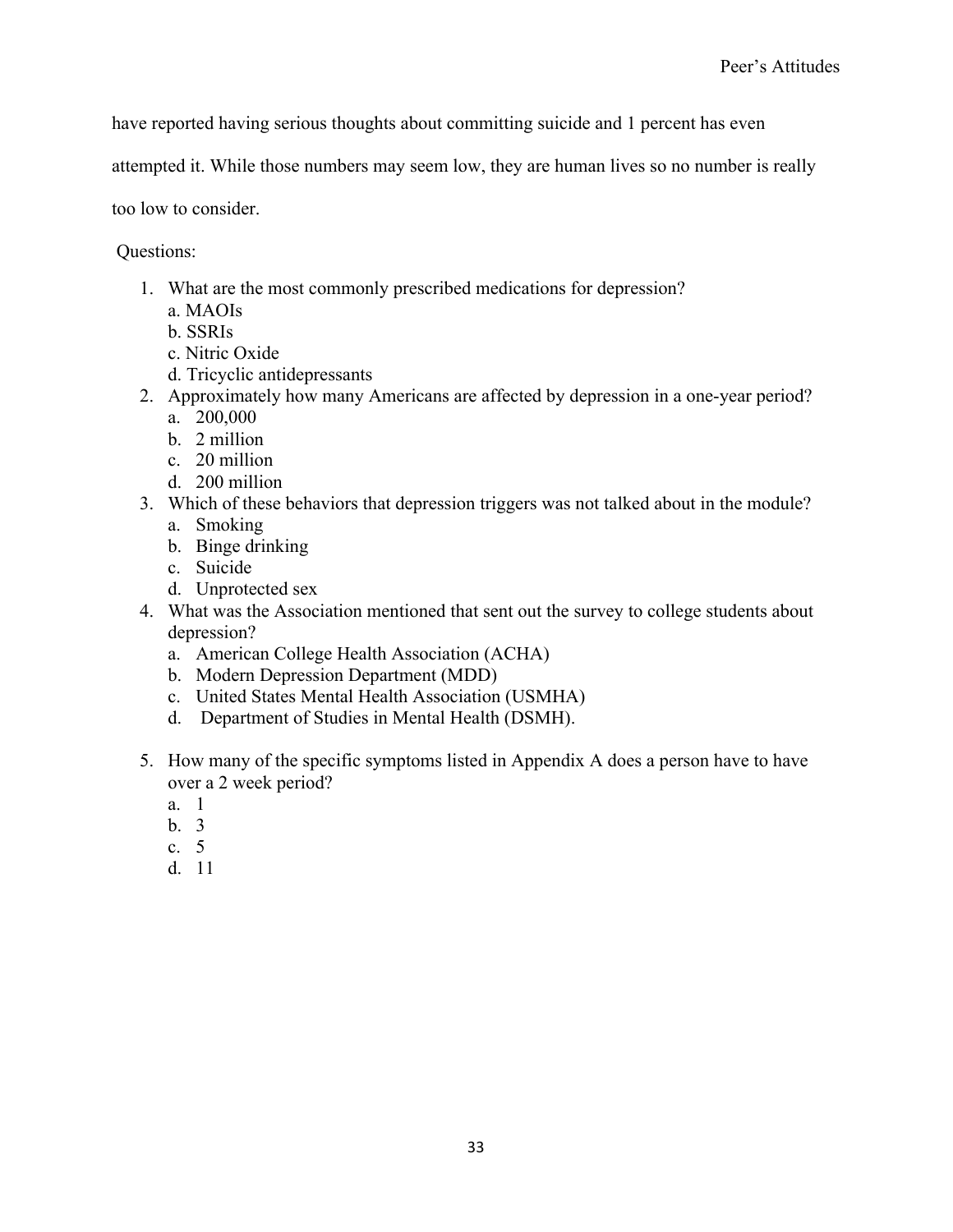Appendix of symptoms:

- 1. Depressed mood most of the day as indicated by either subjective report (e.g., feels sad or empty) or observation made by others (e.g., appears tearful).
- 2. Diminished interest in all, or almost all, activities.
- 3. Significant weight loss when not dieting or weight gain or decrease or increase in appetite.
- 4. Insomnia or hypersomnia (excess sleeping).
- 5. Psychomotor agitation or retardation.
- 6. Fatigue or loss of energy.
- 7. Feelings of worthlessness or excessive or inappropriate guilt.
- 8. Diminished ability to think or concentrate, or indecisiveness, (either by subjective account or as observed by others).
- 9. Recurrent thoughts of death (not just fear of dying), recurrent suicidal ideation without a specific plan, or a suicide attempt or a specific plan for committing suicide.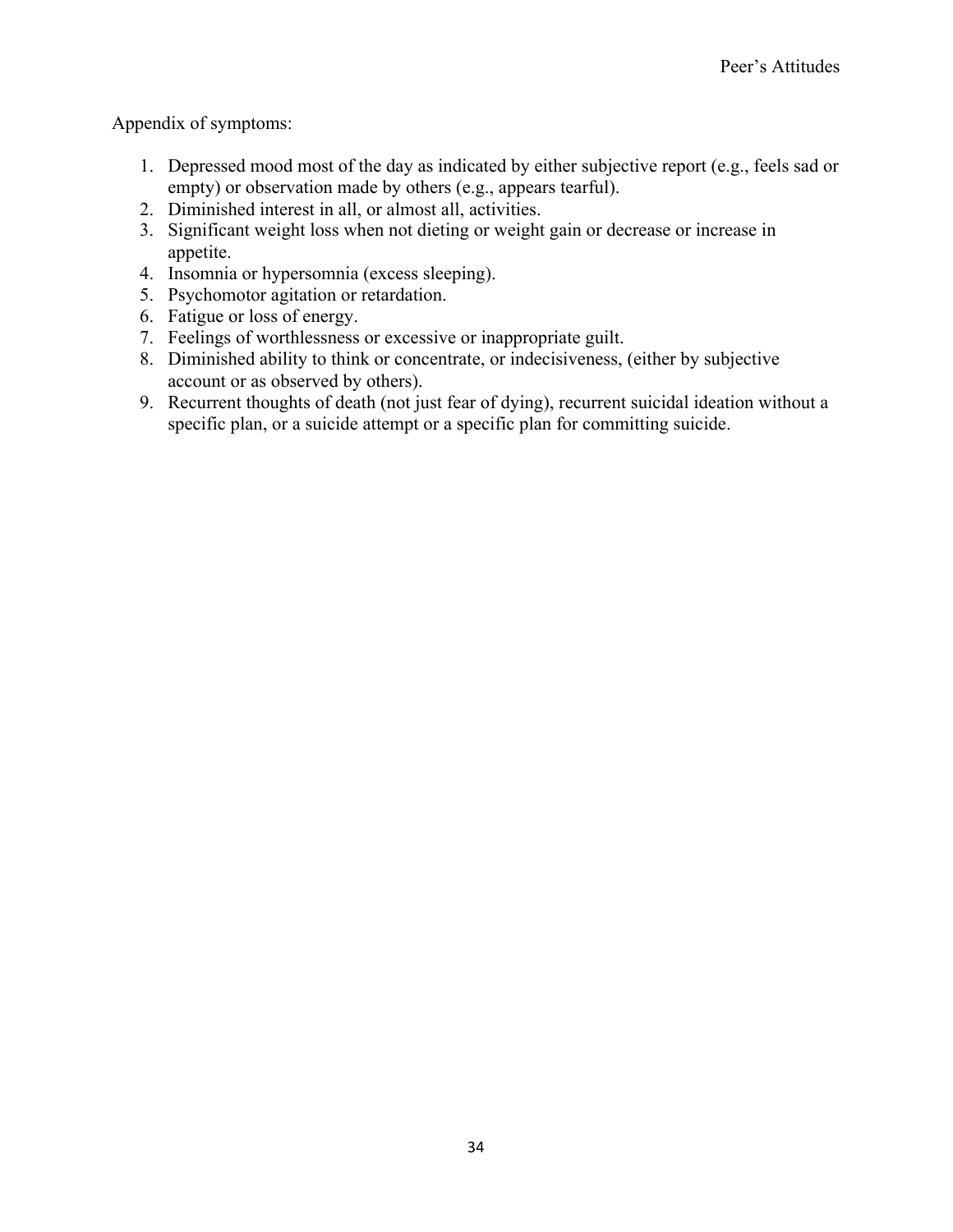#### **Traumatic Brain Injury**

The human brain is extremely complex, consisting of an estimated 100,000,000,000 cells, which are interconnected with one another. Your brain is what gives you your personality, allows you to solve problems, and is the relay station for almost all of your bodily processes. An injury to your brain interrupts all those interconnections and thereby is extremely detrimental to everyday life.

A *traumatic brain injury* (TBI) is caused by sudden trauma to the head by an object hitting a person's head, a person's head hitting a solid surface (such as the ground), or an object piercing the skull and damaging brain tissue The United States Centers for Disease Control and Prevention (CDC) reports that there are around 1.5 million people in the U.S. that suffer a TBI every year. While there are different levels of severity in TBI (mild, moderate, and severe), they are all dangerous. According to the Mayo Clinic, the most common causes of TBI among college students are sports injuries, automobile accidents, falls and violence. In addition, a large number of college students who are veterans of the Iraq and Afghanistan Wars received TBI through percussive injuries. TBI can have a variety of symptoms ranging from a mild headache to serious internal bleeding. One of the sadder facts about TBI is that little can be done about the



initial trauma; most of the work is just trying to prevent any further injury. TBI usually requires surgery to remove and destroyed brain tissue

Figure 1. The skull of Phineas Gage who suffered from an extreme TBI in an explosion.

#### **Diagnosis**

Because TBI can affect speech, movement, hearing, vision,

memory, personality, and learning, diagnosis is complex. Depending on the individual, diagnosis

that might be harming the patient.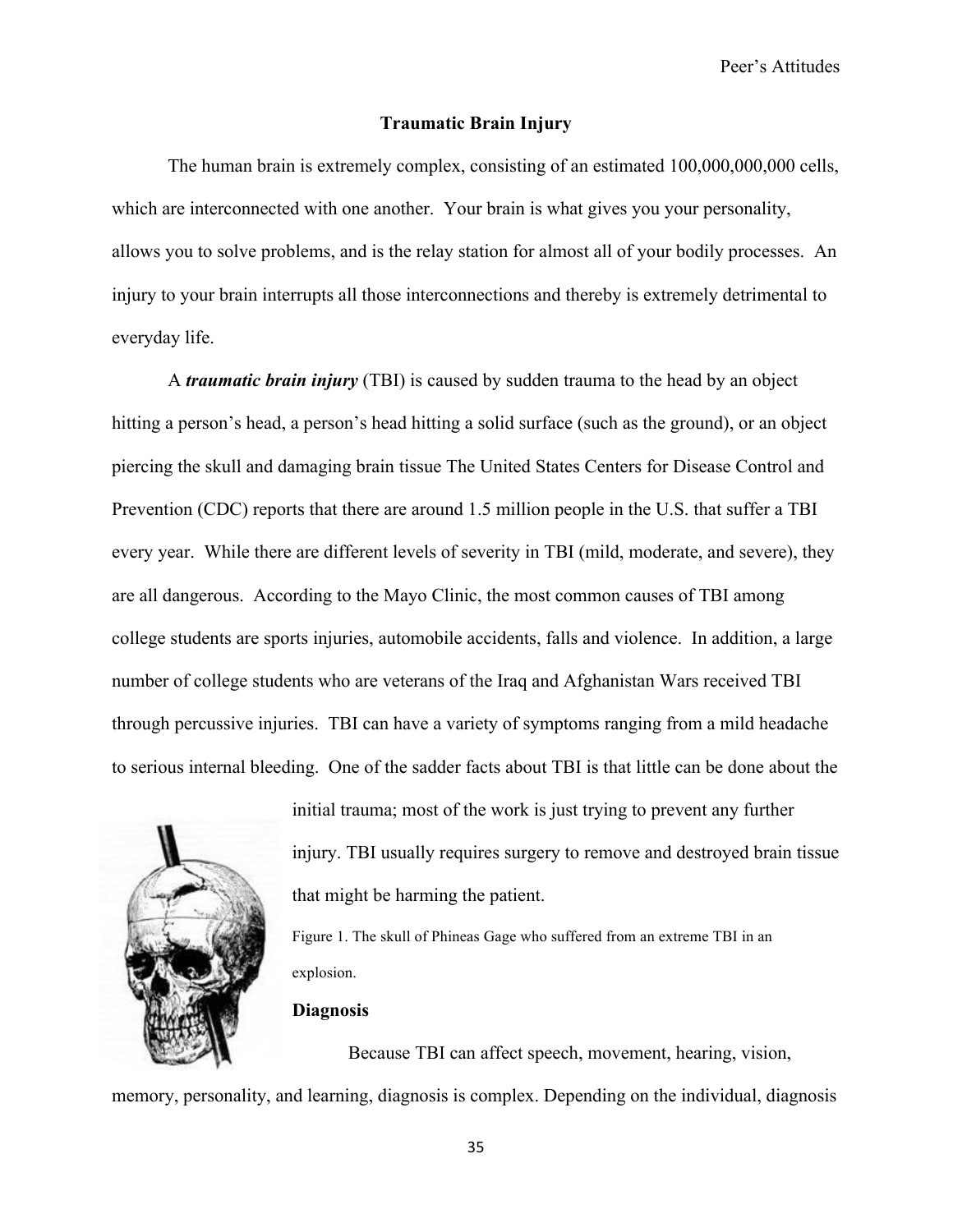may focus on mobility issues; self-care; vocational adjustment; or education. Moreover, while many individuals will improve over time, some will not, and some will develop new symptoms at a later date. For example, research now connects TBI sustained in childhood and adolescence with early-onset Alzheimer's disease. Because of the developmental nature of the consequences of TBI, diagnosis may change as the patient does in order to adjust to new situations (education to work, for example).

According to a survey from the CDC, in the U.S. more than 5.3 million people live with disabilities that were caused by TBI. This number, however, only includes those admitted to the hospital, and so does not include those who were treated in emergency rooms and released, those treated by physicians, and those who received no treatment.

Psychologists and psychiatrists are primarily interested in the memory, personality, and learning consequences of TBI. Most often the diagnostic category they follow is "neurocognitive disorder". What this really means is that the person has impaired thinking. A person can be diagnosed with either mild or major neurocognitive disorder. If a person's cognitive deficits interfere with everyday activities and there is significant cognitive decline, then that person would be qualified for a major neurocognitive disorder. A mild neurocognitive disorder does not impair general everyday functioning and the impairments are either stable or improving. An interesting parallel might exist between major depression and TBI. There are studies that show that TBI can lead to depression.

## **TBI in College Students**

While people of all ages can suffer from a TBI, adolescents and young adults between the ages of 15 and 19 are the most likely. One factor for this risk is inexperienced and reckless driving. A second reason that young people are affected by TBI is sports. While sports have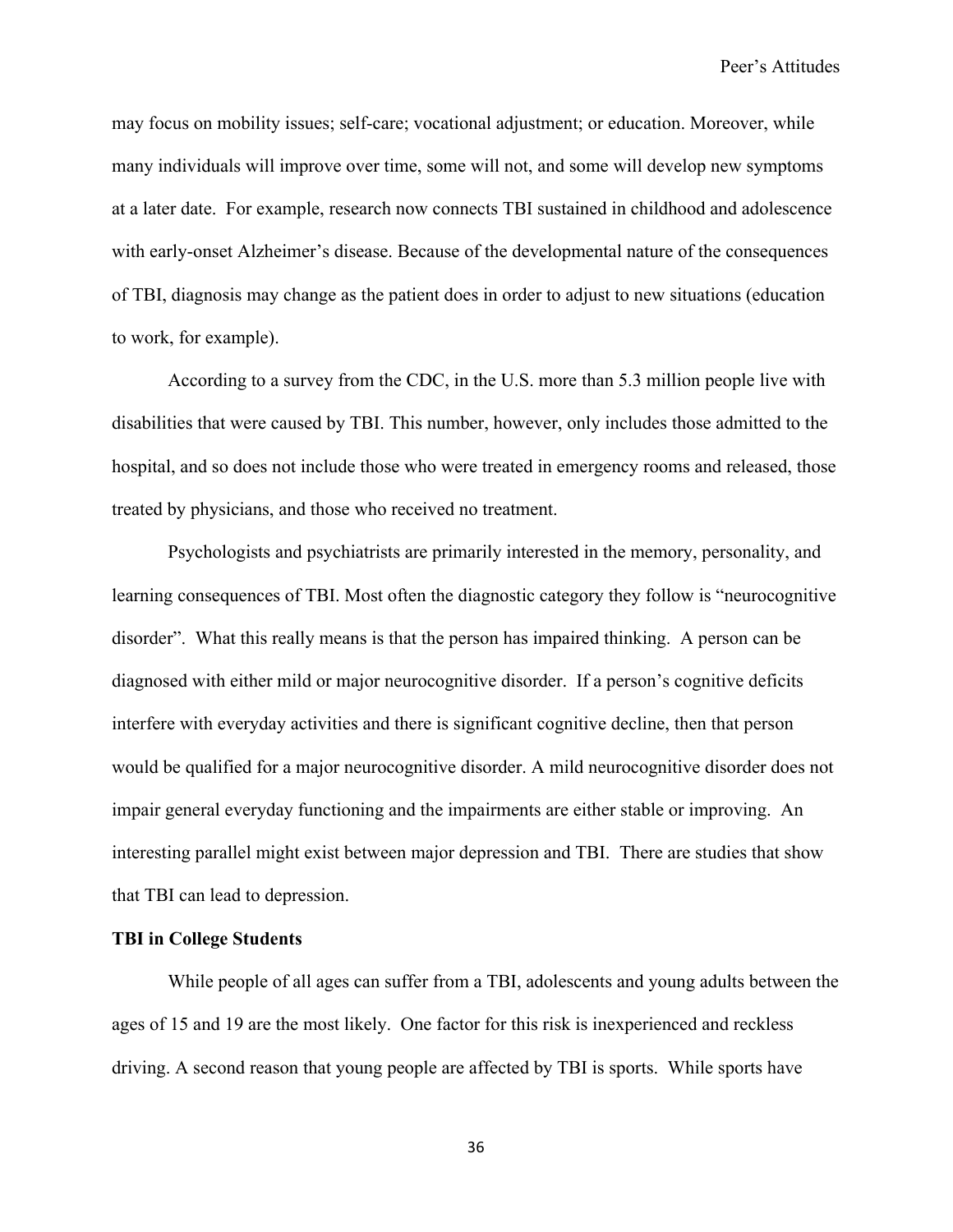many beneficial aspects, they can lead to concussion, particularly skiing, football, baseball, and skateboarding. Unfortunately some concussions that result from sports go without treatment, which can lead to serious impairments later in life.

While most college students are beyond the age of highest risk, they may still be dealing with the consequences of earlier TBI. College students continue to have accidents while driving, skiing, and even sledding. Some surveys of college students indicate that as many as 1 in 4 students has a history of head injury or concussion.

Traumatic brain injury, if serious enough, can lead to long-term behavioral, physical, emotional, and cognitive consequences (2006). Some symptoms that would make the life of college students more difficult include: dizziness, sleep disturbance, and low-grade seizures. Other symptoms interfere directly with being a student. For example, some students with TBI suffer from severe, chronic fatigue. These students require several hours more sleep than other students and they have low levels of energy throughout the day. Fatigue of this degree often means that a student cannot be full-time. Without full-time status, they cannot live in dormitories or have access to a meal plan, even though these services would be supportive of their disability. Another huge asset that part time students lack is they cannot receive financial aid. Others students with TBI have a variety of memory problems, from taking far more time to learn new material to quicker loss of learned material to amnesia for what they had learned in school for many months prior to their injury. Amnesia would mean repeating coursework while other memory problems mean not only the need for far more time to prepare for exams than the typical student; difficulty remembering specific material quickly on a test; and the need to review material constantly that is expected to be remembered from test to test or from course to course in a curriculum. Some students with disabilities might learn in five hours what you learn in one.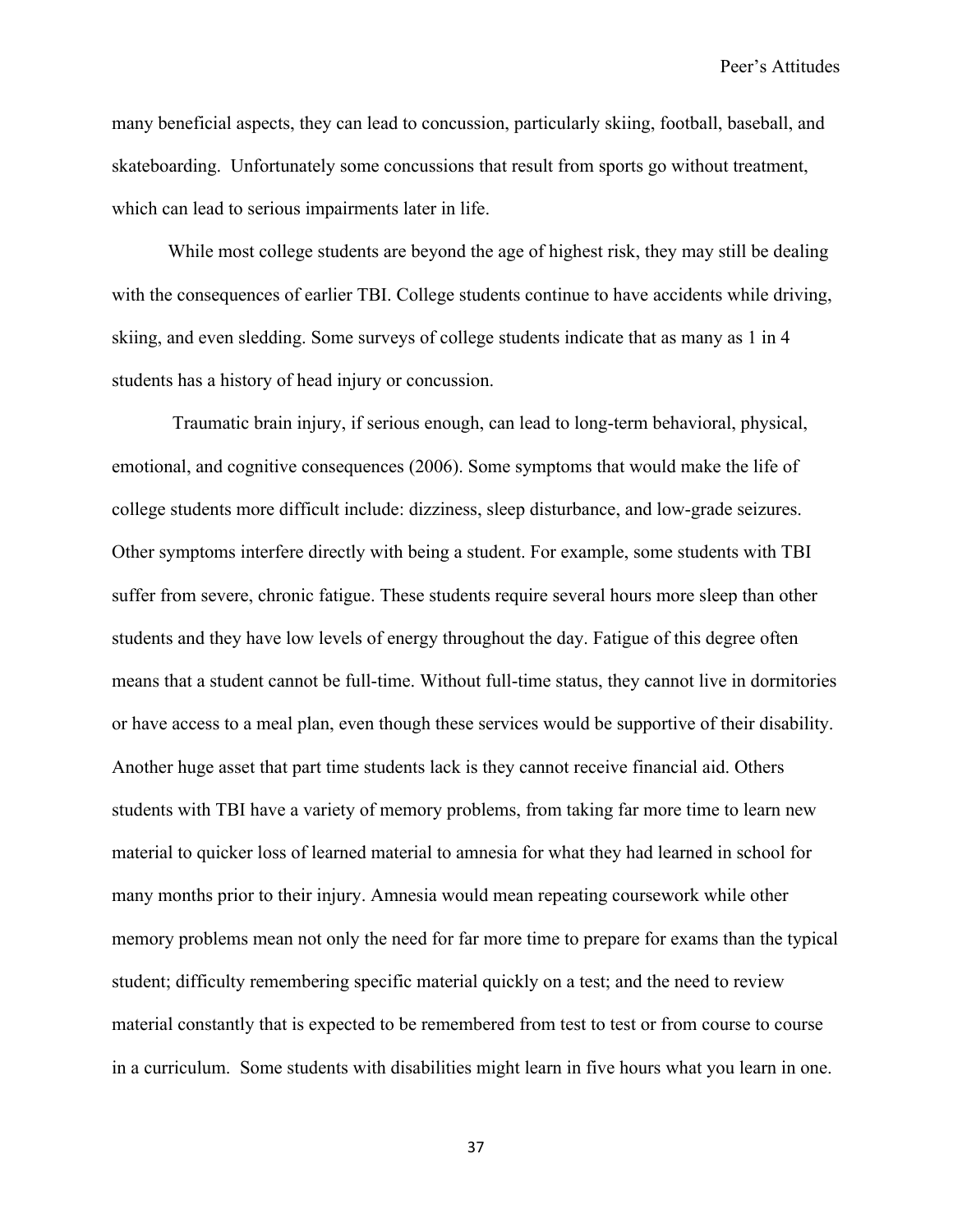Students with TBI also face social difficulties. Some has impaired speech. Others require

just a few seconds more time to understand spoken language, so their conversation seems slow

and atypical. Many students with TBI report changes in personality, some becoming shier, while

some become more volatile. The use of alcohol after a TBI is strongly discouraged because of

the risk of further damage and seizures. Some surveys of college students with TBI have found

that the social consequence of TBI is the most common mentioned.

Questions:

- 1. What was name of the center mentioned who sent out the survey?
	- a. Center for Disease Control (CDC),
	- b. Injury Control Center (ICC)
	- c. Disease Control Center (DCC)
	- d. Traumatic Brain Injury Center (TBIC)
- 2. Which of these potential causes of TBI was not mentioned in the module?
	- a. Object hitting a person's head
	- b. Person's head hitting a solid surface
	- c. Damage from an internal source
	- d. An object piercing the skull
- 3. Psychologist and Physiatrist classify TBI in the DSM as
	- a. Personality disorder
	- b. Neurocognitive disorder
	- c. Motor disorder
	- d. Language defeating disorder
- 4. Who was the patient that suffered from an extreme degree of TBI?
	- a. Rosa Bloom
	- b. Phineas Gage
	- c. Wilson Tainer
	- d. Jacob Hillshire
- 5. Which other illness was mentioned that TBI might have a parallel to?
	- a. Eating Disorders
	- b. Anxiety Disorders
	- c. Depression
	- d. Panic Disorder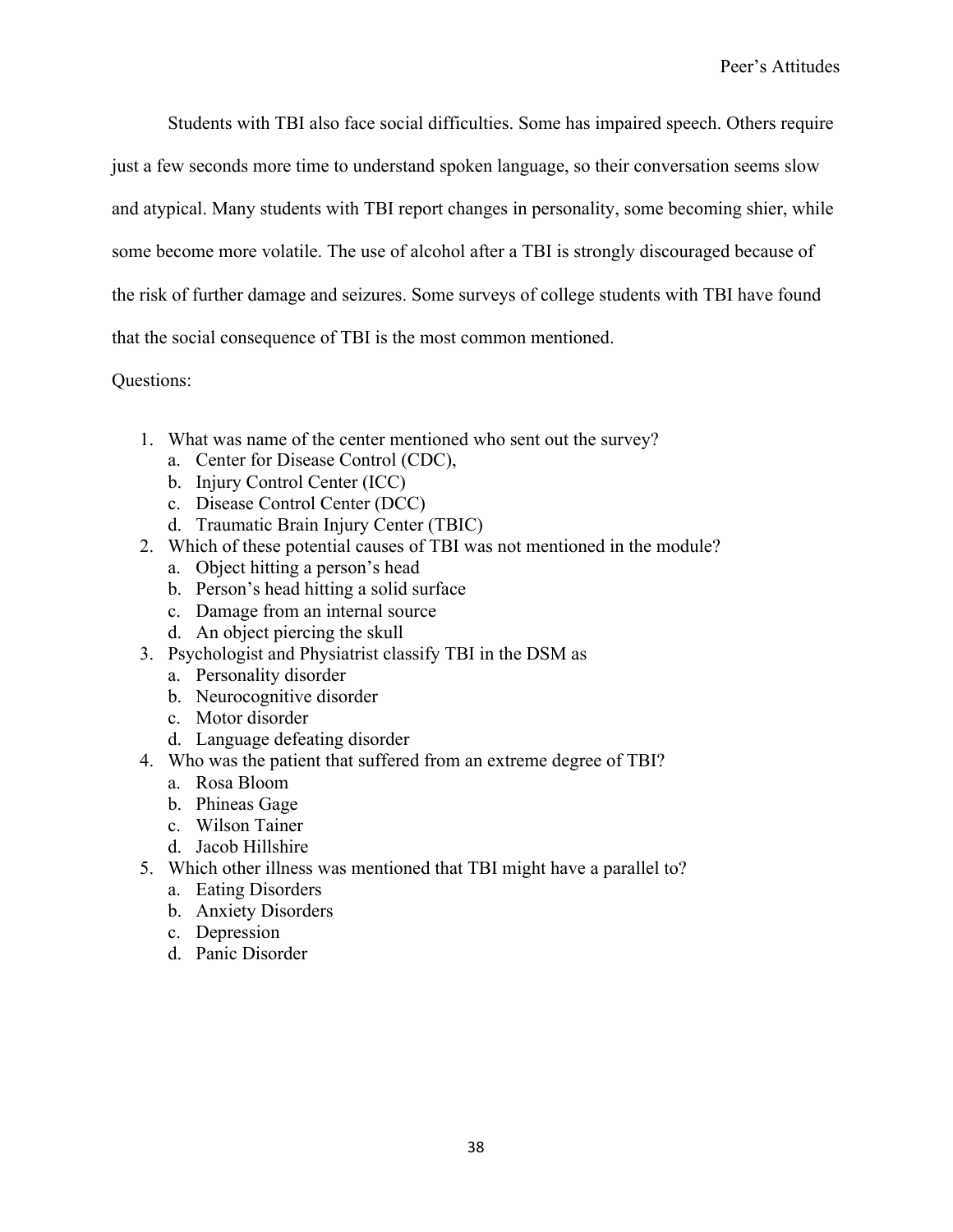# **Candide Chapter 1—How Candide Was Brought Up in a Magnificent Castle, and How He was Expelled Thence**

In a castle of Westphalia, belonging to the Baron of Thunder-ten-Tronckh, lived a youth, whom nature had endowed with the most gentle manners. His countenance was a true picture of his soul. He combined a true judgment with simplicity of spirit, which was the reason, I apprehend, of his being called Candide. The old servants of the family suspected him to have been the son of the Baron's sister, by a good, honest gentleman of the neighborhood, whom that young lady would never marry because he had been able to prove only seventy-one quarterings, the rest of his genealogical tree having been lost through the injuries of time.

The Baron was one of the most powerful lords in Westphalia, for his castle had not only a gate, but windows. His great hall, even, was hung with tapestry. All the dogs of his farm-yards formed a pack of hounds at need; his grooms were his huntsmen; and the curate of the village was his grand almoner. They called him "My Lord," and laughed at all his stories.

The Baron's lady weighed about three hundred and fifty pounds, and was therefore a person of great consideration, and she did the honours of the house with a dignity that commanded still greater respect. Her daughter Cunegonde was seventeen years of age, freshcoloured, comely, plump, and desirable. The Baron's son seemed to be in every respect worthy of his father. The Preceptor Pangloss was the oracle of the family, and little Candide heard his lessons with all the good faith of his age and character.

Pangloss was professor of metaphysico-theologico-cosmolo-nigology. He proved admirably that there is no effect without a cause, and that, in this best of all possible worlds, the Baron's castle was the most magnificent of castles, and his lady the best of all possible Baronesses.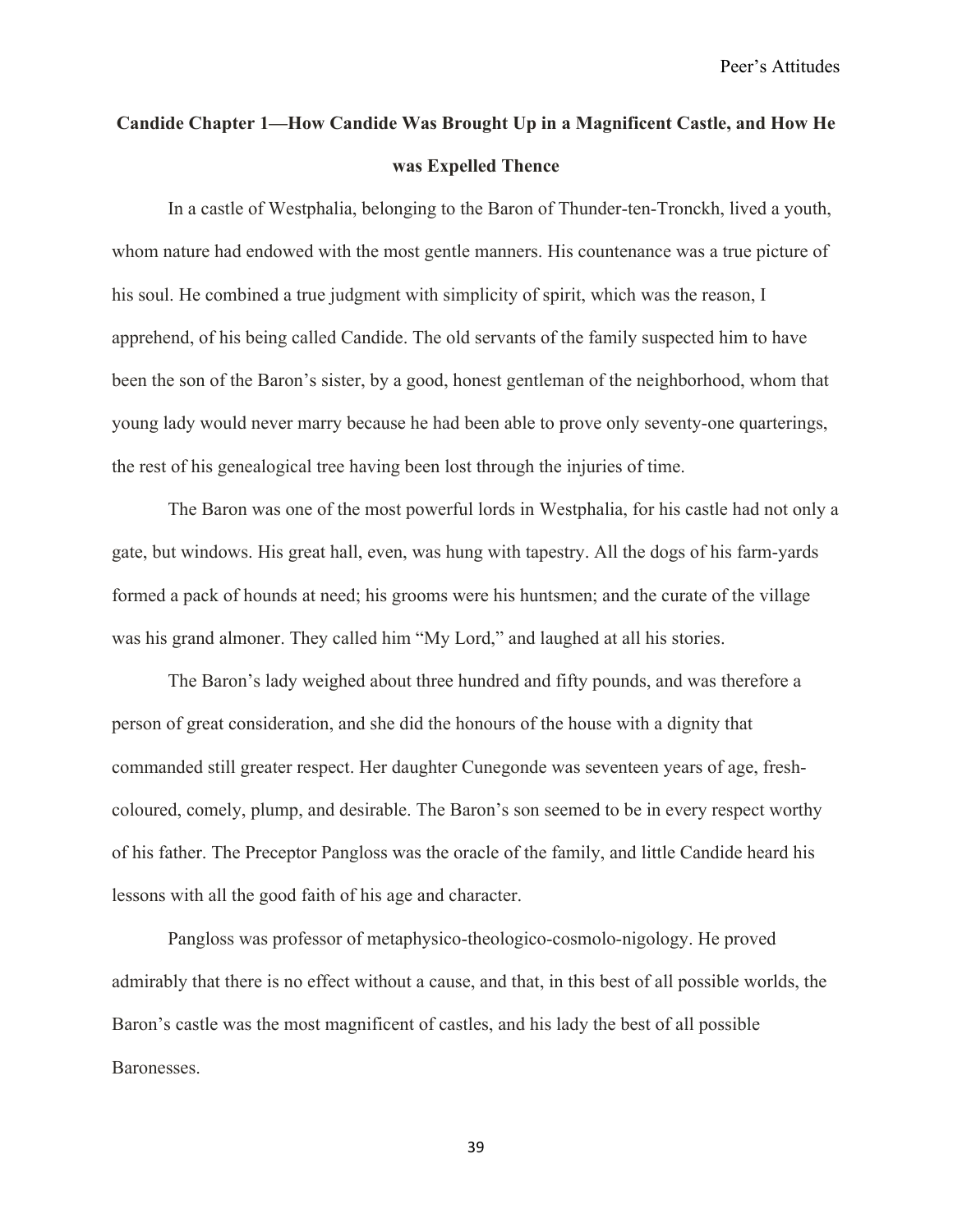"It is demonstrable," said he, "that things cannot be otherwise than as they are; for all being created for an end, all is necessarily for the best end. Observe, that the nose has been formed to bear spectacles—thus we have spectacles. Legs are visibly designed for stockings and we have stockings. Stones were made to be hewn, and to construct castles—therefore my lord has a magnificent castle; for the greatest baron in the province ought to be the best lodged. Pigs were made to be eaten—therefore we eat pork all the year round. Consequently they who assert that all is well have said a foolish thing, they should have said all is for the best."

Candide listened attentively and believed innocently; for he thought Miss Cunegonde extremely beautiful, though he never had the courage to tell her so. He concluded that after the happiness of being born of Baron of Thunder-ten-Tronckh, the second degree of happiness was to be Miss Cunegonde, the third that of seeing her every day, and the fourth that of hearing Master Pangloss, the greatest philosopher of the whole province, and consequently of the whole world.

One day Cunegonde, while walking near the castle, in a little wood which they called a park, saw between the bushes, Dr. Pangloss giving a lesson in experimental natural philosophy to her mother's chamber-maid, a little brown wench, very pretty and very docile. As Miss Cunegonde had a great disposition for the sciences, she breathlessly observed the repeated experiments of which she was a witness; she clearly perceived the force of the Doctor's reasons, the effects, and the causes; she turned back greatly flurried, quite pensive, and filled with the desire to be learned; dreaming that she might well be a *sufficient reason* for young Candide, and he for her.

She met Candide on reaching the castle and blushed; Candide blushed also; she wished him good morrow in a faltering tone, and Candide spoke to her without knowing what he said.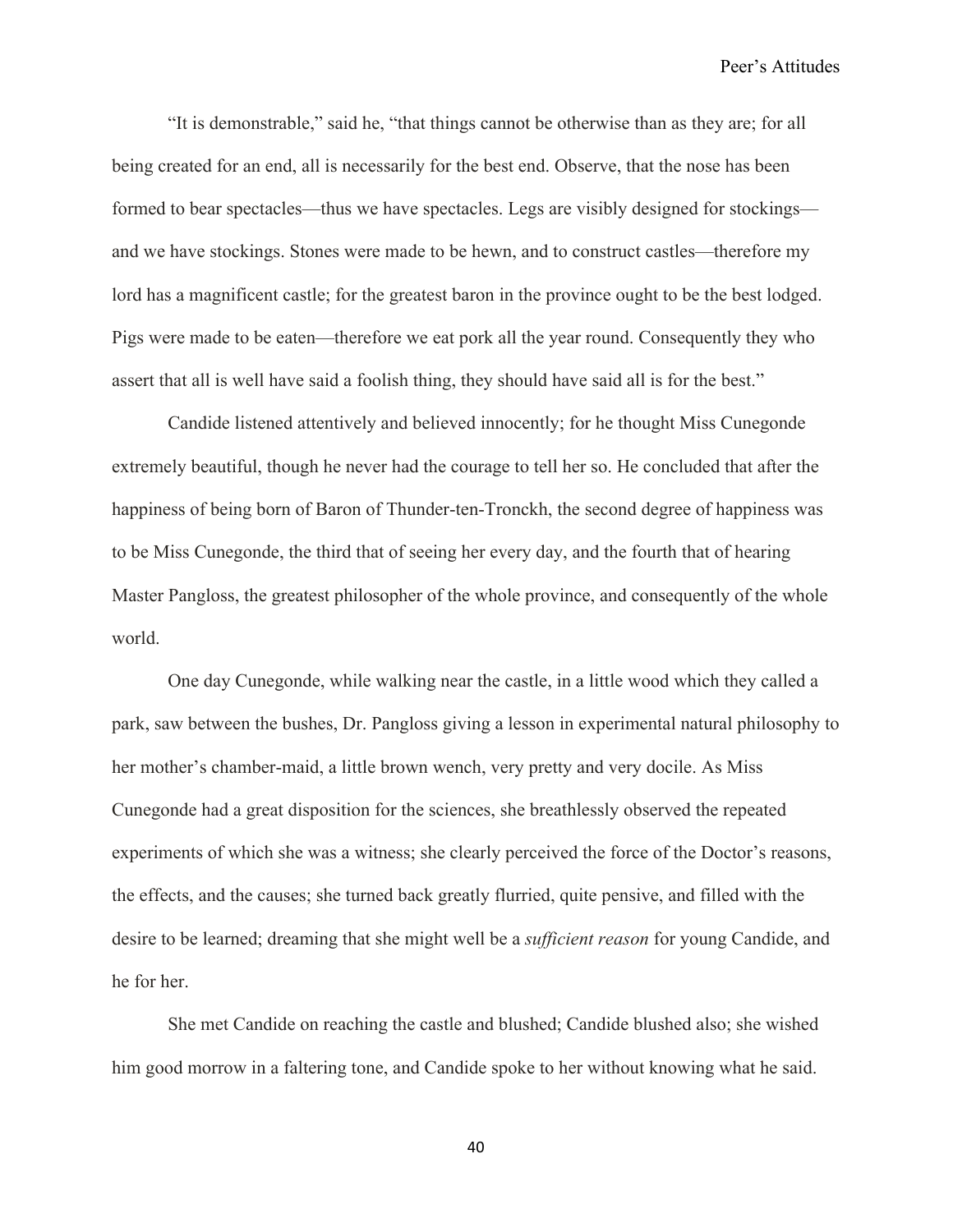The next day after dinner, as they went from table, Cunegonde and Candide found themselves behind a screen; Cunegonde let fall her handkerchief, Candide picked it up, she took him innocently by the hand, the youth as innocently kissed the young lady's hand with particular vivacity, sensibility, and grace; their lips met, their eyes sparkled, their knees trembled, their hands strayed. Baron Thunder-ten-Tronckh passed near the screen and beholding this cause and effect chased Candide from the castle with great kicks on the backside; Cunegonde fainted away; she was boxed on the ears by the Baroness, as soon as she came to herself; and all was consternation in this most magnificent and most agreeable of all possible castles.

Quiz:

\_\_1. Who is the title character in the chapter?

a. Baron

b. Candide

c. Voltaire

d. Charles

\_\_2. True or False. The reason the main character gets kicked out of the castle was because he kissed the Baron's daughter.

\_\_3. True or False. Dr. Pangloss was the town drunk.

\_\_4. This part of the story takes place in

a. London

b. Paris

 $\frac{1}{2}$ 

c. Westphalia

d. Manchester

\_\_\_5. Fill in the blank with the correct answer. The Baron in this story is known as the Baron of

d. Thunder-ten-Tronckh

a. Chamberfield

b. Parkside

c. Cunegonde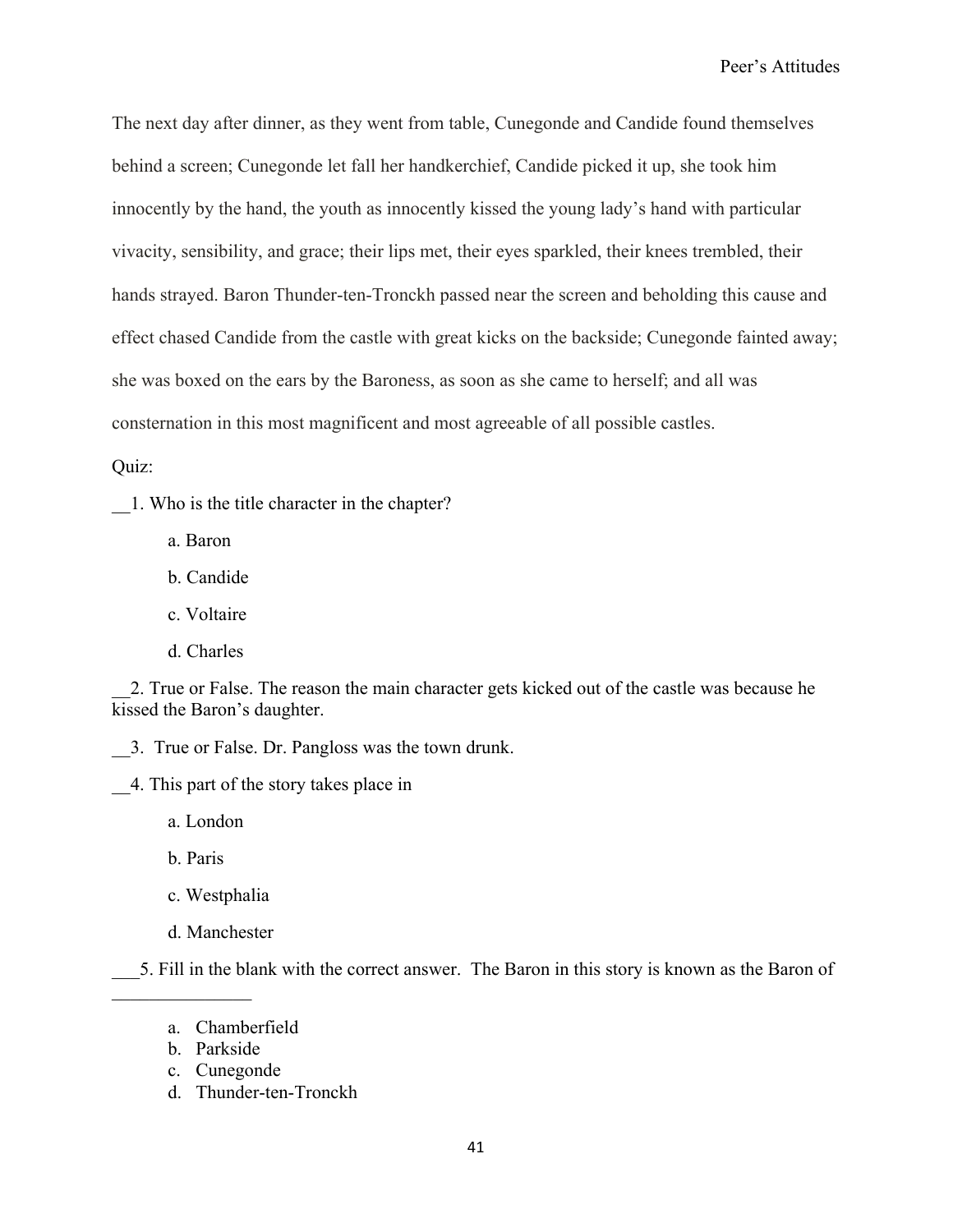## Appendix B:

## **PART ONE**

The following sections contain questions pertaining to students at college with disabilities. Students may receive accommodations to in order to promote normal learning conditions. After each definition there will be a list of possible accommodations and a 7-point scale on which you will be asked to rate how appropriate you think the accommodation is for that group of students.

Using the following scale:

7= extremely helpful; most students with this condition should get this benefit

6= very helpful; many students with this condition should get this benefit

- 5= helpful; many students with this condition should get this benefit
- 4 = neither helpful or unhelpful, in general; a few students may benefit from it
- $3 =$  unhelpful; very few students with this condition should get this benefit
- $2$  = very unhelpful; students with this condition should not get this benefit
- 1 = extremely unhelpful; students with this condition should not get this benefit.

Students who have **MAJOR DEPRESSION** are characterized by low levels of energy; disturbed sleep which may leave them unfocused and tired; intrusive thoughts; negative mood and feelings of hopelessness; and in extreme cases, thoughts of suicide and attempts at suicide. A number of anti-depression medications exist, but most are not recommended for adolescents and young adults. Students with depression have difficulty with the sustained daily activities necessary to be a good student. They are often inattentive in classes and have difficulty beginning tasks. Depression is a psychiatric diagnosis and persons with depression are protected against discrimination under the Americans with Disabilities act.

Rate how appropriate/helpful do you think the following accommodations would be for a student with Major Depression?

1 2 3 4 5 6 7 7. 25% extra time to take a test.

- 1 2 3 4 5 6 7 8. Getting priority on single rooms in a dormitory.
- 1 2 3 4 5 6 7 9. Unlimited time to take tests in one sitting.
- 1 2 3 4 5 6 7 10. Being given a student to take notes for him or her without charge.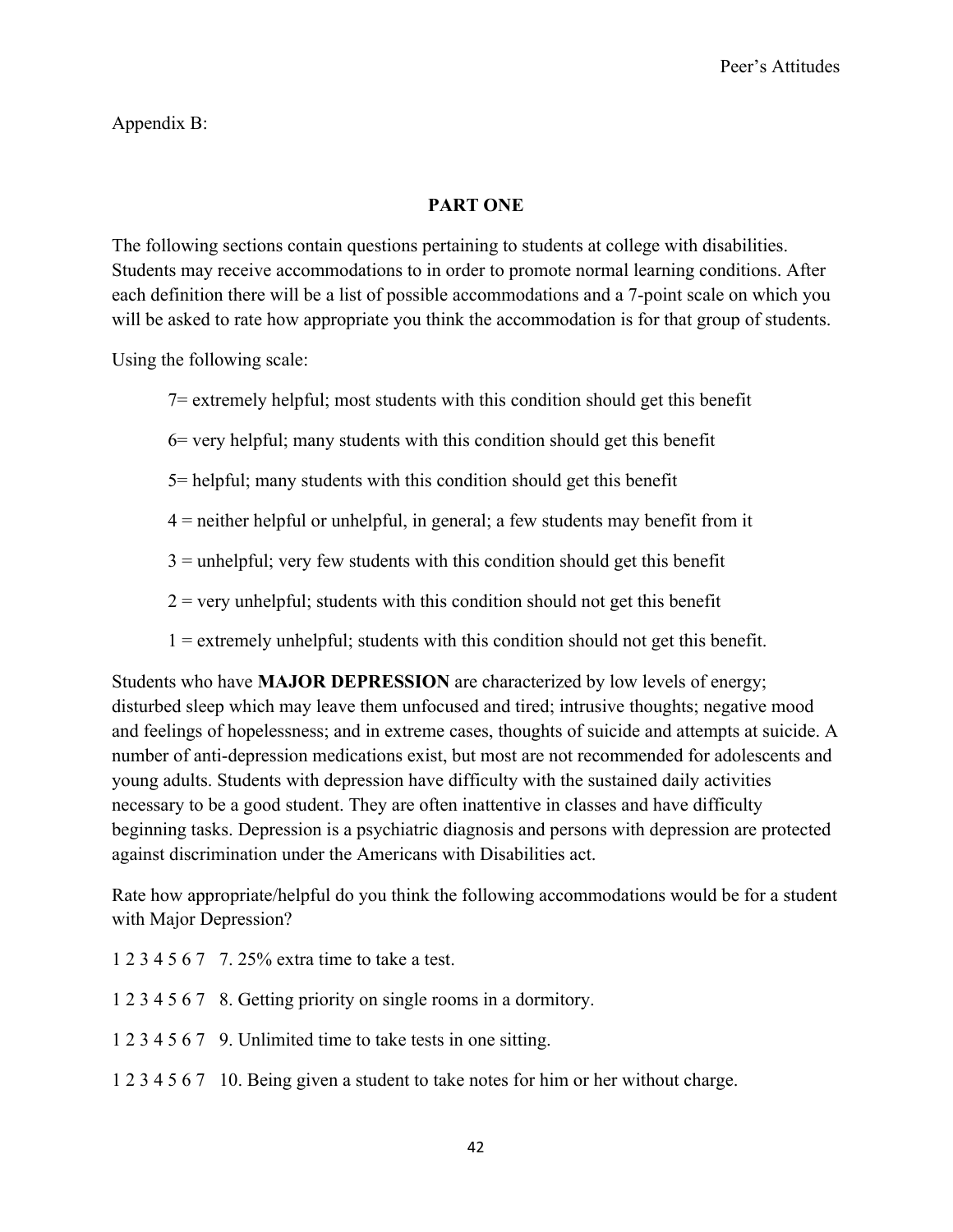- 1 2 3 4 5 6 7 11. Being able to take tests in a quiet, distraction-free environment.
- 1 2 3 4 5 6 7 12. No penalties imposed for turning in papers late.
- 1 2 3 4 5 6 7 13. Being waived foreign language or math requirements.
- 1 2 3 4 5 6 7 14. Being allowed to take tests orally.
- 1 2 3 4 5 6 7 15. The ability to register for classes before other students.
- 1 2 3 4 5 6 7 16. Being allowed to substitute another activity (e.g., a video or a performance) for a term paper or a thesis.

Students who have **ATTENTION DEFICIT DISORDER** are unable to focus their attention to the degree most others can. This means they are easily distracted by irrelevant events; often have difficulty with sustained tasks, such as reading or writing; and may have difficulty paying attention to activities, from lectures to ordinary conversations. Stimulant medication may help, but most persons with ADD (or ADHD) eventually develop side effects to the medication. Moreover, medication helps focus attention, but it does not determine what one pays attention to. A student on ADHD medication *may* pay attention to the lecture but just as well might pay attention to the bird in the tree outside the window. ADHD is a psychiatric diagnosis and is made by a physician. Like all psychiatric diagnoses, people with ADHD are protected against discrimination under the American with Disabilities Act.

Rate how appropriate do you think the following accommodations would be for a student with ADHD or ADD?

- 1 2 3 4 5 6 7 17. 25% extra time to take a test.
- 1 2 3 4 5 6 7 18. Getting priority on single rooms in a dormitory.
- 1 2 3 4 5 6 7 19. Unlimited time to take tests in one sitting.
- 1 2 3 4 5 6 7 20. Being given a student to take notes for him or her without charge.
- 1 2 3 4 5 6 7 21. Being able to take tests in a quiet, distraction-free environment.
- 1 2 3 4 5 6 7 22. No penalties imposed for turning in papers late.
- 1 2 3 4 5 6 7 23. Being waived foreign language or math requirements.
- 1 2 3 4 5 6 7 24. Being allowed to take tests orally.
- 1 2 3 4 5 6 7 25. The ability to register for classes before other students.
- 1 2 3 4 5 6 7 26. Being allowed to substitute another activity (e.g., a video or a performance) for a term paper or a thesis.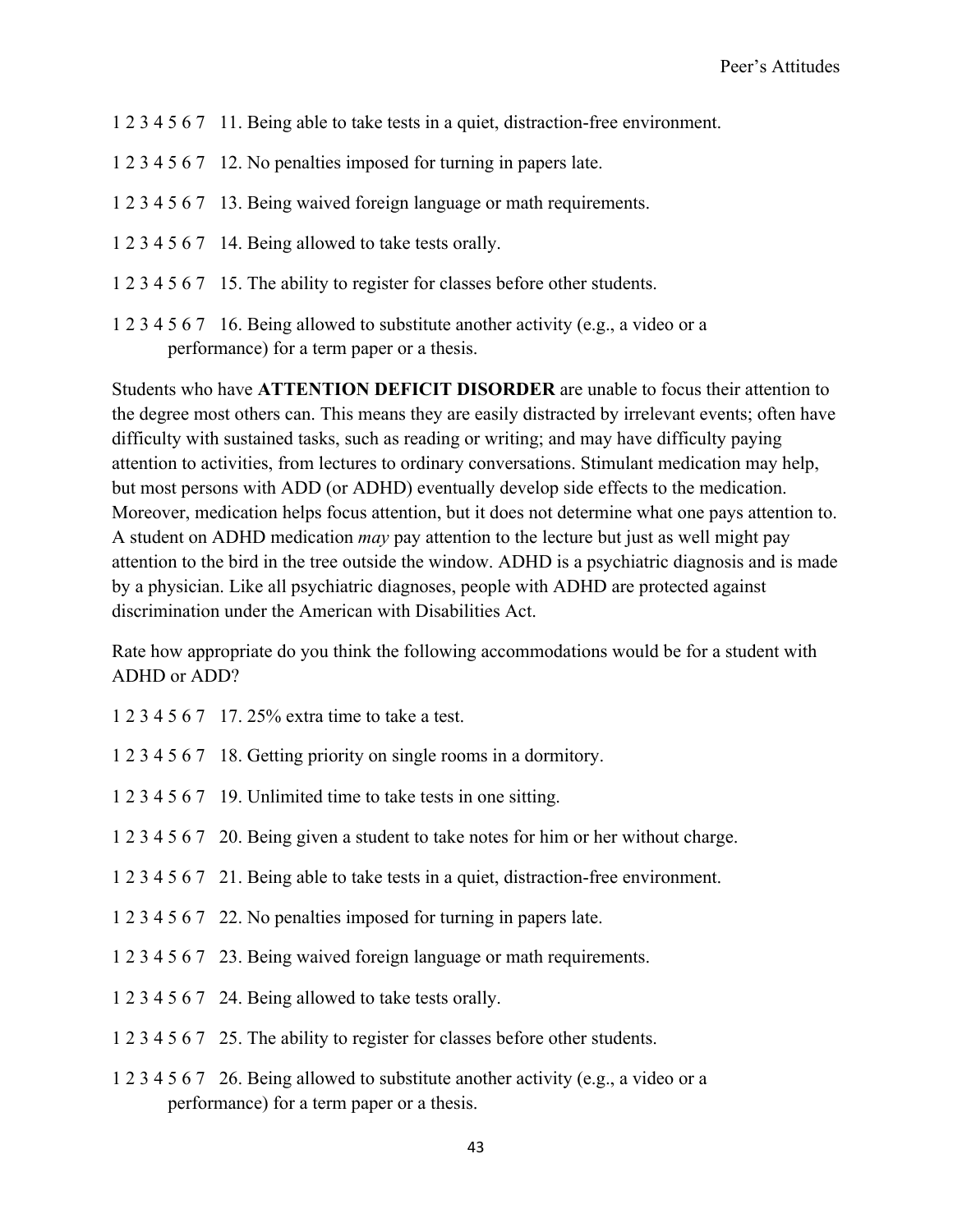Students who have experienced a **TRAUMATIC BRAIN INJURY (TBI)** will frequently have difficulty with concentration and memory. While in some cases these problems will get better over time, in many others the improvement will cease before full recovery. Students who have had one TBI are more likely to have other TBIs. Their "normal" emotional responses before the injury may change post-injury, become more unpredictable. In some cases, there may be a discernable loss in intellectual ability. They will need extensive periods of uninterrupted sleep. Much of the recent interest in college students with TBI comes from the large number of veterans of the Iraq and Afghanistan War who have had substantial brain injury, but there is also concern from automobile accidents, skiing and football injuries. Students with TBIs are now specifically covered by the Americans with Disability Act.

Rate how appropriate do you think the following accommodations would be for students with Traumatic Brain Injury?

- 1 2 3 4 5 6 7 27. 25% extra time to take a test.
- 1 2 3 4 5 6 7 28. Getting priority on single rooms in a dormitory.
- 1 2 3 4 5 6 7 29. Unlimited time to take tests in one sitting.
- 1 2 3 4 5 6 7 30. Being given a student to take notes for him or her without charge.
- 1 2 3 4 5 6 7 31. Being able to take tests in a quiet, distraction-free environment.
- 1 2 3 4 5 6 7 32. No penalties imposed for turning in papers late.
- 1 2 3 4 5 6 7 33. Being waived foreign language or math requirements.
- 1 2 3 4 5 6 7 34. Being allowed to take tests orally.
- 1 2 3 4 5 6 7 35. The ability to register for classes before other students.
- 1 2 3 4 5 6 7 36. Being allowed to substitute another activity (e.g., a video or a performance) for a term paper or a thesis.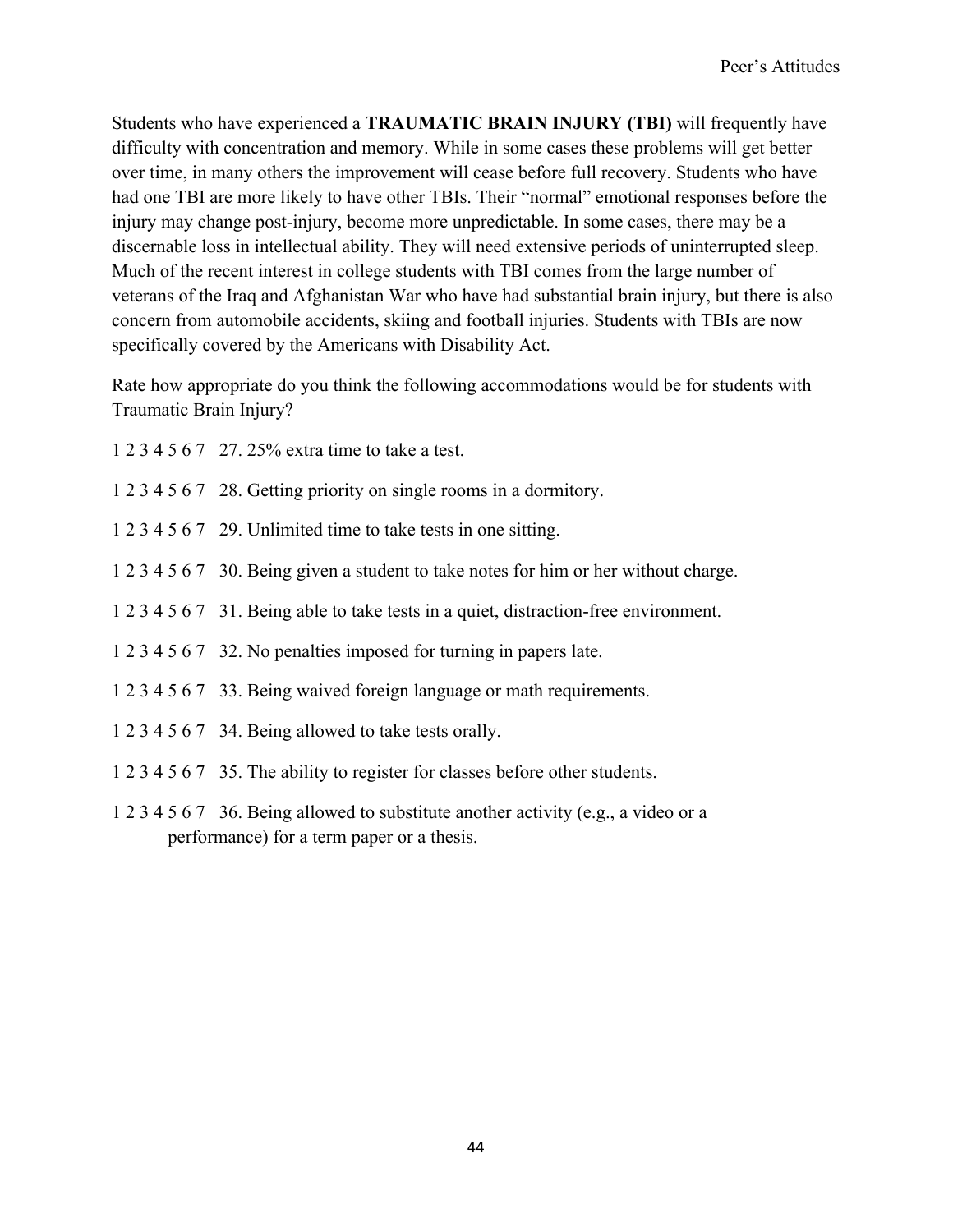## **PART TWO**

Now we would like you to think about these same accommodations for the same groups of students. This time, however, rate how FAIR you think it is for these students to receive these accommodations such that  $1=$  not at all fair and  $7=$  completely fair

#### For students with **MAJOR DEPRESSION:**

- 1 2 3 4 5 6 7 37. 25% extra time to take a test.
- 1 2 3 4 5 6 7 38. Getting priority on single rooms in a dormitory.
- 1 2 3 4 5 6 7 39. Unlimited time to take tests in one sitting.
- 1 2 3 4 5 6 7 40. Being given a student to take notes for him or her without charge.
- 1 2 3 4 5 6 7 41. Being able to take tests in a quiet, distraction-free environment.
- 1 2 3 4 5 6 7 42. No penalties imposed for turning in papers late.
- 1 2 3 4 5 6 7 43. Being waived foreign language or math requirements.
- 1 2 3 4 5 6 7 44. Being allowed to take tests orally.
- 1 2 3 4 5 6 7 45. The ability to register for classes before other students.
- 1 2 3 4 5 6 7 46. Being allowed to substitute another activity (e.g., a video or a performance) for a term paper or a thesis.

### For students with **ADHD:**

- 1 2 3 4 5 6 7 47. 25% extra time to take a test.
- 1 2 3 4 5 6 7 48. Getting priority on single rooms in a dormitory.
- 1 2 3 4 5 6 7 49. Unlimited time to take tests in one sitting.
- 1 2 3 4 5 6 7 50. Being given a student to take notes for him or her without charge.
- 1 2 3 4 5 6 7 51. Being able to take tests in a quiet, distraction-free environment.
- 1 2 3 4 5 6 7 52. No penalties imposed for turning in papers late.
- 1 2 3 4 5 6 7 53. Being waived foreign language or math requirements.
- 1 2 3 4 5 6 7 54. Being allowed to take tests orally.
- 1 2 3 4 5 6 7 55. The ability to register for classes before other students.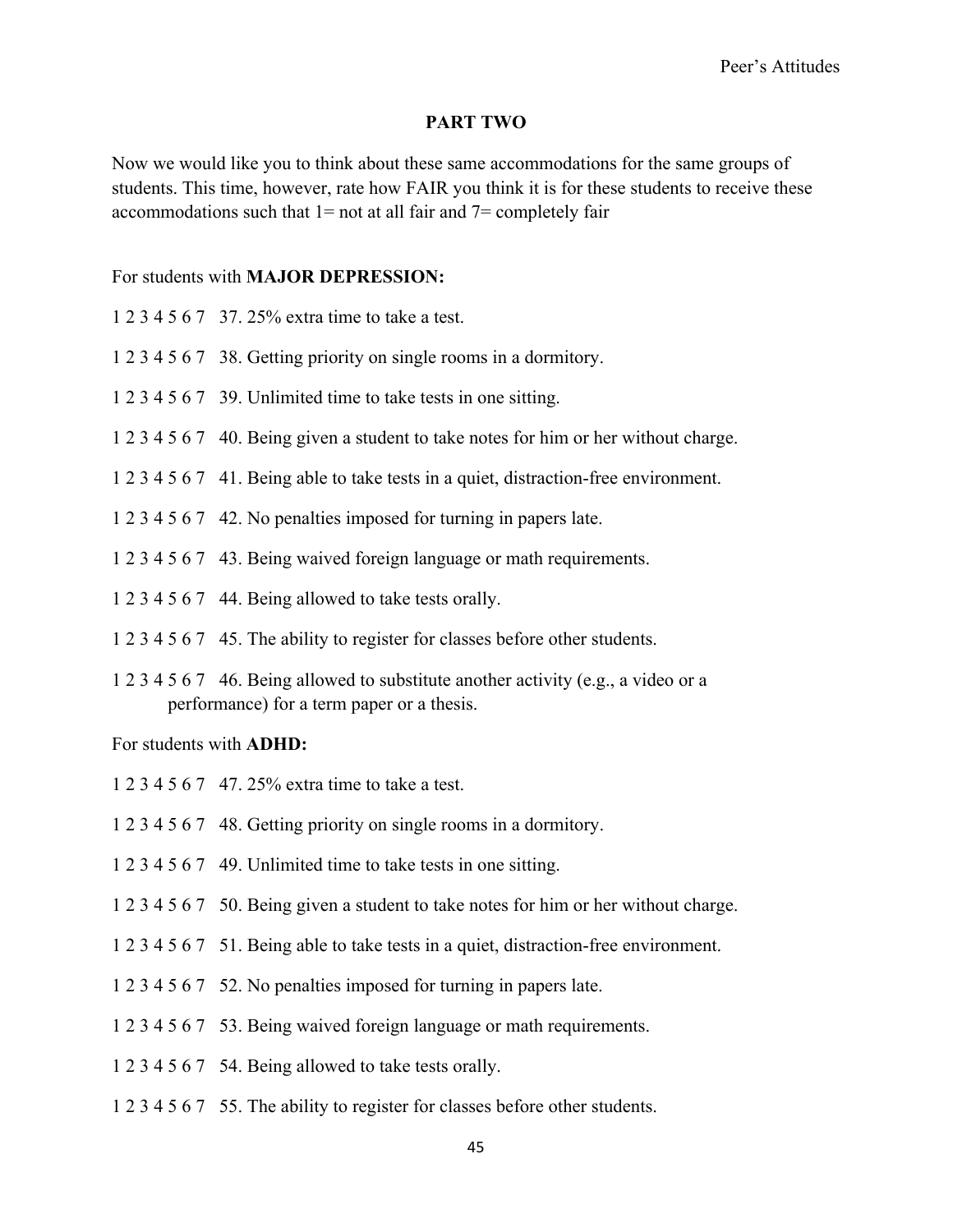1 2 3 4 5 6 7 56. Being allowed to substitute another activity (e.g., a video or a performance) for a term paper or a thesis.

## For students with **TBI:**

- 1 2 3 4 5 6 7 57. 25% extra time to take a test.
- 1 2 3 4 5 6 7 58. Getting priority on single rooms in a dormitory.
- 1 2 3 4 5 6 7 59. Unlimited time to take tests in one sitting.
- 1 2 3 4 5 6 7 60. Being given a student to take notes for him or her without charge.
- 1 2 3 4 5 6 7 61. Being able to take tests in a quiet, distraction-free environment.
- 1 2 3 4 5 6 7 62. No penalties imposed for turning in papers late.
- 1 2 3 4 5 6 7 63. Being waived foreign language or math requirements.
- 1 2 3 4 5 6 7 64. Being allowed to take tests orally.
- 1 2 3 4 5 6 7 65. The ability to register for classes before other students.
- 1 2 3 4 5 6 7 66. Being allowed to substitute another activity (e.g., a video or a performance) for a term paper or a thesis.
- 1. Your sex: male female
- 2. For most of middle/high school I
- \_\_attended public school
- \_\_attended private school
- \_\_was home schooled
- \_\_other (please explain) \_\_\_\_\_\_\_\_\_\_\_\_\_\_\_\_\_\_\_\_\_\_\_\_\_\_\_\_\_\_\_\_\_\_\_\_\_\_\_\_\_\_
- $3. My (first) major is$
- 4. My approximate GPA is
- 5. I am a \_\_\_\_\_\_\_\_ freshmen \_\_\_\_\_\_\_ sophomore \_\_\_\_\_\_\_\_ junior \_\_\_\_\_\_\_ senior
- 6. I ( $\blacksquare$  have been  $\blacksquare$  have NOT been) diagnosed with a disability.

Thank you for your time and patience. Your answers are extremely helpful.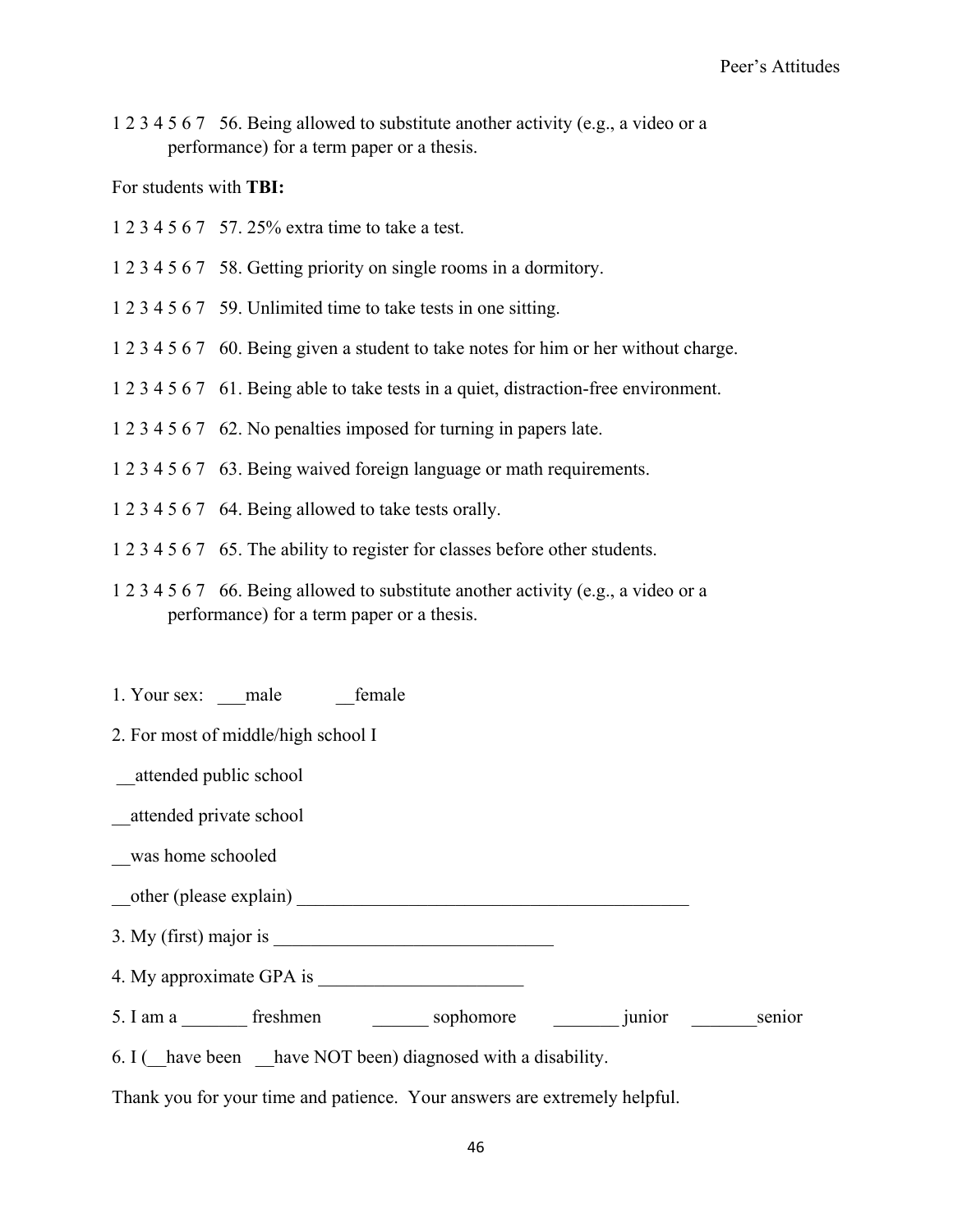#### References

- Aksamit, D., Morris, M., & Leuenberger, J. (1987). Preparation of student services professionals and faculty for serving learning-disabled college students. *Journal of College Student Personnel*.
- Allen, I. E., & Seaman, J. (2010). Class Differences: Online Education in the United States, 2010. *Sloan Consortium (NJ1)*.
- Appana, S. (2008). A review of benefits and limitations of online learning in the context of the student, the instructor and the tenured faculty. *International Journal on E-learning*, *7*(1), 5-22.
- Baker, K. Q., Boland, K., & Nowik, C. M. (2012). A Campus Survey of Faculty and Student Perceptions of Persons with Disabilities. *Journal of Postsecondary Education and Disability*, *25*(4), 309-329.
- Bigaj, S. J., Shaw, S. F., & McGuire, J. M. (1999). Community-technical college faculty willingness to use and self-supported use of accommodation strategies for students with learning disabilities. *The Journal for Vocational Special Needs Education*, 21, 3-14.
- Bourke, A. B., Strehorn, K. C., & Silver, P. (2000). Faculty members' provision of instructional accommodations to students with LD. *Journal of Learning Disabilities*, *33*(1), 26-32.
- Buchanan, T., Charles, M. S., Rigler, M., & Hart, C. (2010). Why are Older Faculty Members More Accepting of Students with Attention-deficit Hyperactivity Disorder? A Lifecourse Interpretation. *International Journal of Disability, Development and Education*, *57*(4), 351-369.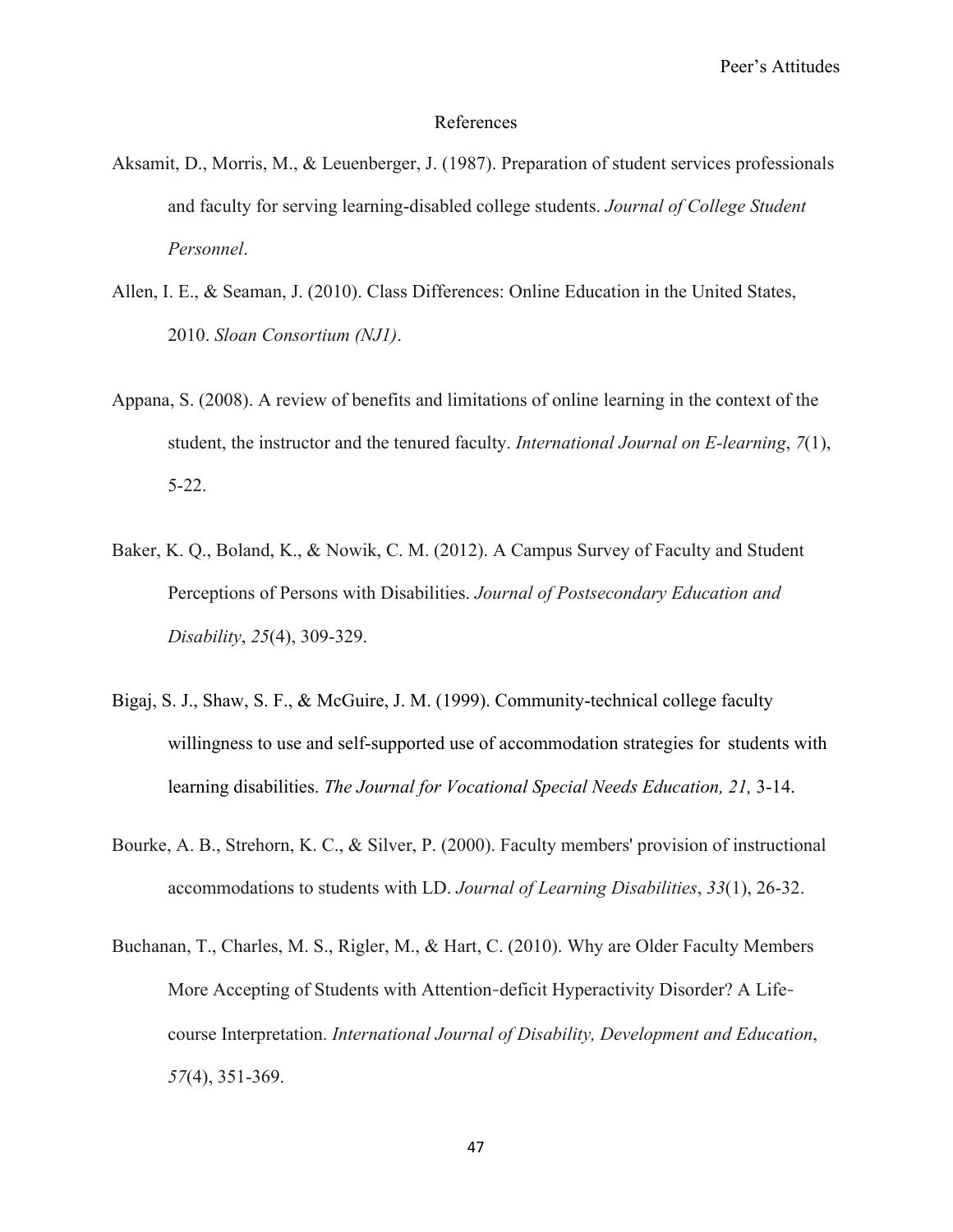Burgstahler, S. (1994). Improving Campus Attitudes about Students with Disabilities.

- Chew, B. L., Jensen, S. A., & Rosen, L. A. (2009). College students' attitudes toward there ADHD peers. *Journal of Attention Disorders, 13,* 271-277.
- Cook, L., Rumrill, P. D., & Tankersley, M. (2009). Priorities and Understanding of Faculty Members regarding College Students with Disabilities. *International Journal of Teaching and Learning in Higher Education*, *21*(1), 84-96.
- Credé, M., Roch, S. G., & Kieszczynka, U. M. (2010). Class attendance in college a metaanalytic review of the relationship of class attendance with grades and student characteristics. *Review of Educational Research*, *80*(2), 272-295.
- Garcia, M. F., Paetzoldd, R. L., & Colella, A. (2005). The relationship between personality and peers' judgments of the appropriateness of accommodations for individuals with disabilities. *Journal of Applied Social Psychology, 35,* 1418-1439.
- Gitlow L: Attitudes toward the inclusion of students with disabilities in their educational programs. *Occup Ther J Res* 2001; 21(2): 115–131.
- Graham, C. R. (2006). Blended learning systems. *CJ Bonk & CR Graham, The handbook of blended learning: Global perspectives, local designs. Pfeiffer*.
- Harasim, L. (1996). Online education. *Computer networking and scholarly communication in the twenty-first-century university*, 203-214.
- Hartman-Hall, H. M., & Haaga, D. A. (2002). College students' willingness to seek help for their learning disability. *Learning Disability Quarterly, 25,* 263-274.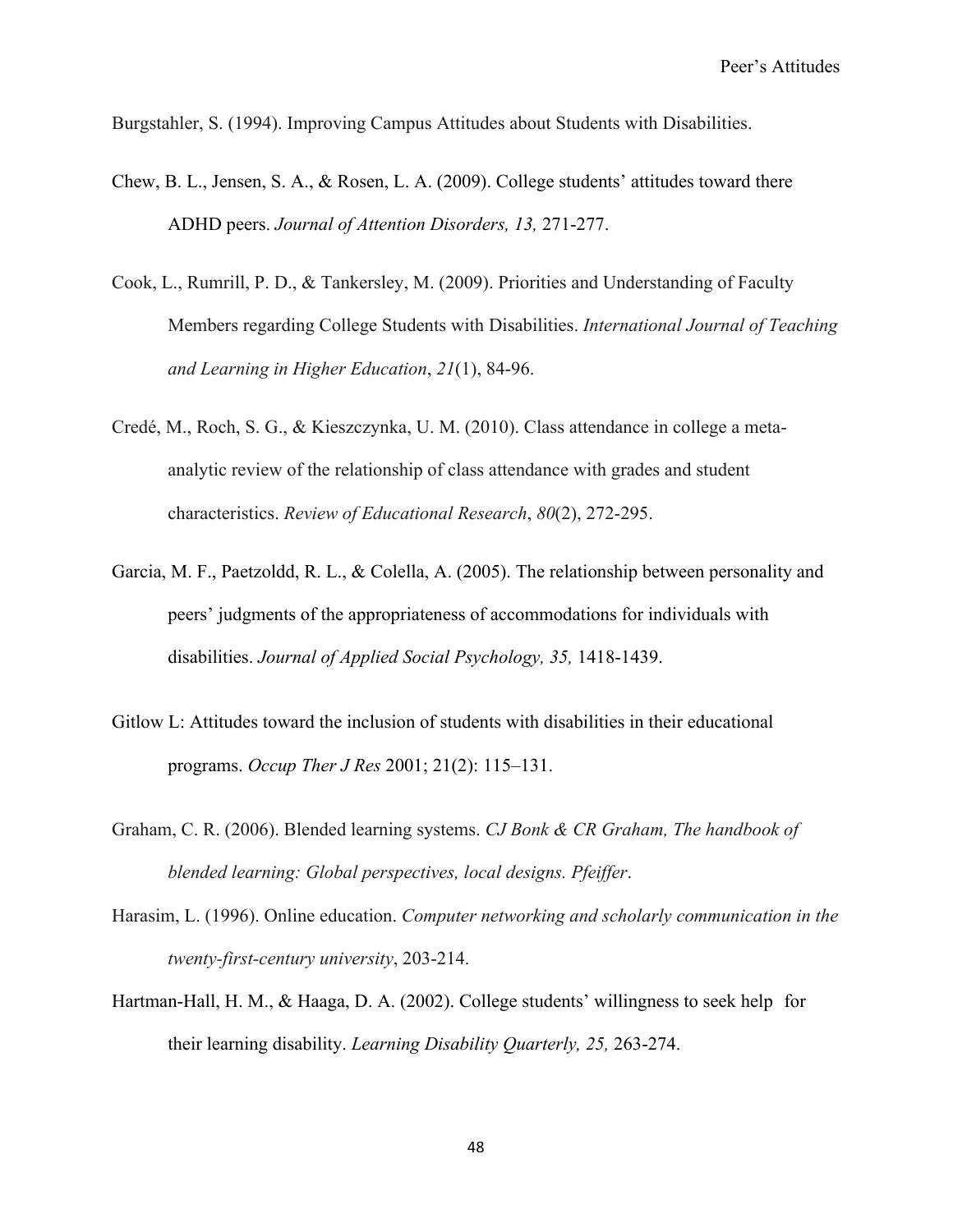- Hindes, Y., & Mather, J. (2007). Inclusive education at the post-secondary level: Attitudes of students and professors. *Exceptionality Education Canada, 17,* 107-128.
- Kornblau B, Dudley S: The Americans with Disabilities Act of 1990: Questions and challenges in fieldwork. *Educ Spec Inter Sect Newsl* 1993; 3(3):1–3.
- Lightner, K. L., Kipps-Vaughan, D., Schulte, T., & Trice, A. D. (2012). Reasons University Students with a Learning Disability Wait to Seek Disability Services. *Journal of Postsecondary Education and Disability*, *25*(2), 145-159.
- Lombardi, A. R., Murray, C., & Gerdes, H. (2011). College faculty and inclusive instruction: Self-reported attitudes and actions pertaining to universal design. *Journal of Diversity in Higher Education, 4,* 250-261.
- McCallister, L., Wilson, K., & Baker, J. (2014). An Examination of Graduate Students' Perceptions toward Students with Disabilities. *The Journal of Faculty Development*, *28*(2), 19-26.
- Merrell, K. W., Ervin, R. A., & Peacock, G. G. (2011). *School psychology for the 21st century: Foundations and practices*. Guilford Press.
- Milligan, N. V. (2010). Effects of training about academic accommodations on perceptions and intentions of health science faculty. *Journal of allied health*, *39*(1), 54-61.
- Murray, C., Wren, C. T., & Keys, C. (2008). University faculty perceptions of students with learning disabilities: Correlates and group differences. *Learning Disability Quarterly*, *31*(3), 95-113.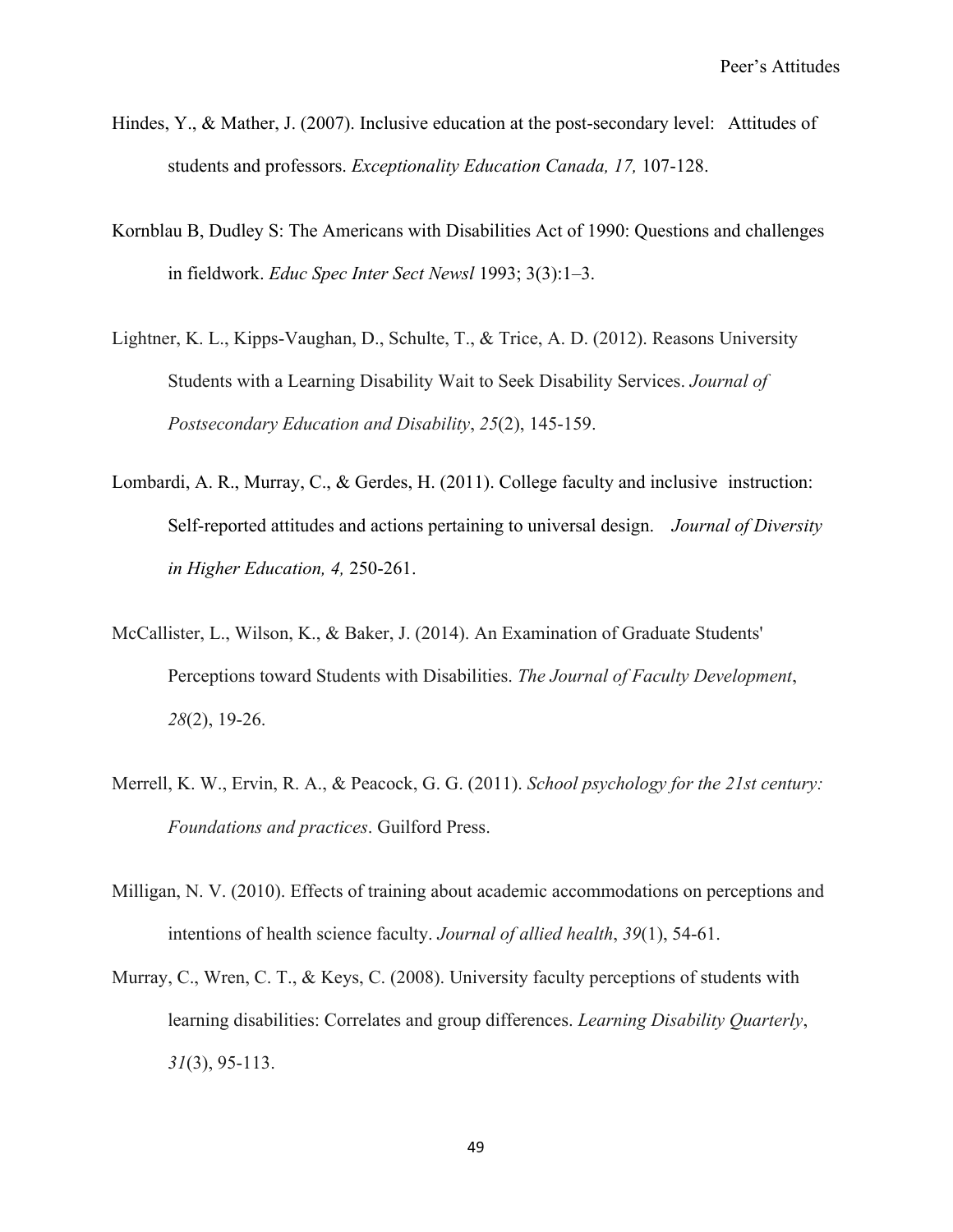- Nelson, J. R., Dodd, J. M., & Smith, D. J. (1990). Faculty willingness to accommodate students with learning disabilities: A comparison of academic divisions. *Journal of Learning Disabilities, 23,* 185-189.
- Osguthorpe, R. T., & Graham, C. R. (2003). Blended Learning Environments: Definitions and Directions. *Quarterly Review of Distance Education*, *4*(3), 227-33.
- Pollock, W. M. (2009). *The Impact of On-Line Training on College Faculty Attitudes and Knowledge of Students with Disabilities*. ProQuest LLC. 789 East Eisenhower Parkway, PO Box 1346, Ann Arbor, MI 48106.
- Rao, S. (2004). Faculty attitudes and students with disabilities in higher education: A literature review. *College Student Journal*, *38*(2), 191.
- Upton, T. D., Harper, D. C., & Wadsworth, J. (2005). Postsecondary attitudes toward persons with disabilities: A comparison of college students with and without disabilities. *Journal of Applied Rehabilitation Counseling*, *36*(3), 24.
- Vogel, S. A., Leyser, Y., Wyland, S., & Brulle, A. (1999). Students with learning disabilities in higher education: Faculty attitudes and practices. *Learning Disabilities Research & Practice, 14,* 173-186.
- Williams, W. M., & Ceci, S. J. (1999, August). Accommodating learning disabilities can bestow unfair advantages. *The Chronicle of Higher Education,* B4-B5.
- Young, J. R. (2002, March 22). 'Hybrid' teaching seeks to end the divide between traditional and online instruction. Chronicle of Higher Education, pp. A33.